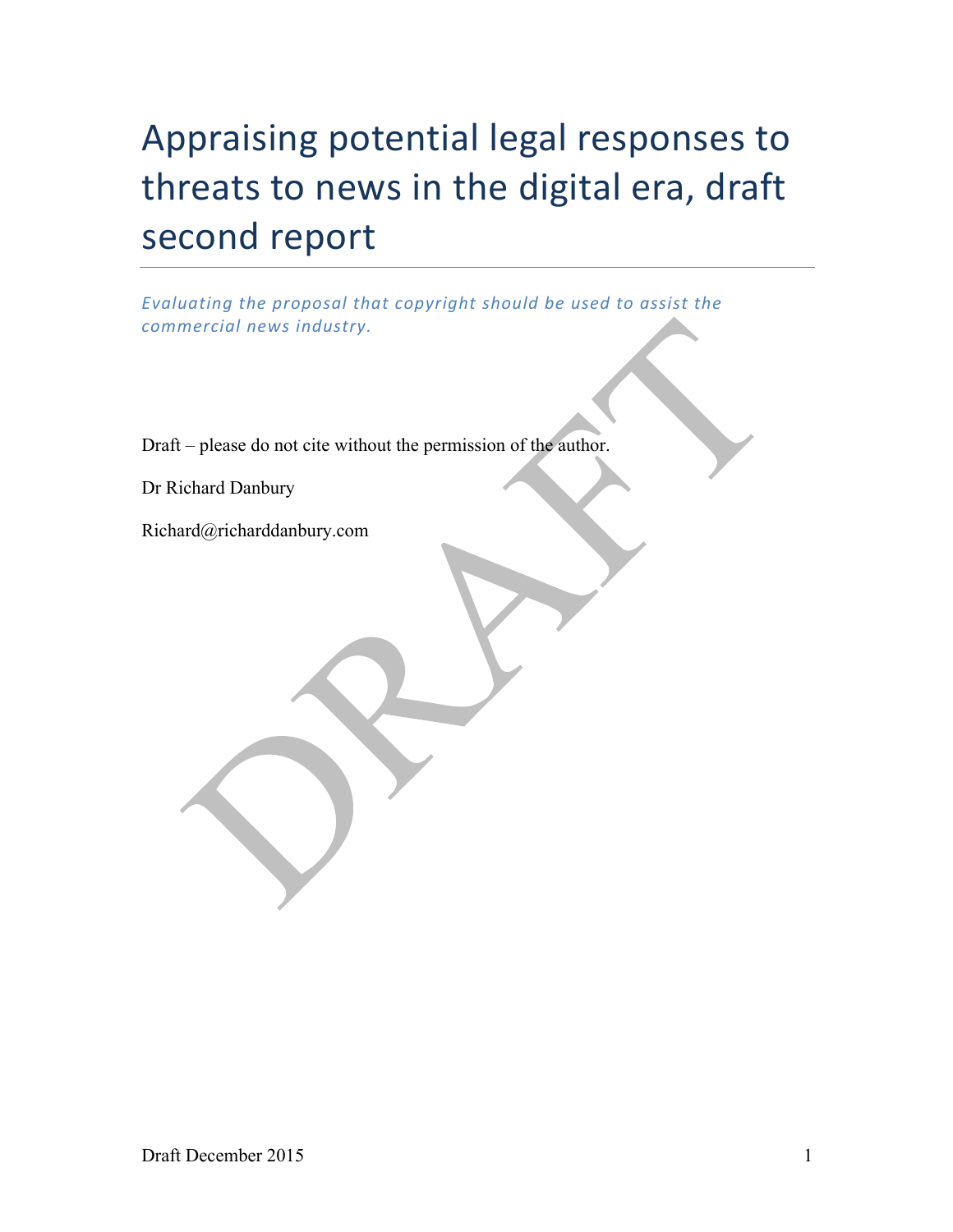| Part 2: Evaluating the case i) Would copyright assist incentivising the production of    |  |
|------------------------------------------------------------------------------------------|--|
|                                                                                          |  |
|                                                                                          |  |
| Even if sufficient incentives no longer remain, others will be created, so intervention  |  |
|                                                                                          |  |
|                                                                                          |  |
|                                                                                          |  |
|                                                                                          |  |
|                                                                                          |  |
| Part 3: Evaluating the case ii) Is commercial news sufficiently important to democracy   |  |
|                                                                                          |  |
|                                                                                          |  |
|                                                                                          |  |
|                                                                                          |  |
|                                                                                          |  |
|                                                                                          |  |
|                                                                                          |  |
|                                                                                          |  |
|                                                                                          |  |
|                                                                                          |  |
|                                                                                          |  |
|                                                                                          |  |
|                                                                                          |  |
|                                                                                          |  |
|                                                                                          |  |
| Part 4: Evaluating the case iii) Is intervention legal? Problems with the incentive case |  |
|                                                                                          |  |
|                                                                                          |  |
|                                                                                          |  |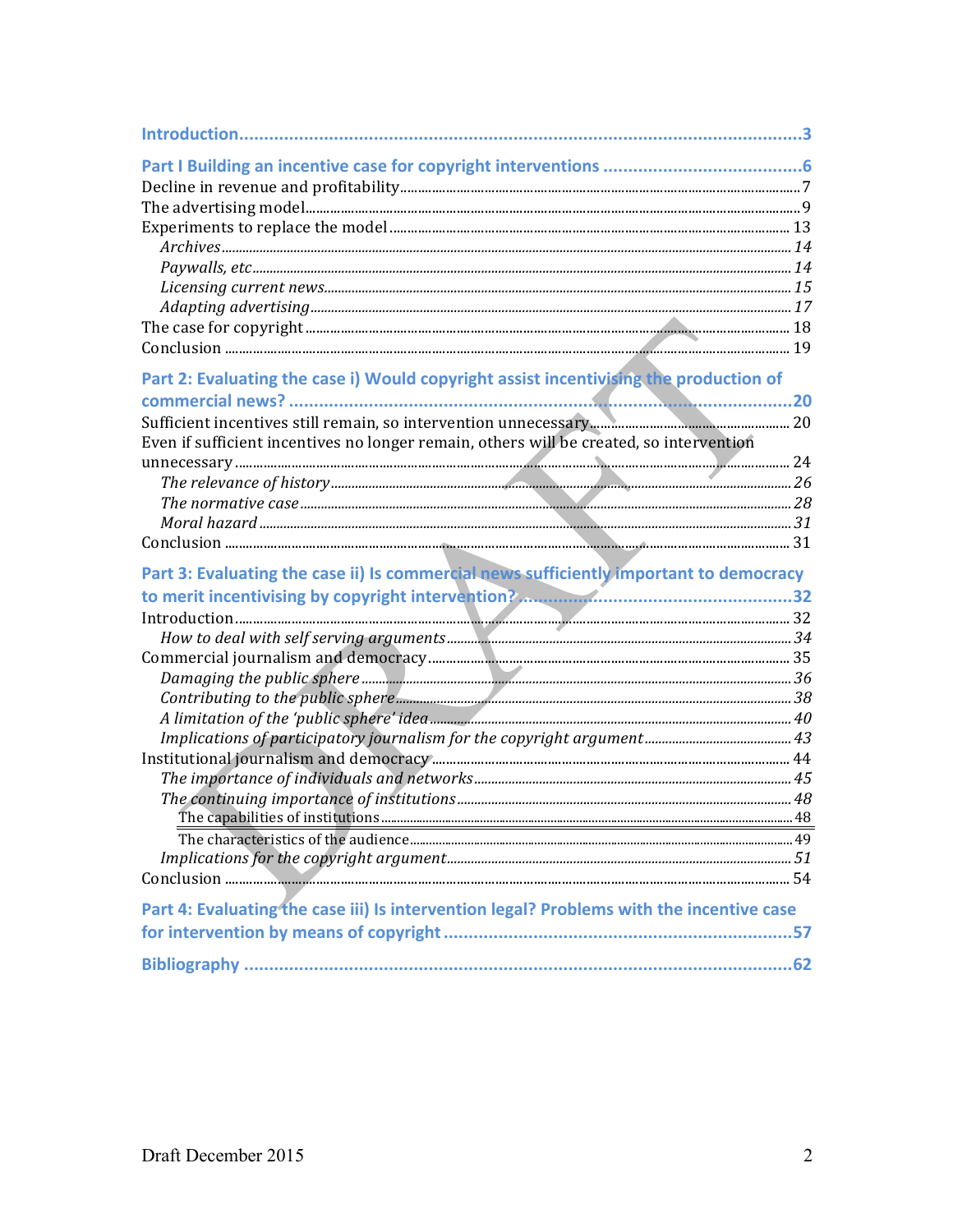# **Introduction**

The first part of my research undertook a comparative description and evaluation of some specific copyright-related interventions<sup>1</sup> that were intended to assist the commercial news industry in various countries. These were selected, as they constitute one potential legal response to threats to the production of news in a digital environment by one type of actor. I described in detail interventions in three countries, namely Germany, Denmark and Belgium, because what happened in each these three countries contrasts usefully with what happened in the other two countries. I evaluated the extent to which three national interventions have been successful, judged from a narrow perspective of whether they seem to have brought – in the short term at least – increased revenue to commercial news publishers. I concluded that, on balance, for various reasons they were not successful by these lights, and that negotiation in each of the three contrasting countries has appeared to be a preferable course of action.

Clearly, concentrating on the extent to which interventions facilitated an increase in short term revenue is but one way of evaluating success, and a narrow one at that. This second section of my research evaluates copyright related interventions from a broader perspective. The intention is to address some of the key concerns of the second part of the project:

We will consider the methods of assessing these changes not just on the economy but on the society. What is the impact of these shifts on the "quality" of journalism and the level of access enjoyed by different sections of the public to news, analysis and debate? This analysis goes to the very heart of the core research question with which the CREATe is engaging: how can we judge whether levels of production of cultural and informational goods are optimal in terms of both the quantity of production and also its diversity and quality?<sup>2</sup>

This is a large area to study, but considering it through the lens of the disputes about copyright and commercially generated news provides a narrow, manageable focus. However, copyright and news is itself a broad area, and my consideration of even this narrower subject will also of necessity be constrained, so I will investigate and analyse aspects of the arguments around copyright interventions that throw light on the general issue of journalism's place in a democratic society.

 $1$  By 'intervention' I don't mean to restrict the analysis to a novel use of copyright. I mean to include both news-related copyright litigation, as well as legislation that alters or transforms copyright.

<sup>2</sup> CIPIL, 'Appriasing Potential Legal Responses to Threats to the Production of News in the Digital Environment' (CIPIL 2014)

 $\text{th}(x)$ /www.cipil.law.cam.ac.uk/research/appraising\_potential\_legal\_responses\_to\_threats\_to\_the\_product ion of news in the digital environment.php> accessed 17 June 2015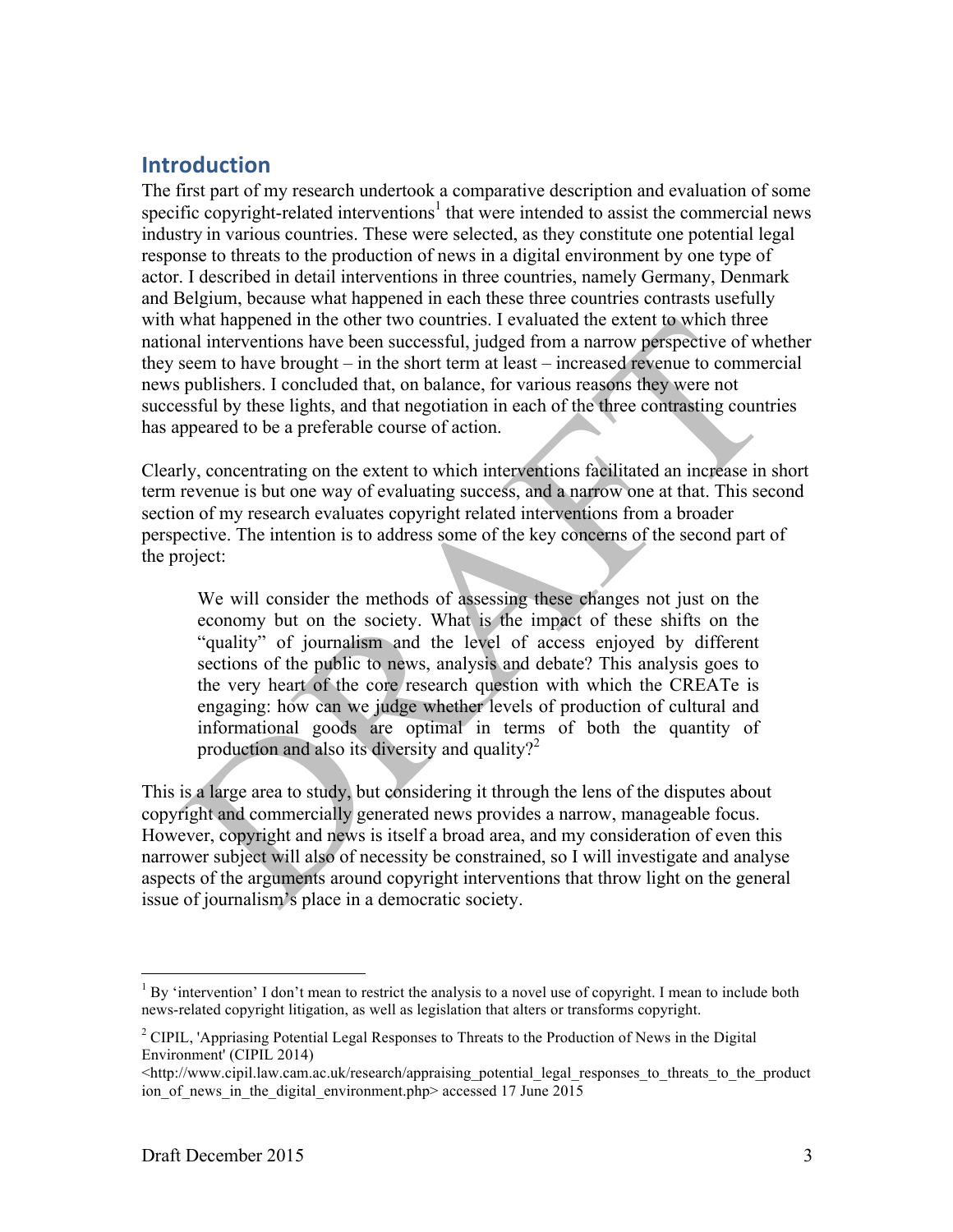To do this I will attempt to sketch and analyse a prominent and plausible account of how copyright interventions might be justified. The argument is not one that is expressed in quite these terms in the literature, though it is close to Levine's argument, $3$  but rather is one that encapsulates a particularly strong and prominent case for copyright interventions. The idea is to try and develop a model argument, and subject it to a critique that throws light on the relationship of the changing news business models to the functioning of a democracy.

Hence, in part one I will develop the case that there is a need for copyright related intervention because there is a financial crisis in the commercial news industry, due in part to the disruption of the advertising on which the industries' revenue model is largely built. Commercial news publishers have sought to develop replacement commercial models, some of which attempt to derive revenue from consumers of news by using paywalls and the like, and copyright is very helpful in making these structures work effectively. Additionally, copyright may help secure advertising revenue. Hence copyright interventions can be justified based on a need to incentivise the production of commercial news.

The case is challenged in parts two, three and four. Part two critiques the argument from the point of view of whether intervention is necessary, and considers arguments drawn from literature that discusses the business of commercial journalism. Part three asks whether intervention is appropriate, and draws on discussions about the place of commercial journalism in a democracy. Part four considers the place of copyright interventions from the point of view of legal doctrine, both in terms of copyright and freedom of speech law.

Part two will demonstrate that the case is the incentive case is *prima facie* viable, as it can be expected that copyright interventions should assist incentivising the production of commercial news, but acknowledges that intervention risks over-rewarding commercial journalism in a number of ways. Whether these risks are worth bearing depends in part on one's view of the importance of commercial journalism to democracy, and there are a number of contemporary arguments that challenge the view that it is important. Part three will consider some of the most prominent of these, and point out a deficiency in such arguments that serves to highlight how commercial journalism does indeed remain sufficiently important in the UK to merit – in principle at least – incentivising by means of copyright intervention. This is because it is a participant in, and focal point for, political debate.

However, copyright intervention risks damaging democracy as well as assisting commercial journalism, and part four will consider this from the perspective of whether such intervention is appropriate from the point of view of the laws and principles of freedom of speech. It will conclude that copyright interventions to assist news are

 <sup>3</sup> R Levine, *Free Ride: How the Internet is Destroying the Culture Business and How it can Fight Back* (Vintage, London 2012) ch 4.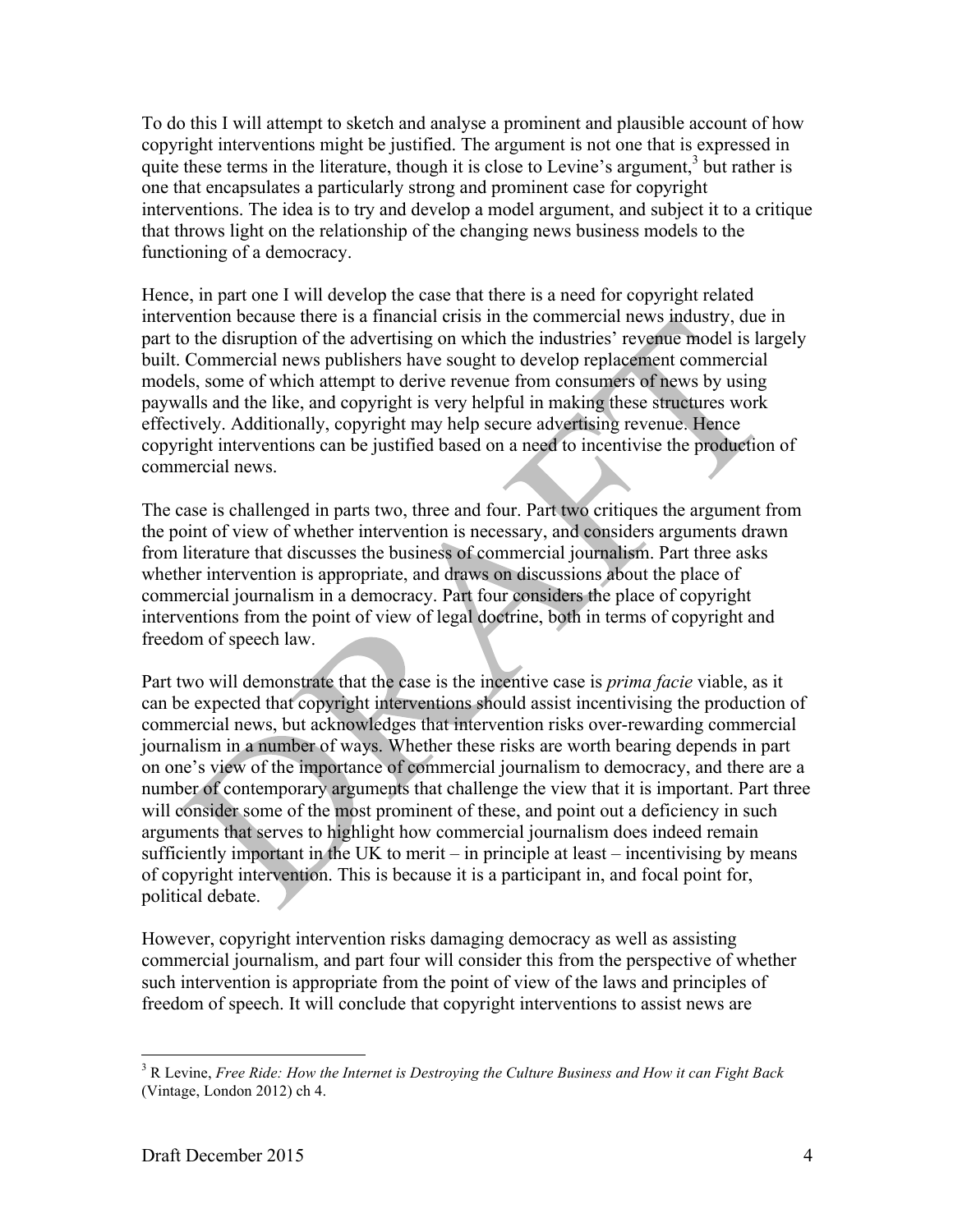inappropriate, as they create an unacceptable impediment to the free flowing of ideas necessary in a democratic state.

Draft December 2015 5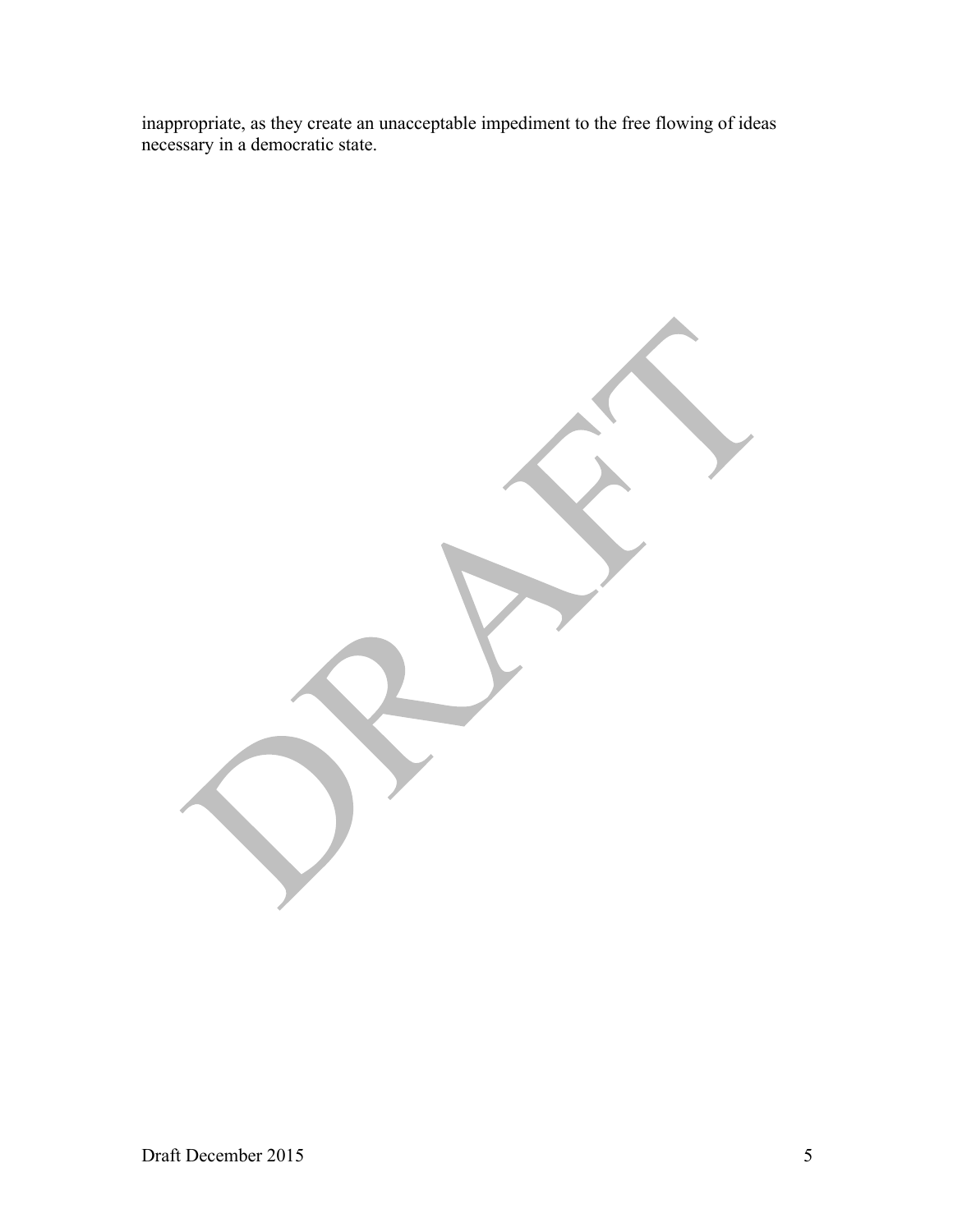# **Part I Building an incentive case for copyright interventions**

The starting point for this argument for legal or policy intervention<sup>4</sup> is aimed at benefitting the commercial news industry, $\overline{5}$  as this (it is argued) is facing a crisis. To some extent this is nothing new, as commercial journalism – like many other activities – regularly claims to be beset by crisis.<sup>6</sup> But there is now more substance to the claim than there has been, perhaps, in the past. This is because significant sectors of the news industry in many countries in Europe and the USA have seen a dramatic decline in revenue and profitability. This decline, it is argued, is likely to remove a key incentive that motivates the production of news by parts of the commercial news industry. Without such an incentive, industry will not to produce the valuable social good that is news,<sup>7</sup> and copyright intervention is required to ensure there is such an incentive.

 <sup>4</sup> A useful overview of various types of proposed interventions beyond copyright can be found in J Kaye and S Quinn, *Funding journalism in the digital age : business models, strategies, issues and trends* (Peter Lang, New York ; Oxford 2010).

 $<sup>5</sup>$  By 'commercial' I mean that sector of journalism that is primarily or largely profit-orientated, the future</sup> viability of which is most of current concern. 'News' and 'journalism' are terms the boundaries of which are notoriously difficult to describe with precision, a fact that has dogged the law since attempts in the eighteenth century to define 'newspapers' for the purposes of the Stamp Acts: see, for example, s 101 Act for Laying Several Duties upon all Soap and Paper (1711, 10 Anne c19); Act for Preventing the Mischiefs Arising from the Printing and Publishing Newspapers (1798, 38 Geo 3, c 78); s 1 Newspaper and Stamp Duties Act (1819, 60 Geo III & 1 Geo IV c 9); s 4 Stamp Duties on Newspapers Act (1836, 6&7 Will IV c 76). For a fuller discussion, see L Bently, 'The Electric Telegraph, and the Struggle over Copyright in News in Australia, Great Britain and India' in B Sherman and L Wiseman (eds), *Copyright and the Challenge of the New* (Wolters Kluwer, Alphen aan den Rijn, The Netherlands 2012) 55-69. Similar contemporary problems arise in relation to defining news and newspapers for the purposes of copyright interventions: see p000, and debate about the term is also extensive in other areas of the law. For example, the meaning of the term in the Freedom of Information Act 2000 was the subject of analysis by the Supreme Court in *BBC v Sugar* [2012] UKSC 4, [2012] WLR 439 (Lord Wilson) [38] [39]. For the purposes of the present discussion, I mean 'the news industry' and 'journalism' to refer to the portion of the media primarily oriented toward current affairs and public policy and related expression historically identified with newspapers, following CE Baker, 'The Independent Significance of the Press Clause under Existing Law' (2007) 35 Hofstra Law Review 955 1022. Support for such a definition can also be garnered from F Schauer, *Free Speech: a Philosophical Enquiry* (Cambridge University Press, Cambridge 1982) 106, and LC Bollinger, *Uninhibited, Robust, and Wide Open : a Free Press for a New Century* (Oxford University Press, Oxford ; New York 2010) 109- 110. However, I also would include other entertainment material, when bundled together with this core material. (See text to n 203 below for a discussion about the importance of bundling.)

<sup>6</sup> D Ryfe, *Can journalism survive? : an inside look at American newsrooms* (Polity, Cambridge 2012), for example, cites an article in the *Los Angeles Times* article that argued that 'newspapers [were] challenged as never before', and asked 'are you holding an endangered species in your hands?'. It was published as long ago as 1976. M Welch, 'When Losers Write History' in R McChesney and V Pickard (eds), *Will the Last Reporter Please Turn out the Lights* (The New Press, New York, London 2011) notes predictions of journalism's imminent demise from 1999. In the UK, there have been three royal Commissions on the Press since the war, in 1947, 1961 and 1974, and two lawyer-led inquiries, one headed by Sir David Calcutt QC in 1990, and one by Sir Brian Leveson in 2011, prompted by fundamental and deep-rooted concerns about aspects of journalism.

<sup>7</sup> Some aspects of this are discussed in part 3.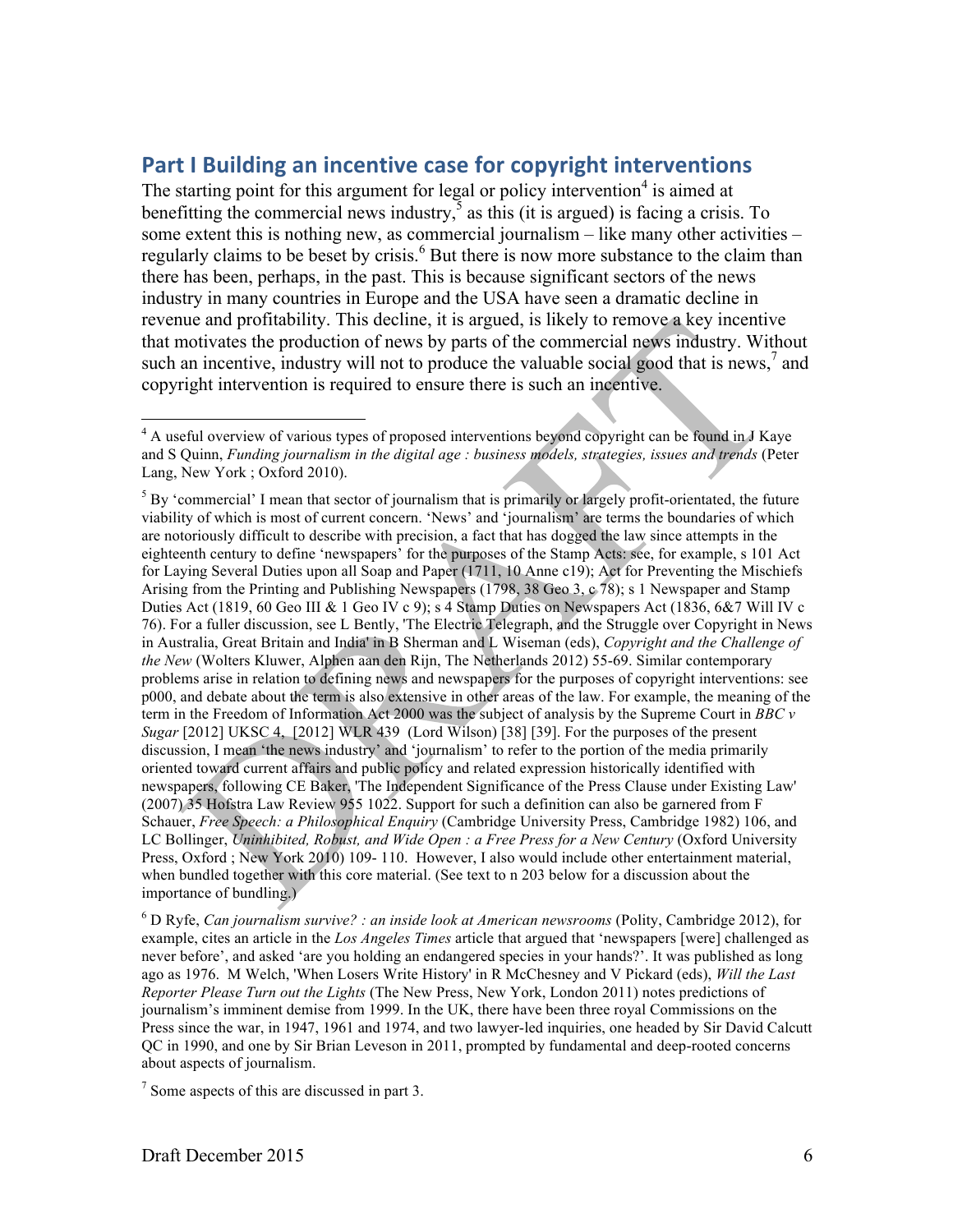Other arguments can be advanced for copyright intervention to benefit commercial news that don't necessarily rely on the existence of a crisis, many of which do not even employ consequentialist reasoning. For example, natural rights arguments have been advanced that emphasise the effort involved in the news process, and claim that as published news is the result of the expenditure of such labour and wealth it is akin to a possession which a publisher should have the right to dispose of it as they wish. These rights of disposal should be, the argument goes, protected by copyright, and breaches of such a right are akin to theft.<sup>8</sup> Similarly, a reward, or 'sweat of the brow' argument, can be advanced recognising the effort involved in gathering and telling news as effort that should be rewarded with copyright.<sup>9</sup> Arguments such as these may well be *prima facie* convincing, but also raise difficulties. I will not investigate them to any great extent in what follows, concentrating rather on the incentive-based argument described above, as this appears to me particularly prominent and pervasive.

This might be seen as a flaw, for as Bently and Sherman suggest, the incentive, natural rights and reward arguments are likely to be simultaneously deployed by those seeking to explain, defend, expand or extend news-related copyright interventions.<sup>10</sup> Considering incentive arguments separately from other accounts is hence a somewhat artificial exercise. However, parsing out the different arguments and considering them separately is merited, as the success criteria for each are distinct. It becomes more difficult to evaluate the force of particular arguments for copyright related interventions when they are all rolled up together.

## **Decline in revenue and profitability**

The central aspect of the crisis, then, relates to the revenue and profitability of commercial news, and in particular the legacy print news in Europe and America.<sup>11</sup> Until

<sup>&</sup>lt;sup>8</sup> 'Producing journalism is expensive. We invest tremendous resources in our project from technology to our salaries. To aggregate stories is not fair use. To be impolite, it is theft.' Rupert Murdoch, Chairman and Chief Executive of News Corporation December 1, 2009, David Sarno, *Murdoch accuses Google of news 'theft'*, Los Angeles Times, Dec. 2, 2009, < http://articles.latimes.com/2009/dec/02/ business/la-fi-newsgoogle2-2009dec02>

<sup>9</sup> *Walter v Steinkopff* [1892] 3 Ch 489 North J, 495; *Walter v Lane* [1900] AC 539 Lord Halsbury 545; *Associated Press v Meltwater* 931 F.Supp.2d 537, S.D.N.Y. Mar. 21, 2013 (US District Court for Southern District of New York) District Judge Cote.

<sup>10</sup> L Bently and B Sherman, *Intellectual Property Law* (OUP, Oxford 2014), 40

 $11$  Works recognizing the existence of a contemporary crisis in commercial journalism, on which I have drawn for this analysis include: I Hargreaves, *Journalism: A Very Short Introduction* (Oxford University Press, 2014); G Brock, *Out of Print* (Kogan Page, London 2014); G Ellis, *Trust ownership and the future of news : media moguls and white knights* (Palgrave Macmillan, Basingstoke 2014); A Jones, *Losing the News: The Future of News that Feeds Democracy* (Oxford University Press, Oxford 2009); RW McChesney and J Nichols, *The death and life of American journalism : the media revolution that will begin the world again* (1st Nation Books edn Nation Books, Philadelphia, Pa. 2010); R McChesney, *Digital Disconnect* (The New Press, New York, London 2013) – McChesney also co-edited a useful collection of essays on the subject R McChesney and V Pickard, *Will the Last Reporter Turn Out the Lights: The Collapse of Journalism and What Can be Done to Fix it* (New Press, New York 2011). A helpful overview of the 'crisis' literature, including a critique of the term itself is undertaken in I Siles and PJ Boczkowski,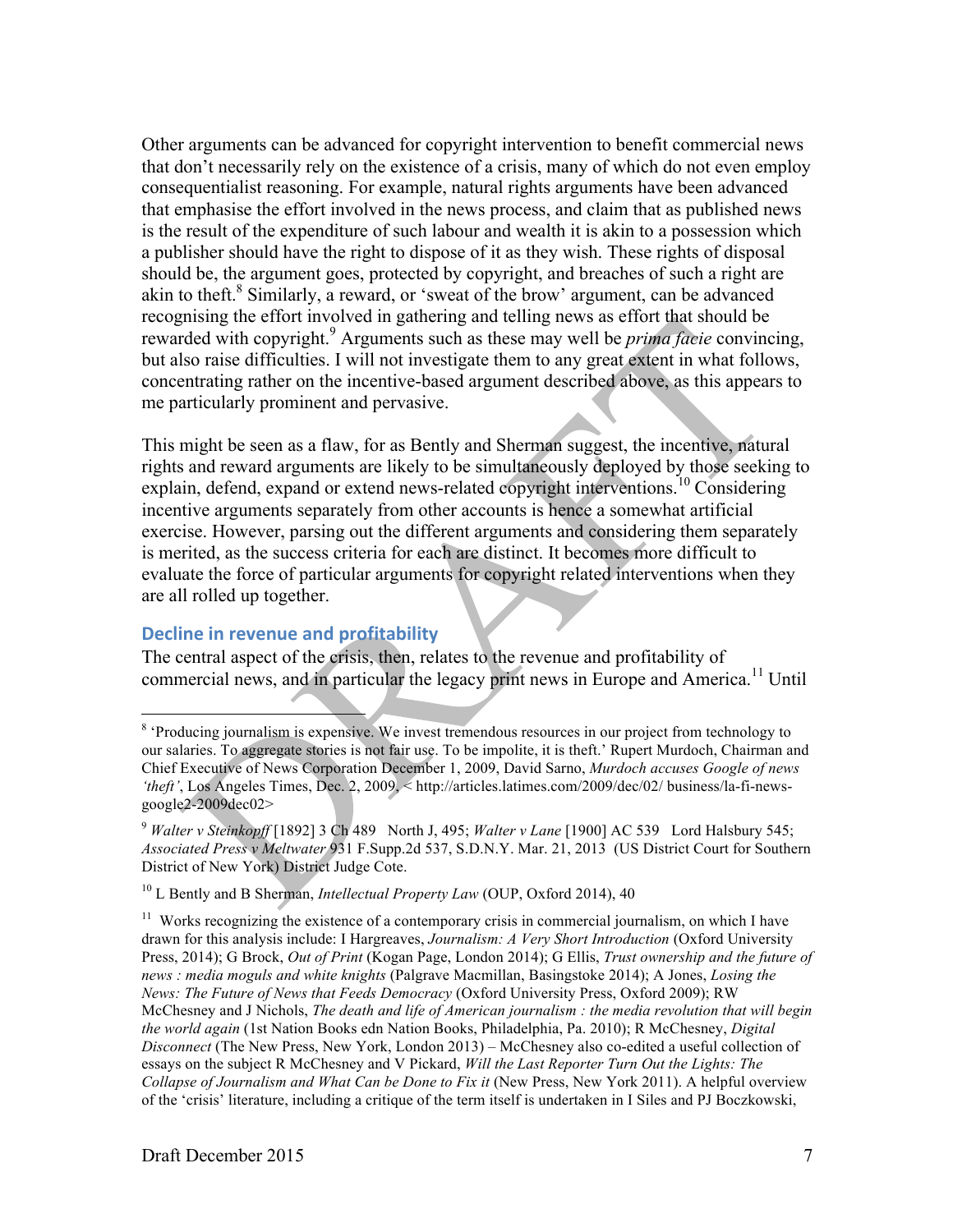relatively recently the commercial print news industry in the US and many European countries was very profitable. Some estimates put the median profit margin for US publicly traded newspaper firms in 1997 at 11.4%, compared with 3.3% for the food industry,  $6.1\%$  for chemicals, and  $3.3\%$  for the food industry,  $12$  and some newspapers enjoyed profit margins as high as of  $20\%$  or more.<sup>13</sup> Other assessments confirm that in 2005, the average profit margin of American media companies was just under  $20\%$ .<sup>14</sup> Warren Buffet summed up how the industry was seen by investors when he said that: "no paper in a one-paper city, however bad the product or however inept the management, could avoid gushing profits".<sup>15</sup> The same sentiment could be applied to the industry more generally, although it's important to recognise that there were significant differences between the commercial news industries in different countries.

But the changes in the fortunes of the commercial news industry have been dramatic. In 2010, the average operating margin for publicly reporting US news companies had fallen from the 20% described in the last paragraph, to  $5.6\%$ .<sup>16</sup> And a similar picture emerged in many parts of the commercial journalism industries in Europe, and in the UK in particular. So a recent survey in the UK found that in 2011, newspaper groups had lost about £2 billion of revenue over five years, down to £6 billion.<sup>17</sup> *The Guardian*, for example, has made losses every year since 2004;<sup>18</sup> and the proportion of operating profit the Daily Mail and General Trust makes from newspapers fell from 86% in 1996 to 27% in 2009.<sup>19</sup> This decline in profitability has led to or is associated with a number of consequences, many of which are pose cause for concern for those who consider the industry to be important: falling sales and circulation,<sup>20</sup> declining numbers of journalists employed by commercial news organisations,  $2^{1}$  a net loss of titles,  $2^{2}$  and, ultimately, the

'Making Sense of the Newspaper Crisis: A Critical Assessment of Existing Research and an Agenda for Future Work' (2012) 14 New Media Society 1375.

<sup>13</sup> Ibid.39.

 $\overline{a}$ 

 $14$  Ellis 16

 $16$  Ellis 16.

<sup>17</sup> Mediatique,'A Report for Ofcom (Annex 6 to Ofcom's advice to the Secretary of State for Culture, Olympics, Media and Sport)' (Mediatique, London 2012). Globally, newspaper advertising revenues fell by 22% between 2008 and 2012: Ellis 17

<sup>18</sup> Ellis 184

<sup>19</sup> The underlying figure - £75 million – was the same in both years, which as Ellis observes, shows the diversified nature of DMGT. Ibid. see p000.

 $20$  Hargreaves 112, 121. For a more detailed discussion, see text to n 97.

<sup>21</sup> Ibid. 111; Levine 111; Ellis 29, 120

<sup>22</sup> The Press Gazette reports that between 2005 and 2011, 242 local newspapers in the UK closed, and only 708 new titles launched: Hargreaves 112; and in the UK in 2003 there were 1165 regional and local titles, but only 1054 in 2013: Ellis 30. McChesney and Nichols 32 describes a similar picture in America.

<sup>&</sup>lt;sup>12</sup> Kaye and Quinn, 20

 $15$  Jones 157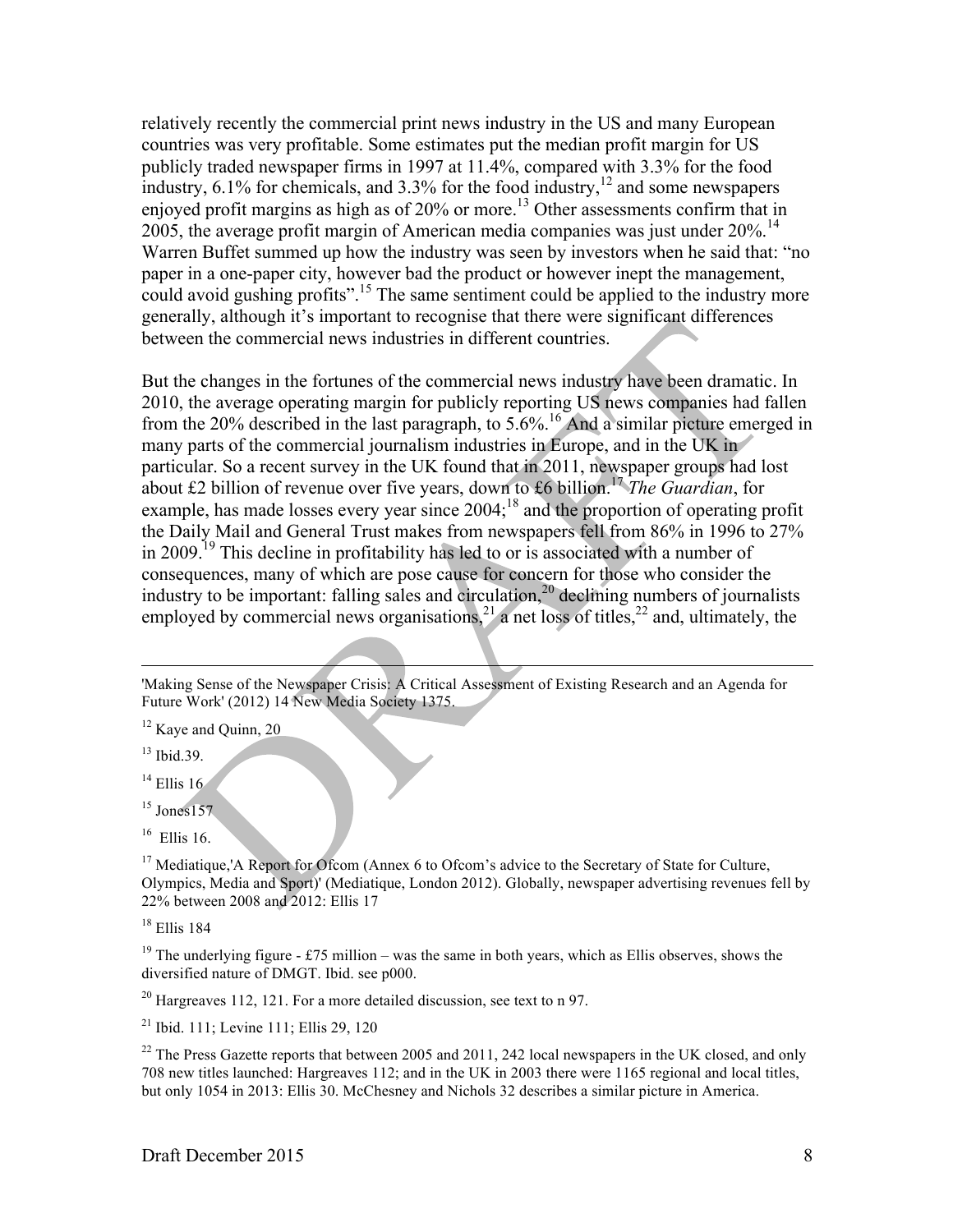insolvency and bankruptcy of many companies.23 Regional commercial journalists on newspapers and radio in the UK have been hit particularly hard.<sup>24</sup>

In general terms, the extent and speed of this decline raises serious doubts about the future viability of significant parts of the commercial news industry, particularly in Europe and the US. That said, there do remain significant questions about the detail, nature and extent of the crisis – many commercial news organisations operating online are thriving. I will discuss the impact these differences have on the case for intervention later $^{25}$ 

# **The advertising model**

Many reasons have been identified as contributing to this decline in revenue and profitability, some of which are not directly pertinent to arguments about copyright.<sup>26</sup> This is not unexpected, as historically copyright has not been a significant mechanism relied on by news institutions to make money. Other factors have been more important, notably the need to be first to market with the news, given that news is a product with an extremely short shelf life. 'Today's news', as the aphorism goes 'wraps tomorrow's fish.'27 Such factors unrelated to copyright that contributed the decline in the fortunes of the news industry include the global economic turmoil that followed the banking crisis in 2007. This was important for a number of reasons, not least because the recession constrained the advertising spending from which commercial journalistic institutions benefit, but also because the credit crunch made it difficult to service debt which had been taken on in earlier era of expansion and corporate acquisitions.<sup>28</sup>

But other factors are more relevant to arguments about copyright. One of the most prominent relates to the systemic, rather than cyclical, decline in the revenue that can be derived from advertising.<sup> $29$ </sup> While other sources of income have been important to the industry such as subscription and direct sales, advertising has been a mainstay of the commercial model of print news businesses for many years. It is particularly important as people have seldom been prepared to pay sufficient to cover the costs of the news process,30 and so advertising cross-subsidises the costs incurred to produce news. In

<sup>27</sup> McChesney 83; Y Benkler, *The Wealth of Networks: How Social Production Transforms Markets and Freedom* (Yale University Press, New Haven 2006) 40 – 45; 'The peculiar value of news is in the spreading of it while it is fresh…' Pitney J in *International News Service v Associated Press* 248 US 215 (1918) . See p000.

 $28$  Ellis 28, Brock see p000.

<sup>29</sup> Hargreaves 110; Brock 66, 111; Levine see p000; Ellis 17 – global newspaper advertising revenues fell by 22% between 2008 and 2012.

 $30$  Ellis 6, for example. This is discussed in greater length below, text to n 131 - 136.

 $23$  Ellis 16, 31 – 32.

<sup>&</sup>lt;sup>24</sup> Ibid. 161, 162, 230

 $25$  Text to n 89.

<sup>26</sup> Some are set out in the text to n 88 ff.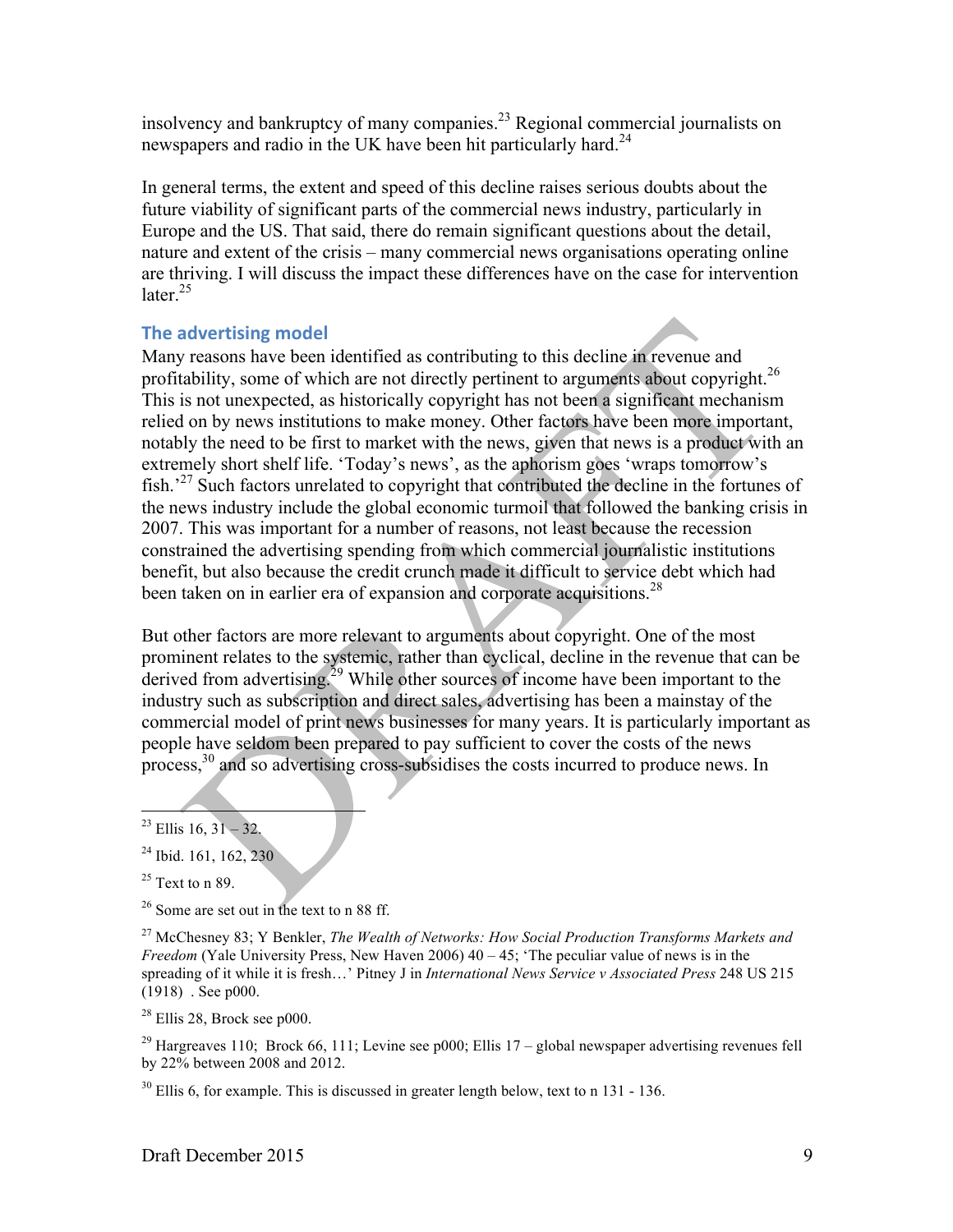America, Clay Shirky observed that it was Wall-Mart that paid for the Baghdad bureaux, and the situation was similar elsewhere. $31$ 

Advertising has had a remarkably long run: it has been a significant means of funding commercial regular periodical general interest news since about the turn of the eighteenth century. <sup>32</sup> (It is worth describing the development of advertising in a little detail, for reasons that will become evident later.)<sup>33</sup> Walker tells us that the first advertisement appeared in an English newsbook in 1624, but it wasn't until 1648 that adverts appeared regularly.<sup>34</sup> Before this, it is likely that revenue was primarily derived from sales and subscription, the traditional means of funding manuscript and oral news networks.<sup>35</sup> Over time, though, it became appreciated that the attention of those who read the news could be sold on to advertisers, and this could help generate wealth that could help sustain large parts of the news operation, and return a profit to those who owned the business.<sup>36</sup>

A key, though, was to get the balance right between news and adverts. Raven and others suggest that some early experiments were not particularly successful when the balance wasn't struck correctly, and publications comprising solely of advertising did not thrive.<sup>37</sup> The key to success was the merging of advertising with news: the attention of a large amount of readers – assessed in the amount of papers circulated – was attracted by printing news, and access to this attention was sold to advertisers.<sup>38</sup> When learnt, the lesson was quickly disseminated. Between 1695 and 1700, three London papers, the *London Gazette*, *Post Boy*, and *Flying Post*, regularly advertised books, medical services, lotteries, real estate, goods for sale, auctions, bankruptcy and lost or stolen notices – which included mentions of eloping daughters and absconding apprentices.<sup>39</sup> By 1702 the *Daily Courant* gave over at least half of its back page to advertisements,<sup>40</sup> and at the end of the first decade of the eighteenth century, Pettegree tells us that *The Tatler* had as many as 14 to 18 advertisements in an issue and up to 150 a month, promoting wigs,

 $33$  Text to n118

 <sup>31</sup>C Shirky, 'Newspapers and Thinking the Unthinkable' in R McChesney and V Pickard (eds), *Will the Last Reporter Please Turn out the Lights* (The New Press, New York, London 2011); Levine; Brock 99; Hargreaves 110.

<sup>32</sup> RB Walker, 'Advertising in London Newspapers, 1650 - 1750' (1973) 15:2 Business History 112

<sup>34</sup> Walker, 113; Raven 119; Pettegree 302

<sup>&</sup>lt;sup>35</sup> A Pettegree, *The invention of news : how the world came to know about itself* (Yale University Press, New Haven ; London, England 2014)chapter 2 and chapter 6: see p000

<sup>&</sup>lt;sup>36</sup> This is to speak in general terms. Different papers relied to different extents on advertising revenue, then as now: Walker, 130.

<sup>37</sup> Raven 120. By 1731, a pure advertising paper was an unviable prospect, and the *Daily Advertiser* soon failed Pettegree 303; Jones 13.

<sup>38</sup> Raven 131. Pettegree 315.

 $39$  Walker, 117

 $40$  Raven. 122.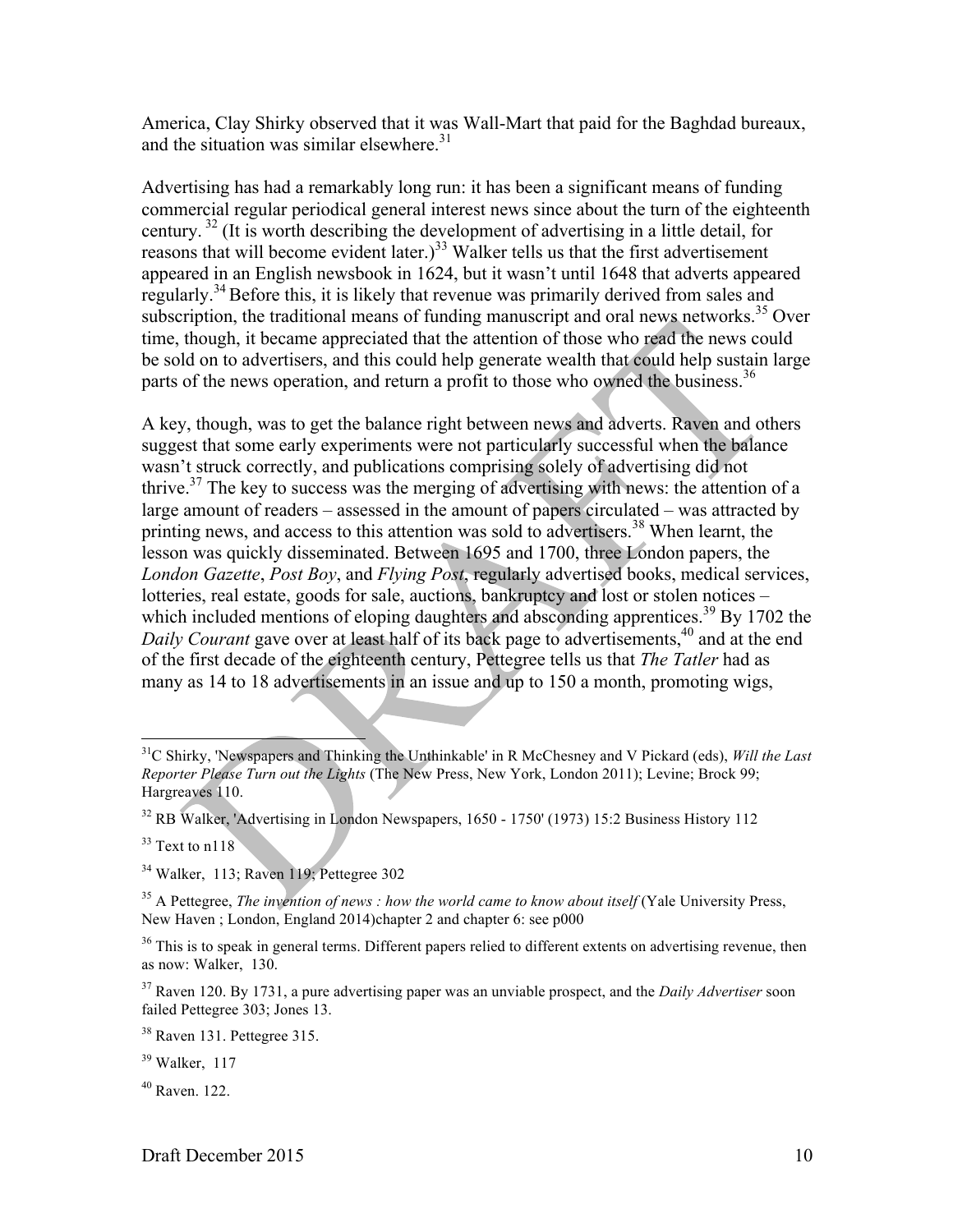wheelchairs, birdcages, lotteries, cosmetics and medicines.<sup>41</sup> By 1720, Raven describes how advertising brought additional revenue to a dozen or more London newspapers.<sup>42</sup> By 1730 a third of all the columns in a newspaper might be adverts,<sup>43</sup> and by 1750, in some papers this had risen to three-quarters.44 Nonetheless, the balance still needed to be calibrated carefully, and as early as 1728 a reader wrote to a paper threatening to cancel his subscription on the grounds that his newspaper contained insufficient news.<sup>45</sup>

When mastered, though, the technique was very remunerative. Indeed, it was a spat over the proceeds of advertising that led to a famous 1728 pamphlet exchange between 'Coffee Men' - those who ran coffee houses - and the upstart newspaper men over the revenue derived from advertisements. The anonymous coffee house author, lamenting the loss of advertising business, looked on the new interloper with jealous eyes, complained that:

Newspapers […] are made tools and properties of in the business of advertising: they stipulate for news; not advertisements: yet the papers are ordinarily more than half full of them. The *Daily Post*, for example; is often equipped with thirty; which yield three pounds fifteen shillings that day to the proprietors for the least, and sometimes that paper has more. Well may they divide twelve hundred pounds a year and upwards: they are paid on both hands; paid by the advertisers for taking in Advertisements; and paid by the coffee men for delivering them out: which (to make use of a homely comparison) is to have a good dinner every day, and be paid for eating it 'Here's luck, my lads!' Never was there so fortunate a business.<sup>46</sup>

Quite how lucrative, though was a disputed point. A respondent writing on behalf of the newspaper industry argued that sales:

afford [...] no more than a poor half-penny, exclusive of advertisements, [...] for defraying the charges of paper and print; for every paper sells but for three half-pence, and one half-penny goes to the Crown for stamps, and

<sup>44</sup> Walker,

<sup>45</sup> A reader wrote to *The British Sun*, in 1728: 'I desire you to erase my name from among the number of your subscribers unless in your next you give me a just reason for the barrenness of your intelligence'. Cited in Pettegree 313.

<sup>46</sup> A Coffee-Man, *The Case of the Coffee-Men of London and Westminster.* (G Smith (1728), Gale ECCO Print Editions (2010), London 1728) [16]. The writer goes on to ask: "[a]nd, if the coffee houses were to be shut up, I would ask what would become of advertisements? Whether they would not be driven to their old habitations, the city gates, the corners of streets, tavern doors and pissing-posts? And what they would be worth in such situations? The Coffee Men, therefore, are the only persons who deserve to reap the profits of 'em." [18]

 <sup>41</sup> Pettegree <sup>276</sup>

 $42$  Raven 121.

<sup>43</sup> J Raven, *Publishing business in eighteenth-century England* (People, markets, goods: economies and societies in history,, The Boydell Press, Woodbridge 2014) 128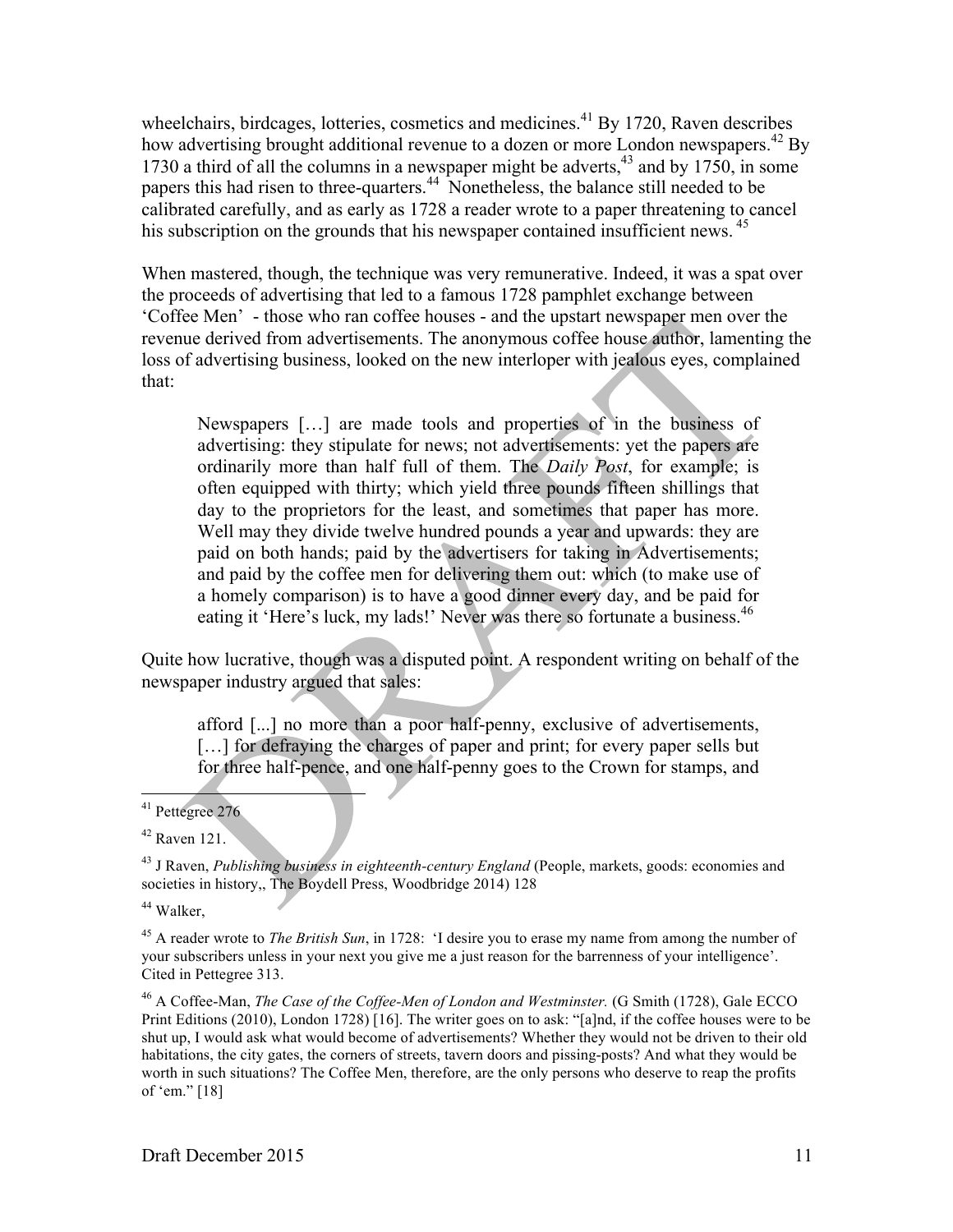another is the profit of the mercury and hawker; and as for the number of advertisements [...] at the common price [...] by the duty<sup>47</sup> are a charge and no benefit at all to the paper. $48$ 

The technique of raising funds from advertising quickly spread across the Atlantic,<sup>49</sup> as in 1704, there appeared what seems to be the first advert in American journalism, in an edition of the *Boston News-Letter*, relating to the Oyster Bay estate on Long Island. There, too, it proved a robust way of generating wealth. It was well established by 1833, when Benjamin Day founded the *Sun* in New York indicating that '[t]he object of this paper is to lay before the public… all the news of the day, and at the same time offer an advantageous medium for advertisements.<sup>50</sup>

By the 1880s, US papers derived about half their income from advertising and half from circulation, $51$  and this trend continued throughout the twentieth century. Between 1950 and 2000 American print advertising revenue increased from US\$2bn to US\$48.7bn. The figures for the UK are similar, as between 1960 and 1970, the average annual growth in advertising revenue was 7%, and from 1969 to 1999 it increased 18 fold to  $\text{\pounds}4.4\text{bn}$ .<sup>52</sup> This amounted to a substantial proportion of the income in general received by commercial news industry – in 1956 in the US, for example, advertisements contributed 71% of news industry income, and by 2000 it had risen to  $82\%$ .<sup>53</sup>

The longevity of this revenue model has now been undermined by, amongst other things, the development of digital technologies associated with the Internet. Three prominent effects have been identified, which together make the decline seem likely to be irreversible. They are all manifestations of the fact that the news industry no longer has the monopoly or near monopoly of control of access to the attention of those interested in news.

First, the Internet has caused a decline in the amount that could be charged for display advertising because of the practically limitless supply of display advertising that is available online. Second, it has also caused a collapse in much of the market for classified advertisements, as online sites offer for free a service that was once available in

 $50$  Brock 32

<sup>&</sup>lt;sup>47</sup> The Stamp Act of 1721 s  $42 - 44$  imposed a 1s duty on advertisements contained in newspapers.

<sup>48</sup> Anonymous, *The Case between the Proprietors of Newspapers and the Subscribing Coffee-Men Fairly Stated* (E Smith and others (1729) Gale ECCO Print Editions (2010), London 1729).

<sup>49</sup> *Advertising Age* magazine, cited in Kaye and Quinn see p000.

<sup>&</sup>lt;sup>51</sup> RG Picard, 'Shifts in Newspaper Advertising Expenditures and their Implications for the Future of Newspapers' (2008) 9 (5) Journalism Studies 704 Check. See p000

 $52$  Ellis, 19

<sup>53</sup> Kaye and Quinn citing Picard *Evolution of revenue streams and the business model of newspaper: The US industry between 1950 – 2000* see p000: 1956 adverts 71% of income; 2000 82% of income. 1950 retail 57%, national 25% and classified 18%; 2000 retail 44%, classified 40% and national 16%.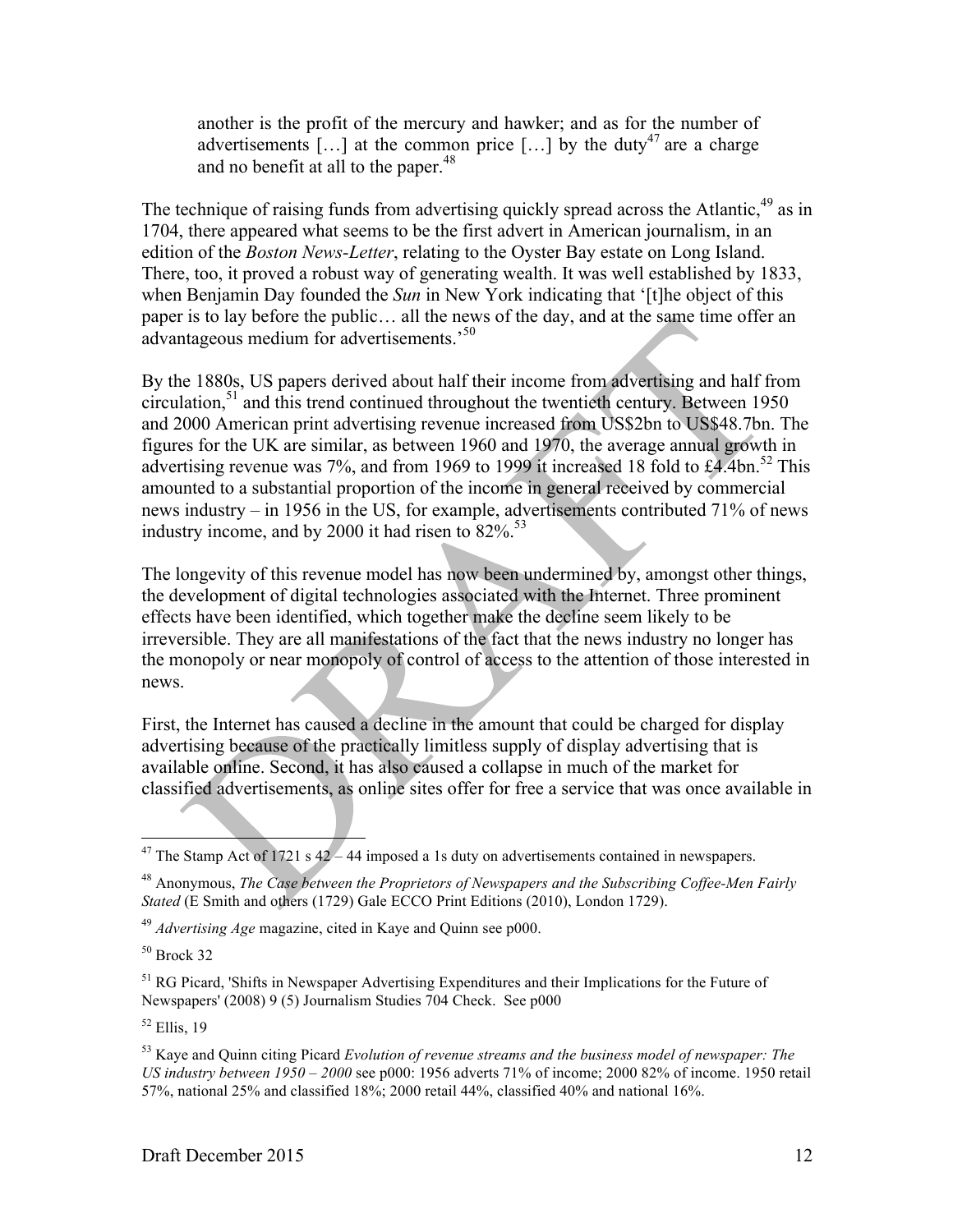print for a premium, and reach a greater and more specialised audience.<sup>54</sup> Moreover, the revenue that comes from the online advertising that the news publishers can provide on their own sites and that remains in print has, in general terms, yet to rise sufficiently compensate for this loss.<sup>55</sup> The commercial news industry has been left significantly out of pocket.

The third reason why the advert model for funding the news industry is under threat is because other industries have adopted the central aspects of the model, and deliver them more efficiently than can the commercial news industry.<sup>56</sup> These central aspects are the attraction of an audience to read the information that is published, and the selling of access to this attention to advertisers. The other industries that perform these tasks better than the commercial news industry include, most notably, Google, which in many ways delivers a more attractive service to both audiences and advertisers. Audiences are better served, insofar as Google provides them with more attractive, general, apposite and upto-date information than that traditionally provided by the news industry, $57$  and it does so without charge so attracts great numbers. The company also serves advertisers well, as it delivers to them more detail about the nature of the audience's attention than was provided by the news industry, for which advertisers will frequently pay a premium.<sup>58</sup> Moreover, unlike commercial journalism, Google's data costs are comparatively low as it generates only a small proportion of the information it organises and presents to its audience<sup>59</sup>

Hence, it is not accurate to say that the advertising model is dead. It is more accurate to say the model that was developed by the commercial news industry in the middle of the seventeenth century, and which they have used consistently ever since, is alive and well. But now it undergirds Google and other similar companies in the business of supplying information to the public, who have out-competed the news industry that pioneered it, and relied on it for so long.

# **Experiments to replace the model**

Given this decline in the traditional advertising model of revenue generation that was for so long integral to the financing of the production of news, commercial news publishers have sought to develop alternative ways of generating revenue. These are numerous and varied. Many are of less importance to the incentive argument for copyright (though copyright can still be relevant), such as the proposal for increased trust ownership of

 <sup>54</sup> Jones; Levine; see p000 pinpoint

 $55$  Jones 165

<sup>56</sup> M Cooper, 'The future of jounralism: addressing persuasive market failure with public policy' in R McChesney and V Pickard (eds), *Will the Last Reporter Please Turn off the Lights* (The New Press, New York, London 2011); R Nielsen, 'The Uneven Digital Revolution' in DAL Levy and R Nielsen (eds), *Reuters Institute Digital News Report 2013* (RISJ, Oxford 2013)

<sup>57</sup> W Patry, *How to Fix Copyright* (OUP, Oxford 2011) 154

<sup>&</sup>lt;sup>58</sup> McChesney 149-156.

 $59$  This is a source of irritation to news producers, as is discussed in the text to n 81.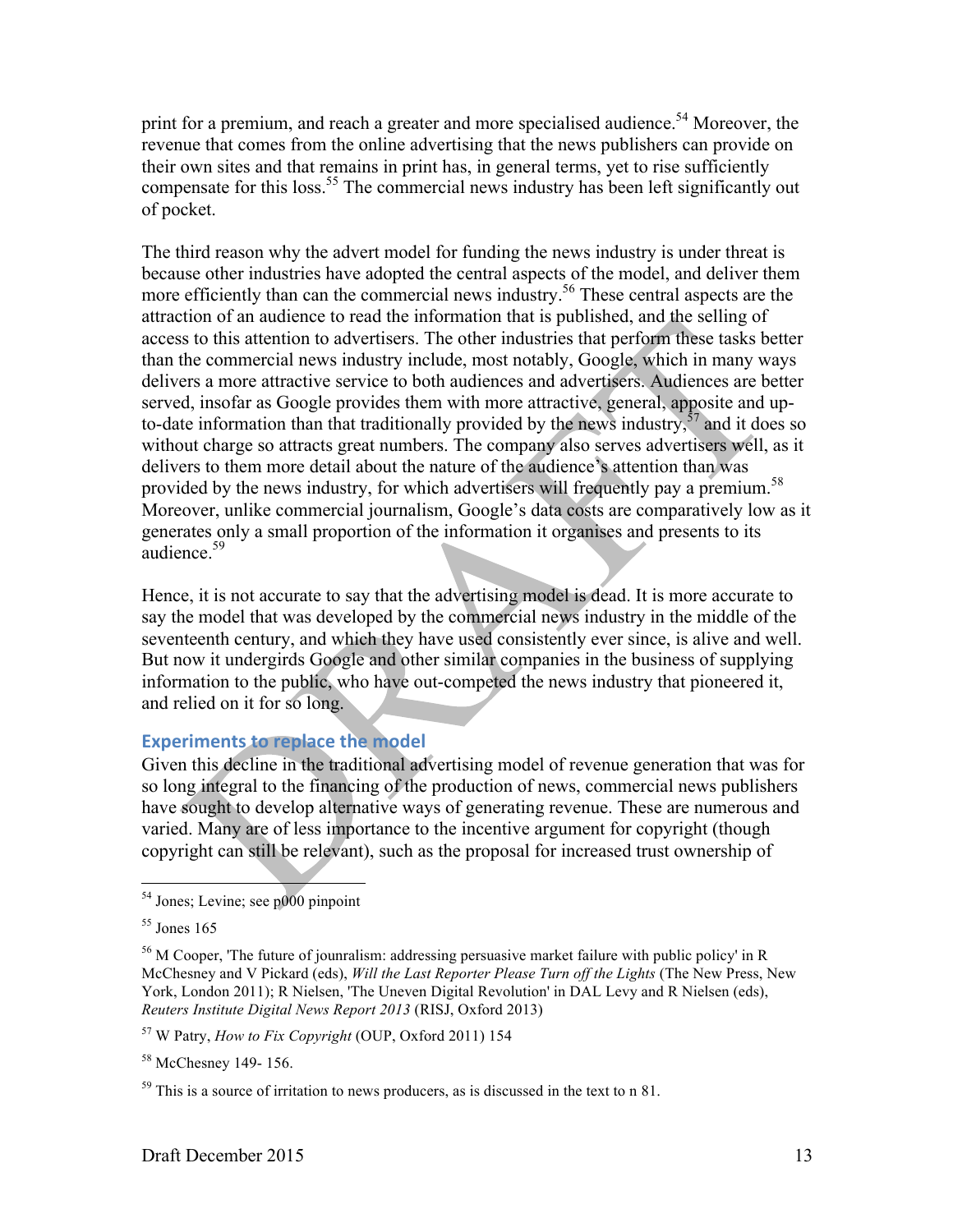commercial news organisations,<sup>60</sup> or the development of news apps that work on the mobile web.<sup>61</sup> But there are some prominent models being tried of more direct relevance to copyright, of which I will describe three that are of interest because of the amount revenue they could possibly raise: archive sales, paywalls, and licencing current online news. And, indeed supplementary to these are the continuing efforts to use the advertising model, by adapting it to raise revenue in the context of the Internet, which I will also describe. I will then explain how copyright fits into the picture.

#### **Archives**

The first, and perhaps a less significant approach given the small amount of revenue involved, is the attempt to make money from selling old material, such as is contained in news archives.<sup>62</sup> The revenue derived from sales of archives is unlikely ever to be sufficiently large to create an incentive for the commercial production of news by itself, so this is of marginal importance, but worth considering when combined with other similar revenue models.

#### **Paywalls, etc**

The second and more important model is that of the paywall, where audiences have to pay or provide some other benefit to news producers to get access to material on news publishers' websites. <sup>63</sup> There are many such experiments currently underway in the news industry, and much hope is lavished on their prospects of creating a new, lasting revenue model to replace the advertisement model.<sup>64</sup> Revenue can derive from a paywall in at least two basic ways: people can be charged for access to the news, and access to that customer's attention can be sold to advertisers.<sup>65</sup> I will discuss the latter in a moment, but as to the former, there is considerable dispute as to how reasonable it is to suppose that people will pay for news in sufficient quantities to make this model effective. There is a large amount of empirical work being undertaken to assess this question, and there appear to be different trends in different countries, which are evolving over time.<sup>66</sup> But in a recently study covering 2014-15, only between 6% and 14% of people paid for online news in the countries surveyed by the Reuters Institute.<sup>67</sup> However, it remains at least a

 $60$  Ellis.

<sup>61</sup> N Newman and DAL Levy (eds), *Reuters Institute Digital News Report* (RISJ, Oxford 2014), 61; , *Reuters Institute Digital News Report* (Reuters Institute for the Study of Journalism, 2015) 7.

<sup>62</sup> Brock, 128, 150; Jones 170

<sup>63</sup> There are a variety of types of paywalls, permeable and impermeable, and allied systems of freemium and metered access to content. These are studied, for example in OECD,'Measuring the Ditgital Economy, a new perspective' (OECD, 2014).

<sup>64</sup> There is considerable study about the viability of these structures, and whether people will pay for news online. Newman and Levy (eds), (; Kaye and Quinn; Mediatique,'The Provision and Consumption of Online News - Current and Future' (Mediatique, 2014).

<sup>65</sup> There are other ways of deriving revenue too, such as ecommerce.

<sup>66</sup> The Reuters Institute Digital News Report has been tracking payment trends since 2013 in US, Germany, France, Denmark, Finland, Spain, Italy, Urban Brazil and the UK.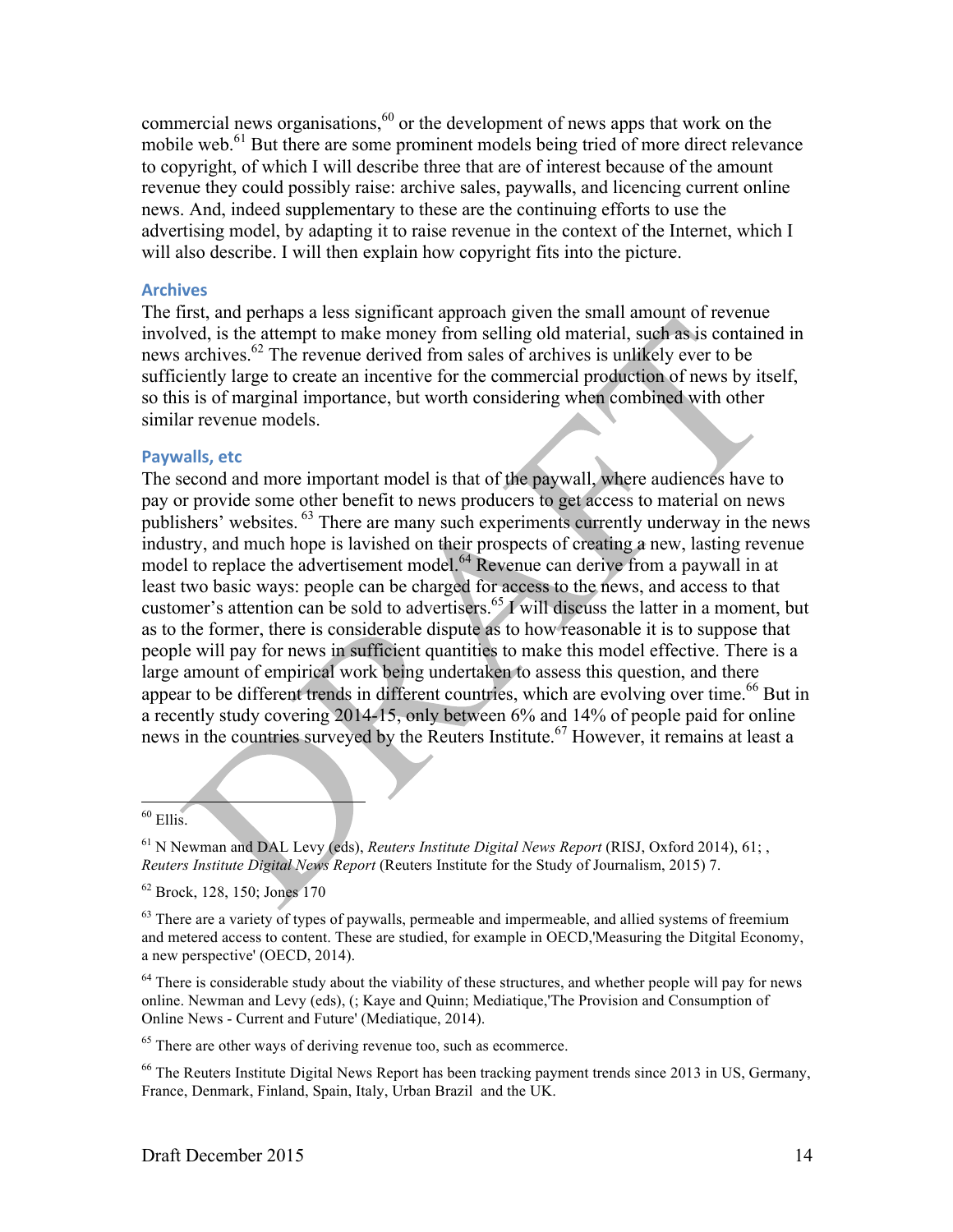sufficiently plausible source of significant funds for the news industry to be worth considering.

#### **Licensing current news**

The third development is the attempt to make money from licensing reuse of current news material. This is potentially more lucrative to news publishers than archive sales, as linking, cutting and pasting and re-disseminating news of contemporary interest happens extensively online. Industry research has found that '[i]n a typical week, over 13,000 articles from 5 major newspapers are cut and copied into other sites. These are often professionally run sites supported by advertising and ecommerce services. One site alone took 488 articles in one week.'68 This, clearly, represents a loss of sales, attention and therefore revenue to news publishers. A broad-brush indication of how much, at least in terms of sales, can be found in the *Meltwater* litigation in the UK, where it was indicated that the licensing of newspaper articles by the members of the newspapers' collecting society, NLA Media Access, raised about £20 million per year.  $^{69}$  In 2015, the NLA raised a greater amount, £32 million.<sup>70</sup>

Are these figures sufficient to potentially amount to an incentive to produce commercial news? It may seem not, as they remain somewhat small beer given the scale of revenues involved in commercial news production.<sup>71</sup> But there is evidence that there is more at stake than these numbers suggest. For one thing, the amount of money the NLA and similar collecting agencies raises is likely to be a fraction of what it could collect if it were able to police the re-use of news material more efficiently. For example, revenue is raised by other commercial organisations who re-disseminate news published online, such as media monitoring organisations like Meltwater. These companies raise revenue from selling access to news, for which people will pay because these companies analyse and arrange it in ways appealing to their clients. If the NLA and similar agencies were able more efficiently to control - a contentious suggestion – the linking and cutting and

<sup>69</sup> *Meltwater v Newspaper Licensing Agency Ltd* CT114/09, 14 February 2012 (Copyright Tribunal (Interim Decision)) [6].

<sup>&</sup>lt;sup>67</sup> The 2015 survey found the following percentage of people had paid for online news in the past year: UK 6%, Ireland 7%, Germany 7%, France 10%, Japan 10%, USA 11%, Spain 11%, Australia 11%, Italy 12%, Denmark 13% and Finland 14% , *Reuters Institute Digital News Report* 18-19. Picard summarises the state of play: '[o]verall consumption of news on digital platforms is growing, reflecting the rising penetration of smartphones and tablets and the access they provide customers to digital news throughout the day. Growth in the number of paying digital news consumers, however, has slowed and it appears that the number of paying users in many countries is stalling at a lower level than many news organisations hoped.' RG Picard, 'The Business Outlook: Constraints on Growth, but Some Hopeful Signs in Digital News Provision' in N Newman (ed) *Reuters Institute Digital News Report 2015* (Reuters Institute for the Study of Jounralism, Oxford 2015).

<sup>&</sup>lt;sup>68</sup> G Shepherd, A Hughes and NLA Media Access,'Copyright Infringement and Newspapers, Online Article Tracking System (OATs)' (NLA Media Access, 2014) [2]

<sup>70</sup> ,'Annual Report' (NLA Media Access,, London 2015)

 $^{71}$  Ellis, 184 has a table showing the Guardian's turnover and losses from 2004-2013. In 2013, as an example, the £32 million raised by newspaper licensing would have just above covered the losses incurred by the newspaper division.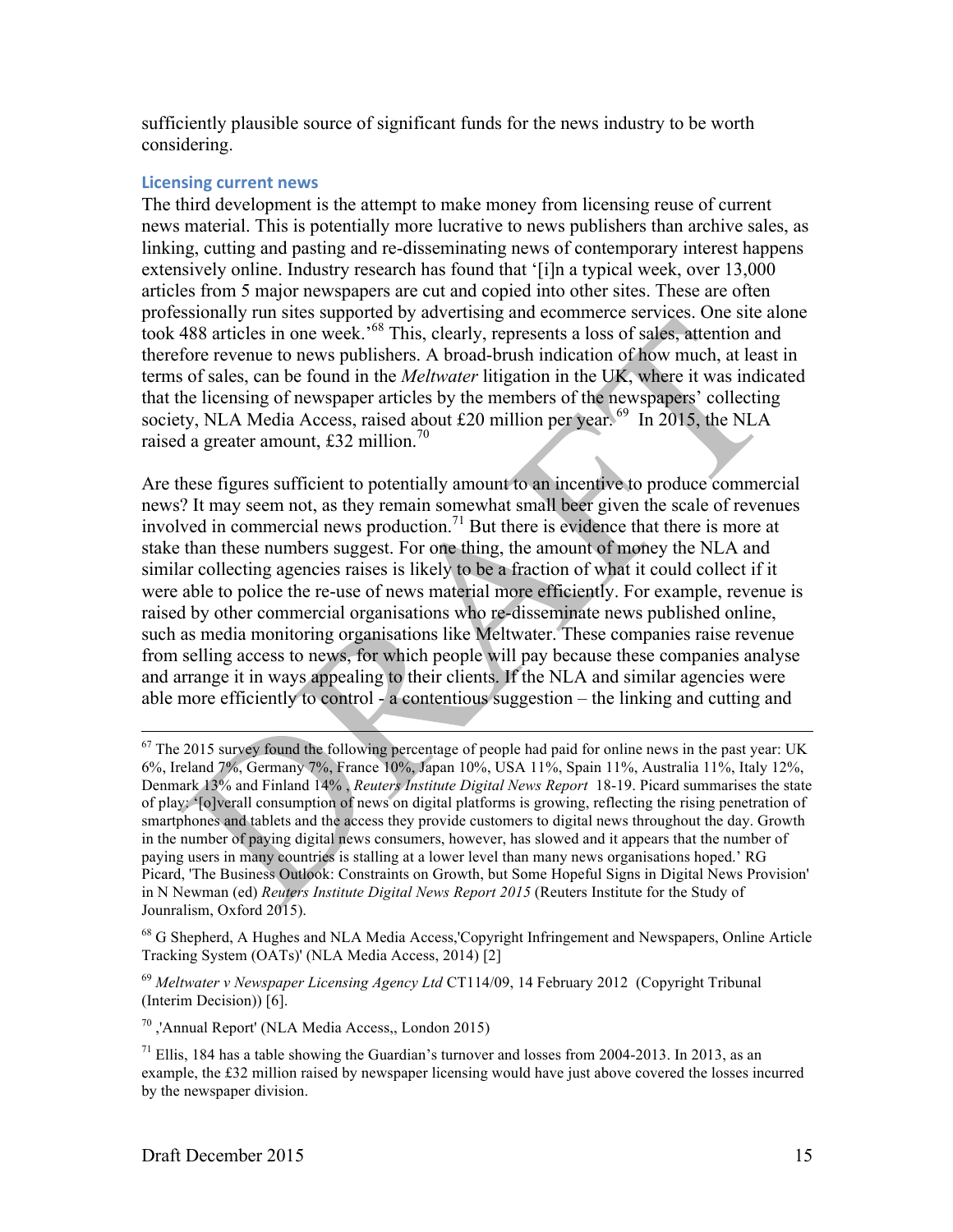pasting of news on the Internet by companies like these, the revenue from licensing news could be increased. Additionally, and perhaps more importantly, there is the potential that controlling such actions could lead to increased revenue derived from advertising, to which I'll come in a moment.

Hence this is a potentially sufficiently remunerative area, in principle at least, to merit attention. But, while the proposal that news publishers and their agents should be able to exert control over the news they published online attracts some, it horrifies many.<sup>72</sup> This is central to the whole debate about copyright, news and society that this research is examining, and invokes doctrinal questions about whether such actions are consistent with copyright law in different jurisdictions, and normative questions about whether they are appropriate. I will discuss some of these later, but for the moment it's necessary to consider another point, namely the concern about whether such control is feasible given the amount of material involved. For if it is not feasible, then this area need not detain us after all, as any control that is exercised will never be sufficiently remunerative to amount to an incentive to produce news.

The question, as ever, is difficult to answer without a long analysis of the capabilities of the digital technology associated with the Internet. However, it is sensible to assume for the purposes of argument that any problems that exist are not insurmountable. Indeed, this is the assumption behind work underway at places like the Copyright  $Hub^{73}$  to create a system of machine-readable copyright licensing and payment protocols. This would facilitate the work of agencies like the NLA, and create a revenue streams based on a system of micropayments for various internet uses of news that can be licensed.<sup>74</sup> True, these may or may not be successful: those who are optimistic about the prospects of such work echo Charles Clarke's famous suggestion that 'the answer to the machine is in the machine',<sup>75</sup> and those who are less sanguine follow Clay Shirky in considering them a

<sup>&</sup>lt;sup>72</sup> Those in favour include, in different jurisdictions, Levine; N Marimon, 'Shutting Down the Turbine: How the News Industry and News Aggregators can Coexist in a Post-Barclays v Thelfyonthewall.com World' (2013) 23 Fordham Intellectual Proerty, Media and Entertainment Law Journal 1441; A Jensen, 'When News Doesn't Want to be Free: Rethinking "Hot News" to Help Counter Free Riding on Newspaper Content Online' (201) 60 Emory Law Journal 537; N Gamse, 'Legal Remedies for Saving Public Interest Journalism in America' (2011) 105 Northwestern University Law Review 329; J Hegemann, 'Schutzlos ausgeliefert' *Frankfurt Allgemeine Zeitung* (Frankfurt 9 April 2009). They have been challenged by, amongst many others, Patry; T Kreutzer, 'German Copyright Policy 2011: Introduction of a New Neighbouring Right for Press Publishers?' (2011) 27 Computer Law & Security Review 214; R Xalabarder, 'The Remunerated Statutory Limitation for News Aggregation and Search Engines Proposed by the Spanish Government; Its compliance with International and EU law' (infojustice.org 2014) <http://infojustice.org/archives/33346> accessed 10 October 2014.

<sup>&</sup>lt;sup>73</sup>, 'The Copyright Hub' (2015) <http://www.copyrighthub.co.uk. > accessed 17 June 2015

 $74$  Kaye and Quinn 70 -73. A current analysis of micropayments showing them to be viable in some markets is made by R Stern, 'From 10 Cents Per Article: Micropayments for Journalism' (European Journalism Observatory 2015) <http://en.ejo.ch/media-economics/business-models/from-10-cents-perarticle-micropayments-for-journalism> accessed 17 June 2015

<sup>&</sup>lt;sup>75</sup> C Clarke, 'The answer to the machine is in the machine' (Stationers' Company 1995) <http://copyrightdebate.co.uk/?p=641> accessed 8 June 2015. There is a general attack on Clark's thesis in chapter 11 of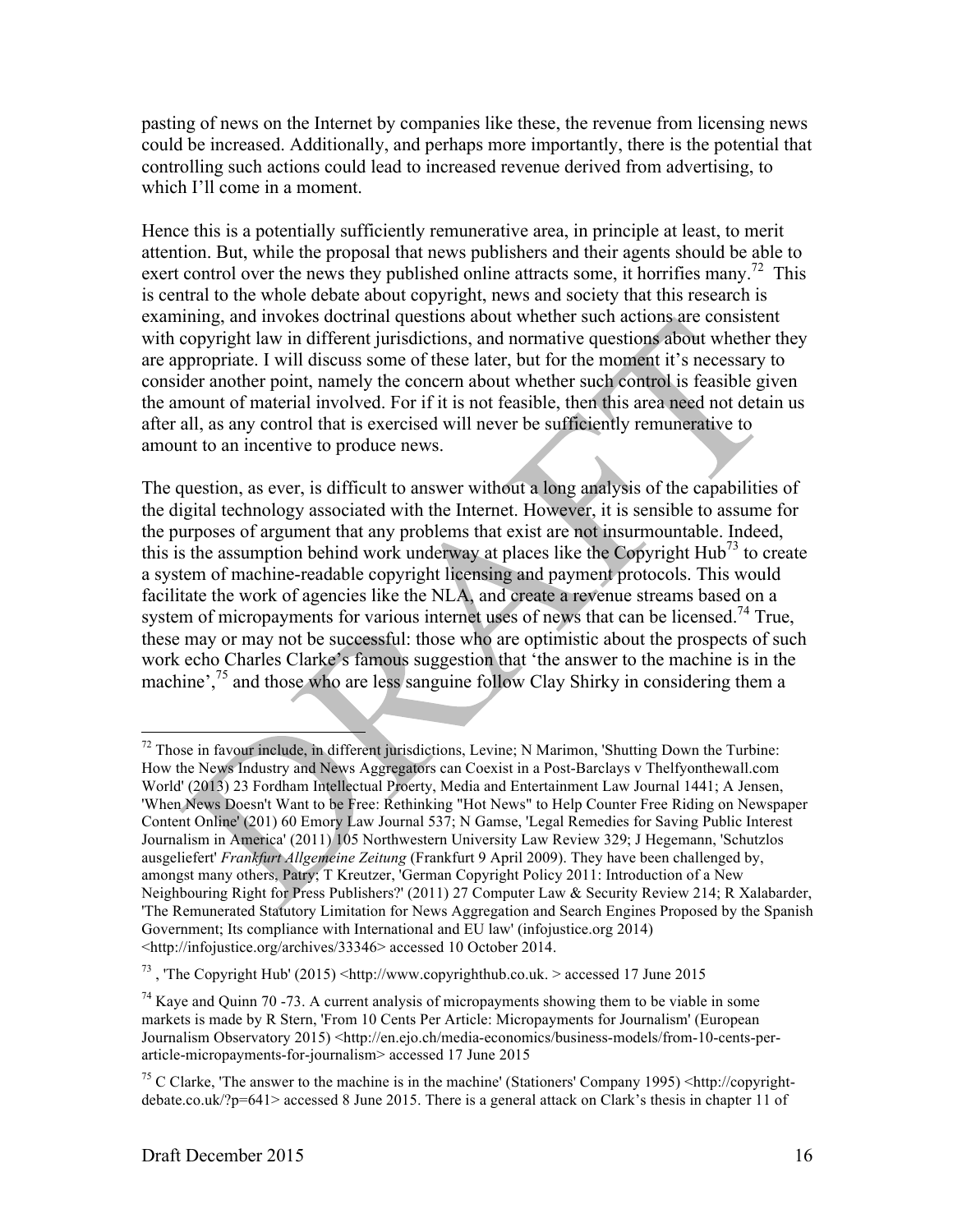distraction.<sup>76</sup> But it is appropriate to assume that they might work, so that one can take the incentive argument for news-related copyright at its highest.

## **Adapting advertising**

Additional to these models are contemporary attempts to derive money from advertising, as there remains value in selling access to the attention of those who read news. Moreover, such attention can now be exploited more fully in commercial terms, because more precise details about consumers' preferences can be deduced from their interaction with news published online. This is information for which, as I have indicated, advertisers will pay more.<sup>77</sup>

Advertising, therefore, remains a potentially lucrative area. Indeed, aggregators<sup>78</sup> like Google News frequently do not derive revenue from selling access to the news, nor, often, from selling access to the attention of their audience reading the news. Rather, they can benefit by selling access to this sort of attention in other contexts, including by gathering valuable information about the preferences of their audiences.<sup>79</sup> Moreover social media platforms, which are fast becoming as important as search engines as the main routes by which people find news that has been published online, also make money from news in similar ways. $80$ 

Many commercial news producers see this revenue stream as free riding on the back of their effort, a point of view with which some commentators agree, $81$  and others dispute.<sup>82</sup>

 $77$  Newspapers are not always well equipped to undertake these data analytics tasks, Hargreaves 122: JT Hamilton, 'What's the Incentive to Save Journalism' in R McChesney and V Pickard (eds), *Will the Last Reporter Please Turn out the Lights* (The New Press, New York, London 2011). Data analytics raise significant issues to do with personal privacy, which I will not have space to explore in more detail here.

<sup>78</sup> A taxonomy of news aggregation services is suggested by K Isbell, The Rise of the News Aggregator: Legal Implications and Best Practices' (Citizen Media Law Project, Berkham Centre for Internet and Society, Harvard University, 2010).

<sup>79</sup> Levine 127, 128; *Google Inc v Vidal-Hall* [2015] EWCA Civ 311 is a case that arises because of actions by Google to collect information about users activities.

<sup>80</sup> 'Facebook and Google continue to build some of the world's most profitable companies based on targeted advertising wrapped around relevant and interesting content.' , *Reuters Institute Digital News Report* 19. E Bell, 'The Rise of Mobile and Social News and What it Means for Journalism' in N Newman (ed) *Reuters Institute Digital News Report 2015* (Reuters Institute for the Study of Journalism, Oxford 2015).

<sup>81</sup> 'Free riding' is the notion at the semi-moribund 'hot news' tort: *International News Service v Associated Press* . Levine 209; McChesney and Pickard 23.

 $82$  The allegation is rebutted by those who assert that many aggregators provide sufficient recompense in the form of increased attention from audiences clicking through to read the source in more detail: see, for example, *Newspaper Licensing Authority v Meltwater Holding BV* [2010] EWHC 3099 (Ch) [93] – [94].

Patry, but based more on theoretical concerns than the practical difficulties of application being discussed here.

<sup>&</sup>lt;sup>76</sup> Cited in Kaye and Quinn, 39. Some argue that micropayments are less attractive than single large licence fees – see, for example, Lord Sumption *Public Relations Consultants Association v Newspaper Licencing Agency (Meltwater)* [2013] UKSC 18 [36].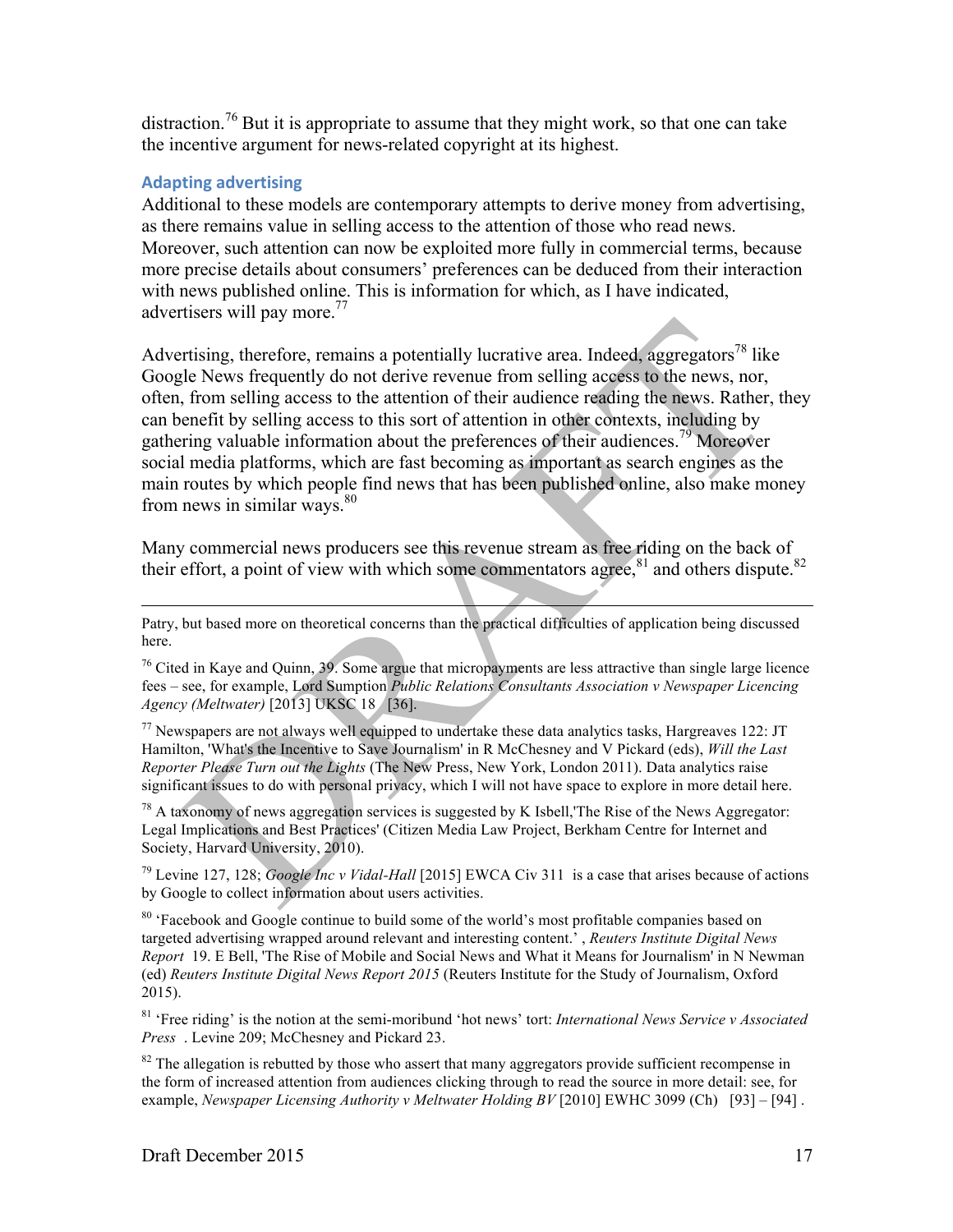But without getting drawn too much into those aspects of the debate, this is clearly an important and lucrative area. As Picard observes, the problem news producers face is how to gain access to the money that advertising brings to others:

News providers would like to derive a revenue stream from consumption of news shared on social media, but few are gaining much revenue today. Significant issues are how advertising revenue should be split and the sharing of users' data. Companies such as Facebook and other social media operators are powerful intermediaries and that will make it even tougher for news providers to make money as more content moves off their sites and apps to social media.<sup>83</sup>

Indeed, negotiations are on-going between the search and social media industries and news producers in an attempt to resolve this, and have led to Google recently launching the Digital News Initiative,  $\frac{\dot{\delta}^4}{4}$  and Facebook the Instant Articles program.<sup>85</sup>

## **The case for copyright**

Experiments in new business models such as these raise the prospect of copyright intervention, because of the ease with which the Internet facilitates the immediate and perfect replication or redistribution of material with negligible cost. Such linking and cutting and pasting make the alternatives described less efficacious. Copyright, to the extent that it inhibits this facility, or ensures that there is a charge if it is done, enhances their effectiveness. This is a change in the importance of copyright to the profitability of news institutions, because up until now (as mentioned above) copyright wasn't a substantial means by which the commercial news industry made money.<sup>86</sup>

In relation to the archive revenue model, the case for copyright interventions is that they are likely to inhibit or prevent the easy redistribution to archive material present online, and so enhance the ability of news publishers to derive revenue from their old material. In relation to paywalls, copyright can help plug potential gaps in the barriers erected to regulate access to news content, by inhibiting and providing a remedy against those who would seek to evade the restrictions created by the paywall. In relation to licensing of published news, copyright interventions are intended to ensure that linking and cutting

Further, others argue that the services provided by media monitoring organisations are novel and add sufficient value to not be considered free riding, though this argument did not succeed in *Associated Press v Meltwater* .

<sup>83</sup> Picard; , *Reuters Institute Digital News Report* 18.

<sup>84</sup> Google, 'Digital News Initiative' (2015) <http://www.digitalnewsinitiative.com/index.html> accessed 15 June 2015

<sup>85</sup> Facebook, 'Introducing Instant Articles' (2015) <http://media.fb.com/2015/05/12/instantarticles/> accessed 15 June 2015. There is concern about whether granting such access is a wise move for news producers, as there they are handing significant amounts of power to third party distributors. F Filloux, The Redistribution Game for News' (2015) <http://www.mondaynote.com/2015/06/14/the-redistributiongame-for-news/> accessed 15 June 2015, Bell.

<sup>86</sup> See text to and n 27 above.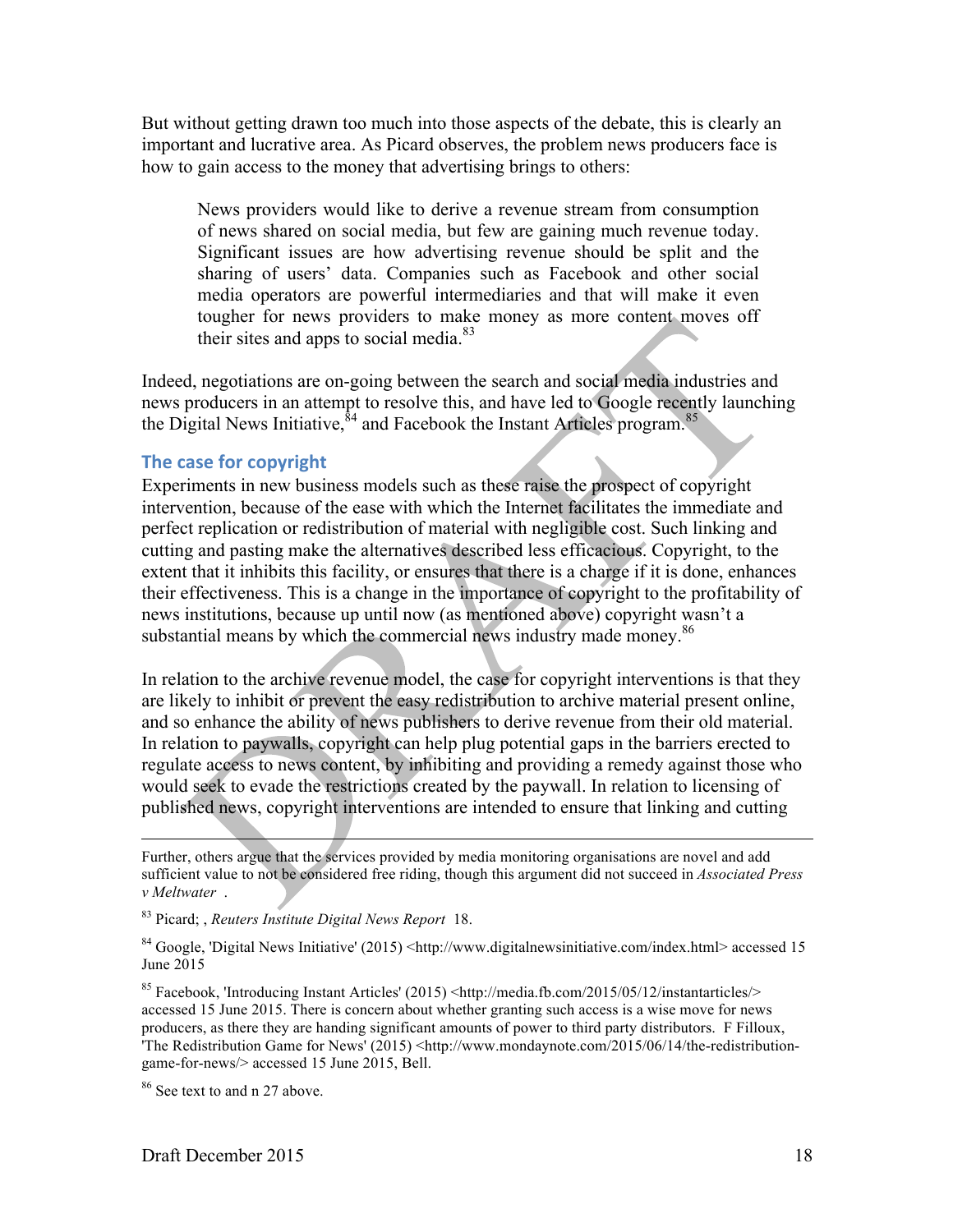and pasting of contemporary news cannot happen without consequence, whether by individuals or organisations, and so help publishers derive revenue from current news they publish. $87$ 

Additionally, the revenue that can be delivered from advertising is of great importance. Copyright is indirectly relevant here, because it helps news producers control the use of the news they publish. This provides them with a means to gain access to some of the revenue that flows to others from the selling to advertisers of access to the attention of an audience, an audience that has been attracted by the news published by commercial news organisations. Publishers have, as it were, a card that can be used in negotiating with the search and social media companies and the like, who benefit from displaying news. Experience shows that this is may not always be an effective card to play, as demonstrated by the experience in Germany and Spain, but it is important to describe how it fits into the incentive argument.

## **Conclusion**

The case is, therefore, that copyright may well assist in increasing revenue both though direct sales and subscription revenue, and also indirect revenue from advertising. To put the matter succinctly, the demise of the advertising model of revenue generation is a significant feature in the decline in revenue news publishers have experienced, and this decline is likely to remove a significant incentive that leads to the production of news. News publishers are developing new methods to derive revenue from the online sale of news and from online advertising. The efficacy of these methods is detrimentally affected by the ease with which information can be linked to, cut and pasted on the Internet.

Copyright is one method by which a barrier can be created (or enforced, or applied) to constrain the easy and cheap replication of the news published by the commercial news industry that subverts these new models. It is also a way of encouraging those who benefit from selling advertising linked to news produced by commercial news organisations to share some of their revenue. Hence news publishers have a reason to seek to enforce, clarify or develop copyright laws to ensure that they regulate the reproduction, linking and so on of news online. Their rationale is to ensure that these revenue models work more effectively, and this, it is anticipated, would create sufficient incentive to ensure that commercial news publishers continue to be motivated to create the news that democracy values.

But, as I have noted, this account is controversial. Such copyright intervention is clearly not without cost and consequences, many of which are borne by those who do not make a living from the commercial publishing of news. Moreover is it not clear that the sort of applications of copyright law or interventions that news publishers seek is doctrinally sound or acceptable as a matter of principle. It is not surprising, therefore, that many arguments have been advanced in many jurisdictions against this application of copyright. I will now consider some of these.

<sup>&</sup>lt;sup>87</sup> Whether copyright constrains such activity is the source of much litigation and legislation: Spanish and German laws; Svensson; etc.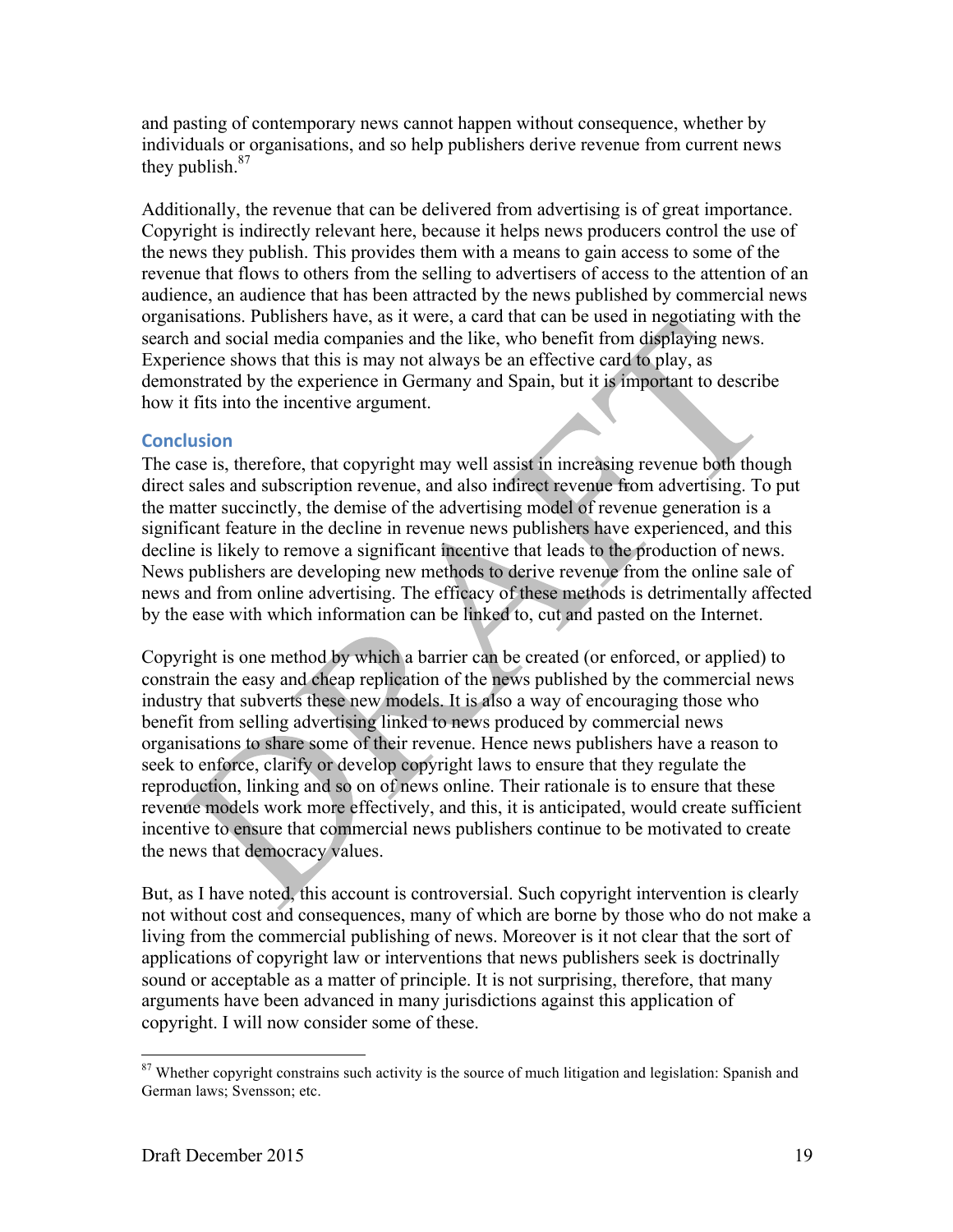# Part 2: Evaluating the case i) Would copyright assist incentivising **the production of commercial news?**

A number of different arguments can be made against copyright interventions to assist commercial news producers, of which two will be considered here that challenge the proposal that copyright would assist incentivising the production of commercial news. In the first place, it can be argued that sufficient incentives still exist to motivate the production of commercial news, and, even if such incentives no longer exist, others argue that we can expect other comparable incentives to arise. In either case, intervention is unnecessary.

While there is much to be said for these arguments, they are not cogent enough to overturn the *prima facie* case for intervention. It is true that some parts of the commercial news industry in many countries make money and so do not need incentives of the sort provided by copyright interventions, but there are reasons to expect that the sectors of commercial news industry in decline are the most important elements of the industry, and their decline is longer-term and more serious, and so merits intervention. Moreover, the idea that we can expect the business model of the commercial news industry to be creatively destroyed and replaced by a novel means of making money seems optimistic at best, and indeed there are cogent reasons to be sceptical of such a proposal.

But, while not disposing of the *prima face* case for copyright intervention, this analysis does recognise that copyright interventions bear with them a number of risks. These include the risks of over-protecting commercial journalism in sectors that are not suffering a crisis, and of benefitting commercial journalism now, when the dangers it is currently suffering may soon be over. They risk inhibiting the development of novel business models, but providing a crutch to a redundant way of raising revenue, and rewarding bad choices and protecting managers and investors from the consequences of their actions. Whether such risks are appropriate risks to take depends, amongst other things, on one's views of the centrality of commercial journalism to a democracy, a matter I will consider in part three.

# **Sufficient incentives still remain, so intervention unnecessary**

The first argument suggests that sufficient incentives remain to make copyright intervention unnecessary because, by one account at least, the crisis in the industry isn't as acute as has been suggested, or is no longer so acute, or is not as acute in all sectors of the industry, and moreover there are significant differences in how it has been experienced in different parts of the world. If this is so, why should we intervene if the news industry is, once again, relatively profitable? And why should we intervene when parts of the news industry have always been in rude health?

The evidence is compelling that any crisis that exists is confined to certain sectors of the commercial news industry and to certain countries. Indeed, much of the literature on the crisis in journalism concentrates on the dire position of the American metro newspapers,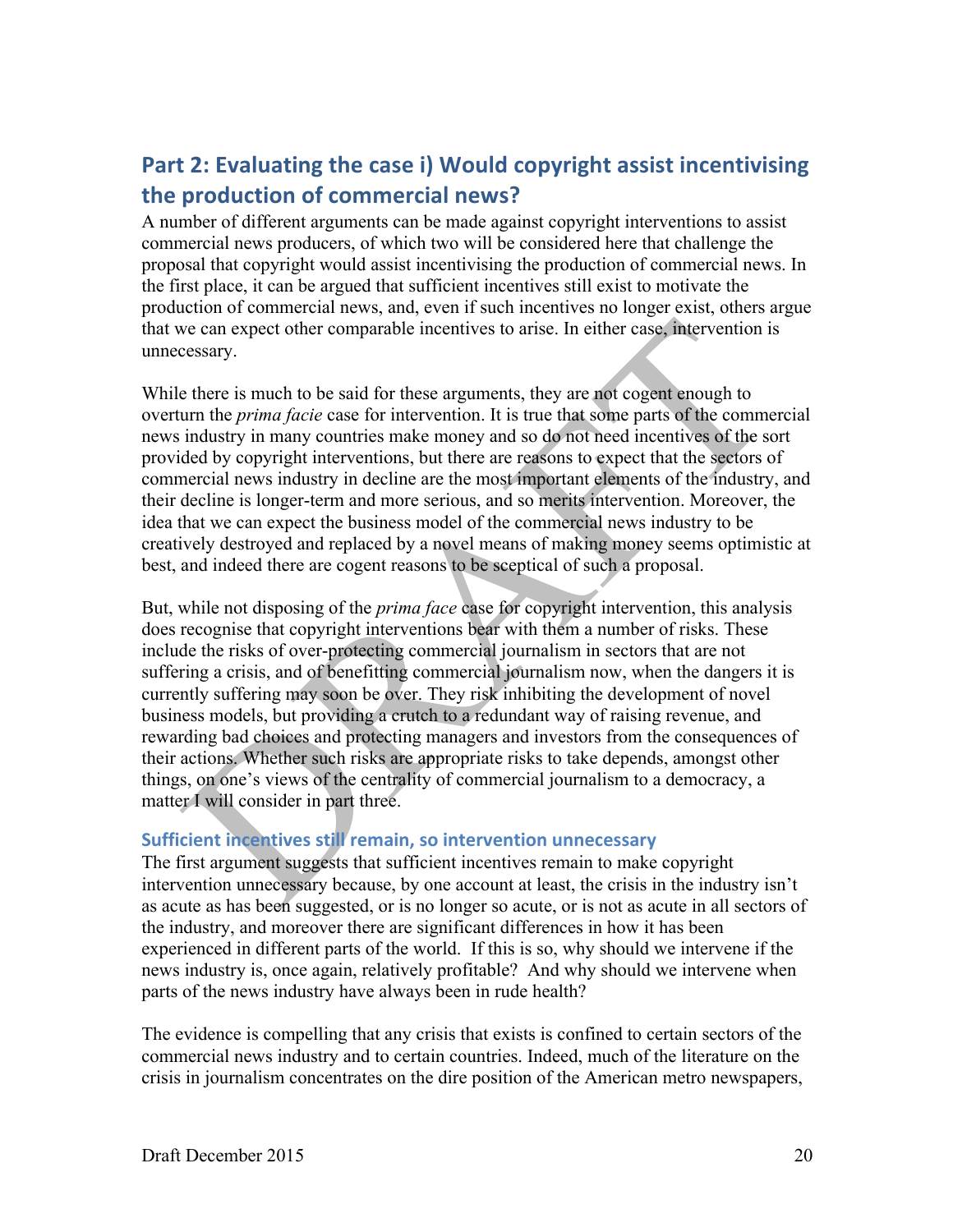and it really isn't clear that these should be taken as representative of any wider picture. Comparative longitudinal research by Oxford University's Reuters Institute makes clear that any crisis does not follow a universal pattern in different sectors of the news industry, nor in different countries.<sup>88</sup> India, for example is not experiencing a crisis, but rather is going through somewhat of a boom period.<sup>89</sup> Moreover, the economics of the television, radio and online industries are different to that of print, so generalising from the experiences of some in the print industry to make a case about the whole of commercial journalism is inappropriate. Some online news organisations, such as *Buzzfeed*, *Vice News* and *Huffington Post*, are far from being in crisis, but rather are attracting increased funding.<sup>90</sup> Furthermore, there are salient and important differences in the way money is made in different parts of the news value chain, and merely because news publishing is suffering, that doesn't necessarily mean news gathering, selection, writing or producing is in difficulty.<sup>91</sup> The continuing vitality of companies that make their money from providing news selecting services may be taken as evidence of this.

Other parts of the argument are also founded on reasonably convincing evidence. The suggestion that the worst might be over at least in some sectors of the industry and for some titles in some countries, for example, is increasingly credible. To look at News Corp and the UK for instance, while the company itself recorded an operating loss of £35m in 2014, its titles the *Times* and *Sunday Times* and *Sun* had returned to profit. According to the *Press Gazette,* the *Times* and *Sunday Times* reported their first operating profit since 2001 of £1.7m, and while the *Sun*'s revenues were down 5.5% to £489m, this resulted in an operating profit of £35.6m – though this was down year on year from  $\text{\textsterling}62.1\text{m}^{92}$  And the trend may be replicated in other areas, such as local news. In 2013, Johnston Press, following a debt restructuring in 2009, reported an increase in operating profit for the first time in seven years.<sup>93</sup> Similar evidence can be found in other countries.<sup>94</sup> It may be, therefore, that the worst years have passed: on what grounds, then, is there a call for copyright intervention? Moreover, it may be that the news industry is merely returning to less extreme levels of profitability than it showed in the past, and if it

<sup>93</sup> Ellis - 32

 <sup>88</sup> DAL Levy, R Nielsen and Reuters Institute for the Study of Journalism., *The changing business of journalism and its implications for democracy* (Reuters Institute for the Study of Journalism, Oxford 2010); DAL Levy and R Nielsen (eds), *Reuters Institute Digital News Report* (RISJ, Oxford 2013); Newman and Levy (eds), (; M Schudson, *The Sociology of News* (2nd Edition edn W W Norton & Company, 2011) 207.

<sup>89</sup> J Painter, *India's Media Boom* (Reuters Institute for the Study of Journalism, Oxford 2013);

<sup>90</sup> *Buzzfeed* for example, has attracted \$70 million of venture capitalist funding: Bell

 $91$  A very useful analysis of the different activities can be found in Mediatique. The Provision and Consumption of Online News - Current and Future' (

<sup>92</sup> <http://www.pressgazette.co.uk/news-corp-records-operating-loss-£35m-down-£51m-profit-companyspends-£100m-legal-costs-and-msc> accessed 17 December 2014

 $94$  Germany's Axel Springer, for example, saw revenues rise by 12.7% in the first quarter of 2015: , 'Axel Springer profits from digital growth in the first quarter' (Axel Springer 2015)

<sup>&</sup>lt;https://www.axelspringer.de/en/presse/Axel-Springer-profits-from-digital-growth-in-the-firstquarter\_23325474.html> accessed 16 June 2015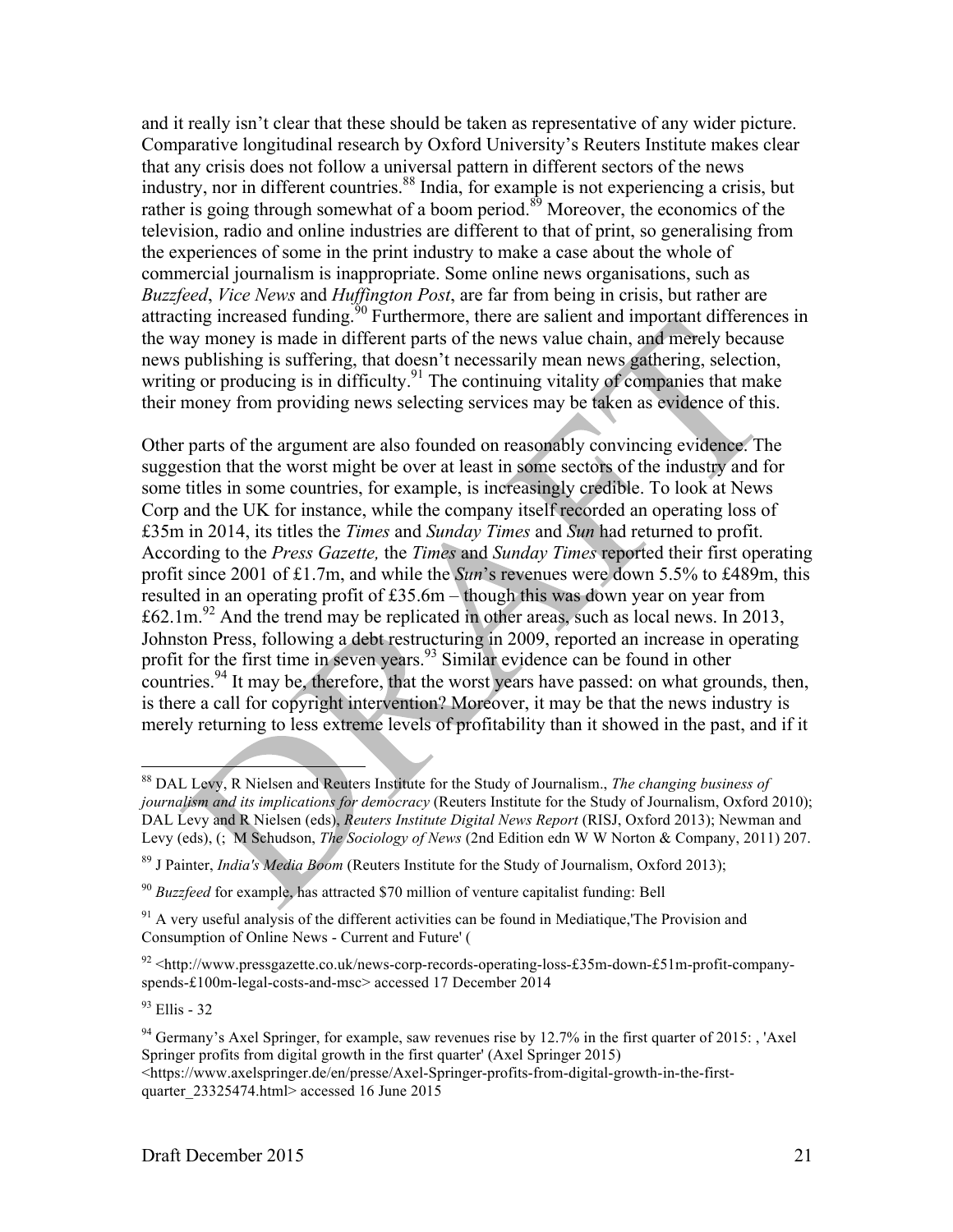is, what remains of the case for intervention? As John Morton argued in the *American Journalism Review*, perhaps one ought to 'stop the ax-wielding and accept that the era of exceptional profitability is over'?<sup>95</sup>

Together, this evidence shows that it is presumptuous to assert that a crisis is universal, and it might be premature to assume that the crisis is permanent. Rather, any crisis that exists may well be limited in its geographical scope and time, and different in the effect it has had on different sectors of the news industry. Hence, any case for intervention built on the difficulties that do exist for some in the news industry in Europe and America risks over-reach. It risks, that is, benefitting parts of the industry that are not suffering to ameliorate the situation for those parts of the industry that are in difficulties.<sup>96</sup> That said, however, such evidence is not sufficient to undermine the case for intervention for at least two reasons.

The first reason is that it remains rather too early to say that whatever crisis exists in parts of the industry has been successfully weathered. This is because it is not yet clear how much of the difficulty that the news industry has been in is the result of a cyclical downturn in the economy, from which recovery can be now expected. This argument is a little weak, as it leaves ambiguous the question of how and when we could be clear about whether any downturn in the fortunes of the news industry are cyclical, and in any event seems to run in the teeth of the most recent figures that show there's been an upturn. Nevertheless, it does have force, because there are reasons to expect that the longer-term trends will be downwards, due to the substantial long-term systemic problems that exist in the commercial news industry.

These fundamental difficulties have been widely noted in the literature. Indeed, one example has been discussed above, namely the decline of the traditional advertisement revenue model, which was for so long a stalwart of the news industry's finances. Another long-term problem is the protracted and extended decline in circulation figures that show little sign of being reversed. People in Europe and the USA are, in general, consuming less and less news, and printed news in particular,  $\frac{97}{9}$  and while this is particularly true of the young, social and demographic changes have also been identified as reasons why

<sup>&</sup>lt;sup>95</sup> Kaye and Quinn 85

<sup>&</sup>lt;sup>96</sup> There is some evidence that the news industries in countries less effected by the crisis have benefitted from copyright interventions, for example, in China: Staff Reporter, 'Beijing Tightens Copyright Legislation for News Media' (WantChinaTimes.com 2015) <http://www.wantchinatimes.com/newssubclass-cnt.aspx?id=20150426000003&cid=1104> accessed 27 April 2015, National Copyright Administration General Office (China) and Rogier Creemers (tr), 'Notice Concerning the Standardization of the Online Reprinting Copyright Order' (Creemers, Rogier 2015)

 $\lt$ https://chinacopyrightandmedia.wordpress.com/2015/04/17/notice-concerning-the-standardization-of-theonline-reprinting-copyright-order/> accessed 27 April 2015.

 $97$  Ryfe 1, 34; Hargreaves 112, 121; Schudson 225; S Wunsch-Vincent, 'Online News: Recent Developments, New Business Models and Future Prospects' in DAL Levy and R Nielsen (eds), *The Changing Business of Journalism and its Implication for Democracy* (2010); , *Reuters Institute Digital News Report* 64-66.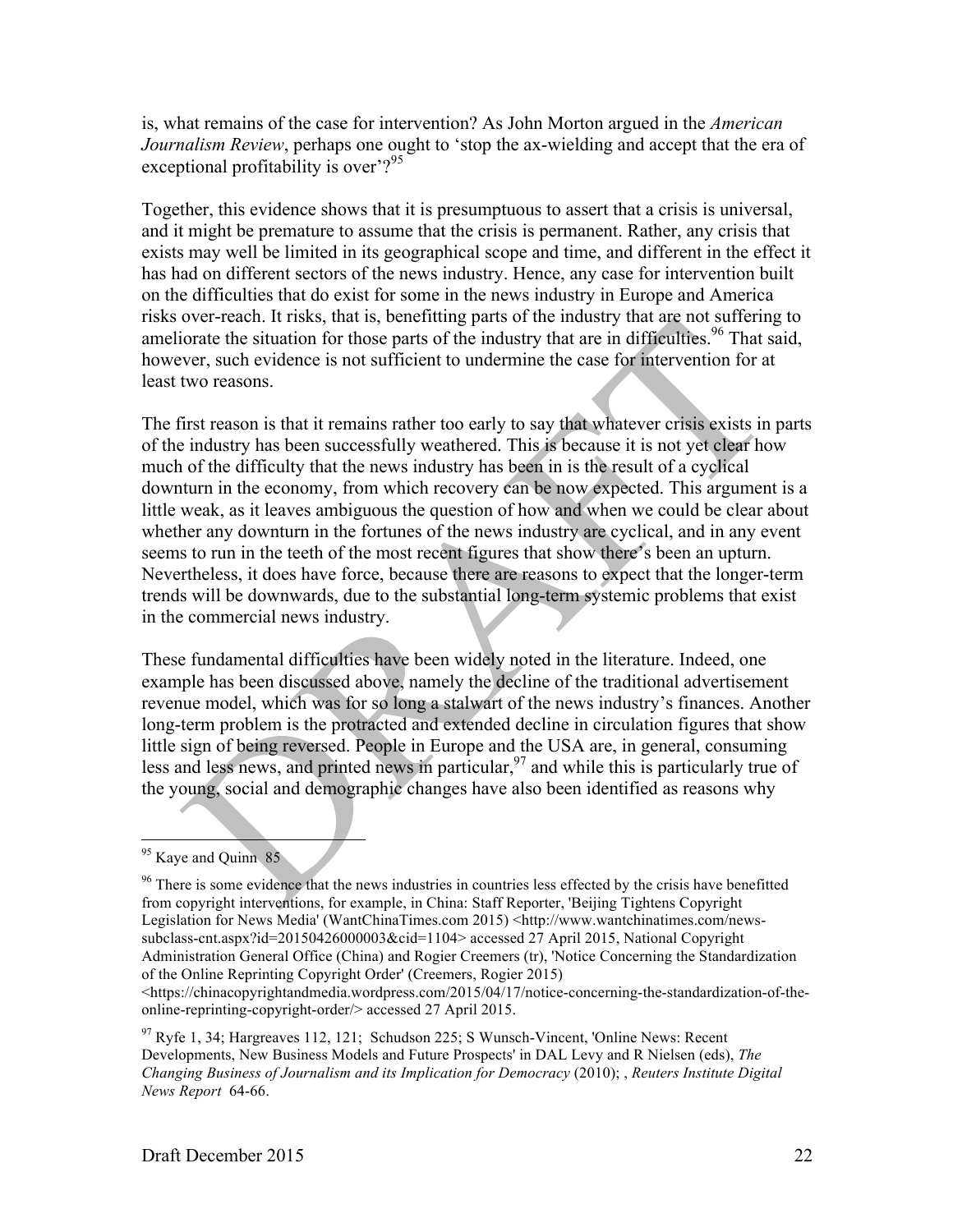older people are also losing the habit of purchasing news.<sup>98</sup> Falling circulation figures have knock-on effects that create a vicious circle for the commercial news industry, as advertising revenues are linked to circulation figures, given that less can be charged to advertisers for placing advertisements against a product that fewer people consume.<sup>99</sup> Moreover, declining revenues makes it more difficult to spend sufficiently to create good quality journalism.<sup>100</sup>

There are reasonable grounds, therefore, to believe that whatever any short-term improvement in the finances of the news industry, the long-term trajectory is downward. Moreover, given the longer-term trends, it is likely that the downward trend is not merely to more normal levels of profitability, less extreme than the sector enjoyed in the past, but to levels insufficient to support a large-scale news industry.

The second reason why the argument set about above is insufficient to dispose of the case for intervention relates to the suggestion of over-reach: that there should be no general intervention which will benefit the legacy print news industry because it will benefit other sectors – such as broadcast and online – are not suffering to the same extent. To begin with, it's not clear that this is true, and if it is whether it is likely to be true for long: there is evidence of significant closures of local radio stations that might have transmitted news,<sup>101</sup> and there are concerns that the Internet will undermine television's advertising model, as it did that of print.<sup>102</sup> But perhaps more importantly, there remain other cogent reasons to pay particular attention to the legacy print industry, as legacy print journalists are the engine room of the news industry.

In some studies in the US, for example, it has been found that newspaper journalists generate the vast majority of news reporting, with one estimate putting the content generated by print journalists as high as 85% of the total material produced in a particular area at a particular time. Another frequently cited Pew Centre survey of news in Baltimore in 2010 reported that 95% of stories with new information arose from traditional media, of which newspapers produced the lion's share.<sup>103</sup> This is perhaps unsurprising, as US newspapers used to employ three times as many journalists as were employed by other media.<sup>104</sup> But even in the UK which is dominated by the journalistic

<sup>102</sup> McChesney 128

 <sup>98</sup> ; P Starr, 'Goodbye to the Age of Newspapers' in R McChesney and V Pickard (eds), *Will the Last Reporter Please Turn out the Lights* (The New Press, New York, London 2011)

<sup>99</sup> Ellis 33, notes other irreversible problems.

 $100$  Kaye and Ouinn 5

<sup>&</sup>lt;sup>101</sup> GMG Radio, the UK's third largest radio broadcaster in 2010 suffered losses of £68.6m, which were greater than losses of Guardian and Observer together. It was sold in 2011 Ellis 162

<sup>103</sup> Levine 132; McChesney 179 see p000 get original source

<sup>&</sup>lt;sup>104</sup> N Gamse, 'Legal Remedies for Saving Public Interest Journalism in America' (2011) 105 Northwestern University Law Review 329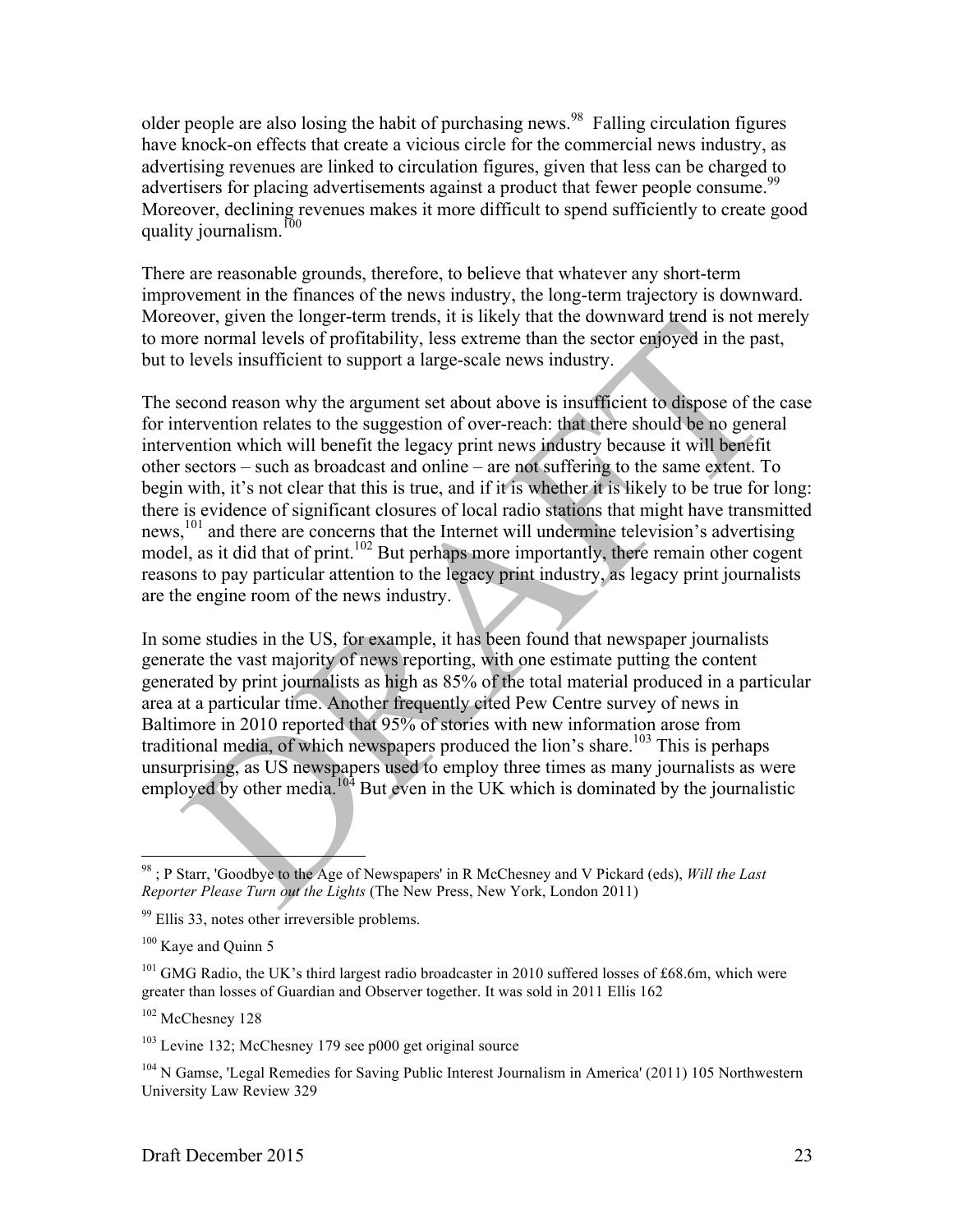behemoth of the BBC, a similar position about the important contribution made by legacy print journalists is validated by research.<sup>105</sup>

This shouldn't be taken as an argument for the preservation of the dissemination of news by ink on paper. Rather, as Ellis observes '[t]he concern should not be with the predicted demise of the ink-on-paper edition but with the possible death of the type of serious journalism for which the printed page has become an idealised metaphor.<sup>106</sup> Perhaps even more so, the argument should be to attempt to preserve those who are skilled and trained to undertake 'difficult journalism in the public interest – either requiring large resources or resilience against attack', who for historical reasons exist in large, predominantly print-based companies, that can cross-subsidize news operations and afford expensive staff lawyers.<sup>107</sup> The significant reservoir of this sort of individual is in legacy print operations.

Evidently, therefore, while there remains a case for intervention even taking into account some of the nuances of the crisis, it is important to appreciate its limits. It may be true to say that insufficient incentives remain and so intervention is in principle appropriate, but the differences in the extent of any crisis in different areas of commercial journalism mean that any intervention will run the risk over-protecting other elements of commercial journalism.

# Even if sufficient incentives no longer remain, others will be created, so **intervention unnecessary**

These observations lead neatly to an argument from the second class, namely that of creative destruction. This argument is based on the proposal advanced by Schumpeter that the destruction of old ways of doing business can lay the seeds that grow into new ways.<sup>108</sup> It suggests that even if it is correct to assert there is loss of a substantial incentive to produce news, this should not be of concern as one can expect novel incentives to evolve to replace the ones that die. There may be a crisis, and this may be down in substantial part to the loss of the advertising revenue model, but this destruction can be expected to lead to the creation of another revenue model that will incentivise the production of news by the commercial industry.<sup>109</sup> Because of this, intervention is

<sup>108</sup> J Schumpeter, *Capitalism, Socialism and Democracy* (3rd edn Unwin University Books, London 1950)

<sup>&</sup>lt;sup>105</sup> Levy, Nielsen and Reuters Institute for the Study of Journalism. 4. A recent survey found that that the majority (65%) of the spending on news in the UK is accounted for by the print sector, with the national press spending about £875million and the regional press £470 million. Mediatique,'A Report for Ofcom (Annex 6 to Ofcom's advice to the Secretary of State for Culture, Olympics, Media and Sport)' (.

<sup>106</sup> 17 Ellis.

 $107$  Brock 122. The point is contentious, as some argue that the Internet makes such institutional journalism unnecessary, a view discussed in the text to n 183 ff.

<sup>109</sup> The argument is discussed judicially in *Barclays Capital Inc v Theflyonthewall.com Inc* 650 F.3d 876, 2011 Copr.L.Dec. P 20,117, 99 U.S.P.Q.2d 1247, 39 Media L. Rep. 2009, 77 A.L.R.6th 793. It is also advanced, in various forms, in Ryfe 86; Shirky; Brock chapter 6; P Schlesinger and G Doyle, 'From organizational crisis to multi-platform salvation? Creative destruction and the recomposition of news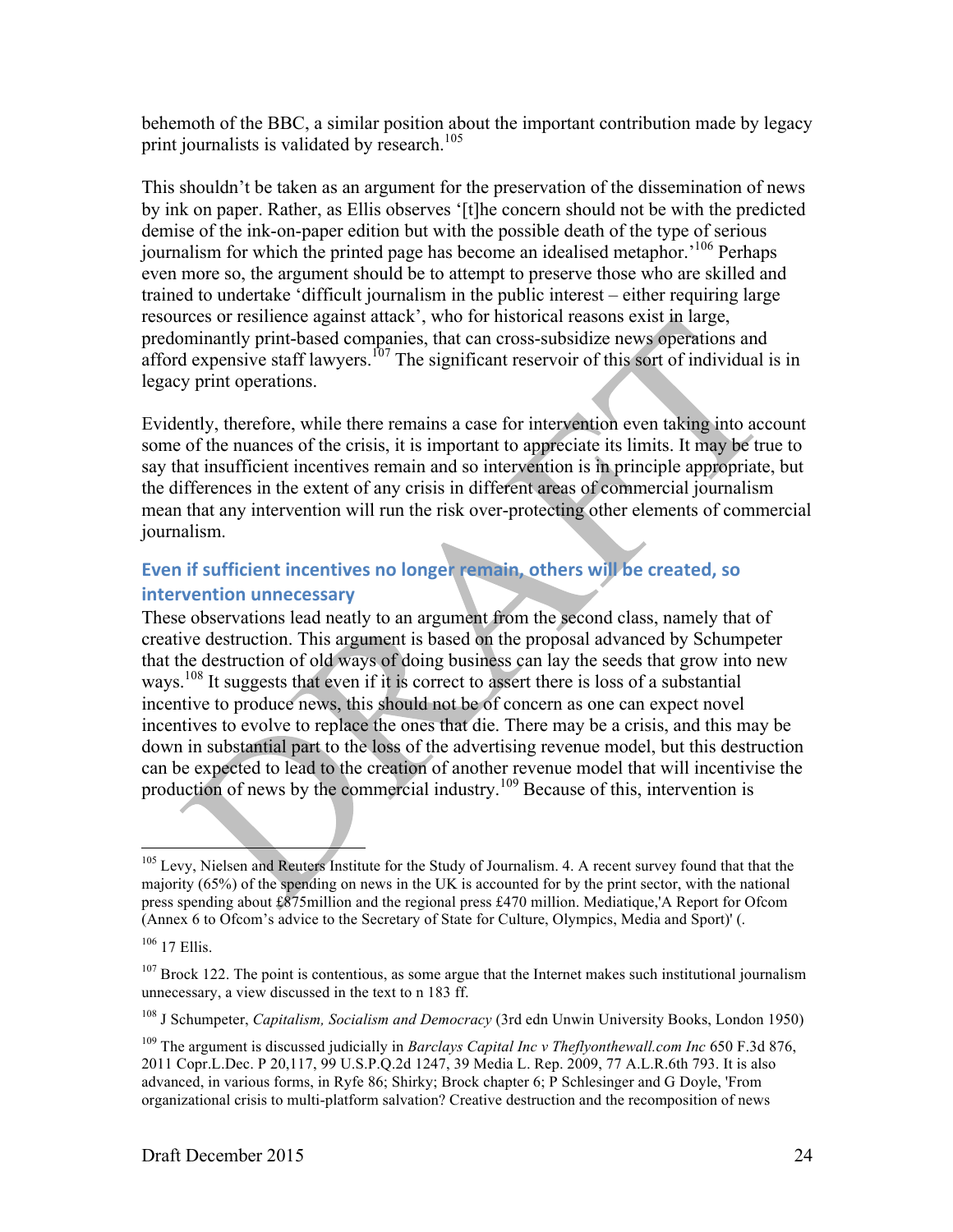inappropriate. Those who advance this sort of case sometimes use the analogy of the buggy whip business, which was creatively destroyed by the invention of the car, to assert the various aspects of the old ways of commercial journalism are as redundant as a buggy whip. $110$ 

The case can be bolstered by an argument about moral hazard. That argument holds that revising the incentives available to news producers risks insulating those who manage such concerns from the consequences of their previous bad decisions. For example, some of the difficulties that parts of the industry currently suffer can be laid at the door of those who in the past loaded news companies with excessive debt. This proved to be a bad mistake as it couldn't be paid off nor could it be re-structured after the credit crunch of 2007.<sup>111</sup> Moreover, any crisis that exists is associated with the ending of the possibility of further mergers and acquisitions of news companies, actions that in the past had caused great increase in book value of media companies without corresponding improvement in the quality of the news produced.<sup>112</sup> Indeed, there is strong evidence that during this period, expenditure on the news effort was cut to flatter companies' profitability.<sup>113</sup> Why, the argument goes, should there be intervention to assist the news industry, including intervention that involves copyright, when part of the cause of the problem is the errors and mistakes of those running the news industry? Why should we rescue those who have destroyed wealth and value?

The creative destruction argument is attractive but flawed. Why this is so can be realised from breaking it down into some of its constituent parts, because this reveals some of the weakness in the ways it has persuasive force. It can be seen to have a normative element and a historical element. The normative argument holds that we ought not to create new incentives (or recognise those that already exist) because doing so may inhibit the development of new forms of business, which can only evolve replace older models if those are permitted to die. We can expect new forms to evolve for various reasons, including the likelihood that the possibility of making a profit from commercial news is seldom likely to go un-regarded and unexploited for long. The historical element bolsters this belief, because it suggests that this is what happened in the past. It is worth further distinguishing two related but distinct historical claims that could be confused here – first, that creative destruction of the way that news is generated and disseminated has occurred; and second that history shows there to have been creative destruction in the way that way money is made from news.

 $\overline{a}$ 

media' (2014) Journalism: Theory, Practice and Criticism . Hargreaves describes how many American journalists support the view: Hargreaves 115

<sup>110</sup> Ryfe, citing a 1976 *Los Angeles Times* article; Patry 3.

 $111$  Jones 161: Ellis 28: Brock 103.

 $112$  Ellis 26 – 34.

<sup>&</sup>lt;sup>113</sup> Cooper. The point is discussed further below, in the text to n 149 ff.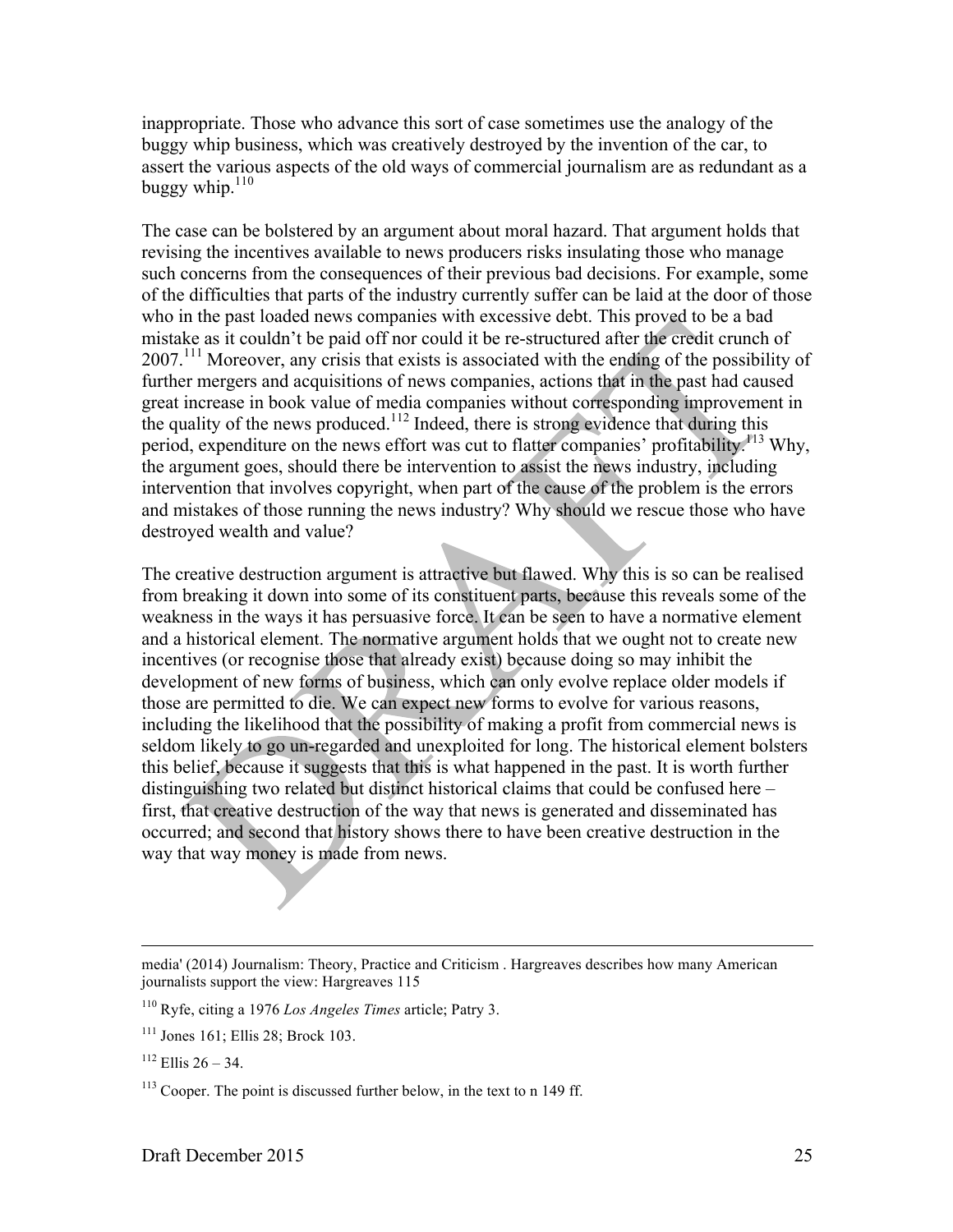#### **The relevance of history**

It is the historical element that causes the most significant flaws in the argument. This is because it is not clear that the historical record does in fact support the normative claim. For one thing, one ought to be wary in general of making claims about the lessons that can be learned from history, as history very seldom repeats itself in sufficient detail to make such conclusions valid. As Bently observes: 'history rarely, if ever, reveals immutable laws about human behaviour, or about the necessary relationships between practices and ideas, or between technology and the law'.<sup>114</sup> In this instance, that means one ought to be wary of making claims that history leads us to expect technological developments to creatively destroy the ways that news is generated and disseminated, and the ways that money is made from such an activity. Such diffidence can only be enhanced when one recognises the force of Naughton's observation that we are in the early days of the Internet, and we really are not in a position to say for sure how things are going to pan out. $115$ 

However, even if it is appropriate to look to the past as a model for the future, the conclusions that can be drawn from history are not at all clear. On reflection, for example, it can be seen that novel technological forms of communication, while revolutionary, frequently supplemented older means of communicating and did not always destroy them. Printed periodical news did not stop people hearing news from pedlars, ballads, or even from sending and receiving manuscript news letters for many years,<sup>116</sup> the telegraph did not kill newspapers, television news did not kill radio news, and video did not kill broadcast television news. A more nuanced view of history, therefore, is that technological developments have tended to alter, rather than inevitably destroy the previously existing ways of gathering and communicating news. So it seems plausible to conclude that the Internet has undoubtedly disrupted, but may not destroy other existing forms of news communication. It may supplement them.<sup>117</sup> This removes a little of the persuasive force of the creative destruction case against intervention.

But, more to the point, a reasonable reading of history also challenges the idea that technology has inevitably creatively destroyed the way money is made from news. This

<sup>116</sup> Manuscript newsletters lasted until the  $18<sup>th</sup>$  century according to Pettegree 265: '[t]hose who subscribed to the avvisi and their print successor valued the total separation of news from the more discursive, analytical and frankly polemical style of news pamphlets. The fear that the serial news publications might be polluted by this parallel strand of news reporting was widespread and increasing in the early eighteenth century.'

<sup>117</sup> 'The reality is that most people over 45 are using digital news as an additional layer of choice and convenience without abandoning their core habits around television, radio, and print. Younger audiences who have grown up with digital are exhibiting very different behaviours and increasingly expect the news to come to them through online channels and in new formats.' , *Reuters Institute Digital News Report* 19.

<sup>&</sup>lt;sup>114</sup> L Bently, 'Copyright and the Victorian Internet: Telegraphic Property Laws in Colonial Australia' (2004) 38 Loyola of Los Angeles Law Review 71 171

<sup>115</sup> J Naughton, *What You Really Need to Know About the Internet: From Gutenberg to Zukerberg* (Quercus, London 2012), 4, 235. It should be noted that Naughton would probably not agree with arguments being advanced in support of copyright. He considers that the doctrines about copyright that were developed in a pre-Internet age should not apply post-Internet, 204.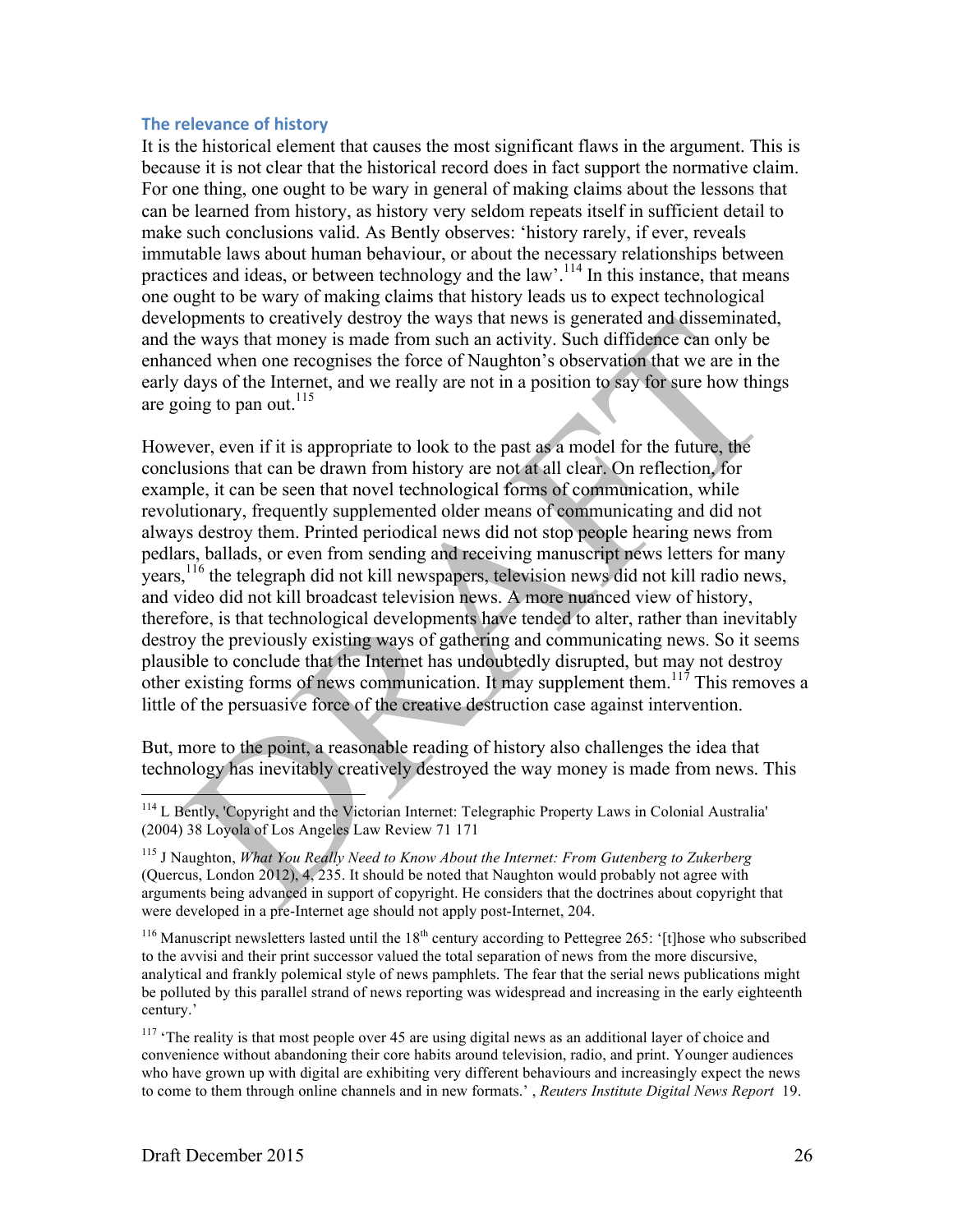reading suggests that it was not merely the development of printing in Europe in the late fifteenth century that revolutionised the news business, nor even the application of printing technology to the communication of news in the first decades of the seventeenth century. It was also, and significantly, the discovery that the attention of an audience was an asset that could be sold on to interested parties. This is evidenced by the fact that there appears to have been a number of decades between the emergence of the first printed periodical general interest news publications – the *Corantos* of the  $1620s^{118}$  – and the rise of advertising. The lesson of history for contemporary arguments may be, then, that there is reason to doubt that we can expect the Internet to herald a new revenue model to replace advertising by itself, or if it does anytime soon. And even if it should arise, in the meantime, the prospects for the commercial news industry may be dire.

Indeed, one should be wary of technological determinism, of narratives that place undue emphasis on the importance of technology as either a creative or a destructive news force, divorced from other stimulae. One can look again at the early days of the commercial news industry for evidence of this. Boys's analysis, for example, questions the idea that printing technology was by itself a driving force in the development of printed periodical general interest news in the seventeenth century. She avers that as important a driver for the creation of the news industry was a demand for information, caused by an event of great public interest. This demand occurred in the first half of the seventeenth century during the thirty years' war, when Charles I's continental intrigues reflected back on the unfinished religious turmoil that the nation was experiencing.<sup>119</sup> Without this demand, the technology would likely have delivered a surplus of printed news. Additionally, Raven identifies another element necessary for the development of commercial news, but one related to supply. This was the desire of those who owned expensive presses to make the fullest use of their expensive equipment that would otherwise lie idle between book runs. News printing afforded one such use.<sup>120</sup> If these accounts are correct, it shows that the importance of social and economic drivers of supply and demand in the development of commercial news. If history is a model, then, contemporary accounts of changes in the business of news, whether destructive or creative, should pay due regard to forces such as these, and be careful not to place too much emphasis on technology as a necessary driver of change

Moreover, a reading of history seems to suggest that news publishers have always sought to develop complimentary revenue models, none of which have ever completely replaced each other. One can trace three contemporary strands of revenue generation – sales, subscription and subsidy – back into the business models of commercial news in the days before print. Pettegree describes how these were derived from the different natures of the different consumers served by the pre-print news telling structures in Europe. The first

 <sup>118</sup> JEE Boys, *London's News Press and the Thirty Year War* (Studies in Early Modern Cultural, Political and Social History, Boydell Press, Woodbridge 2011) 45.

 $119$  Ibid.. Other factors include alterations in the licensing regulations..

 $120$  Raven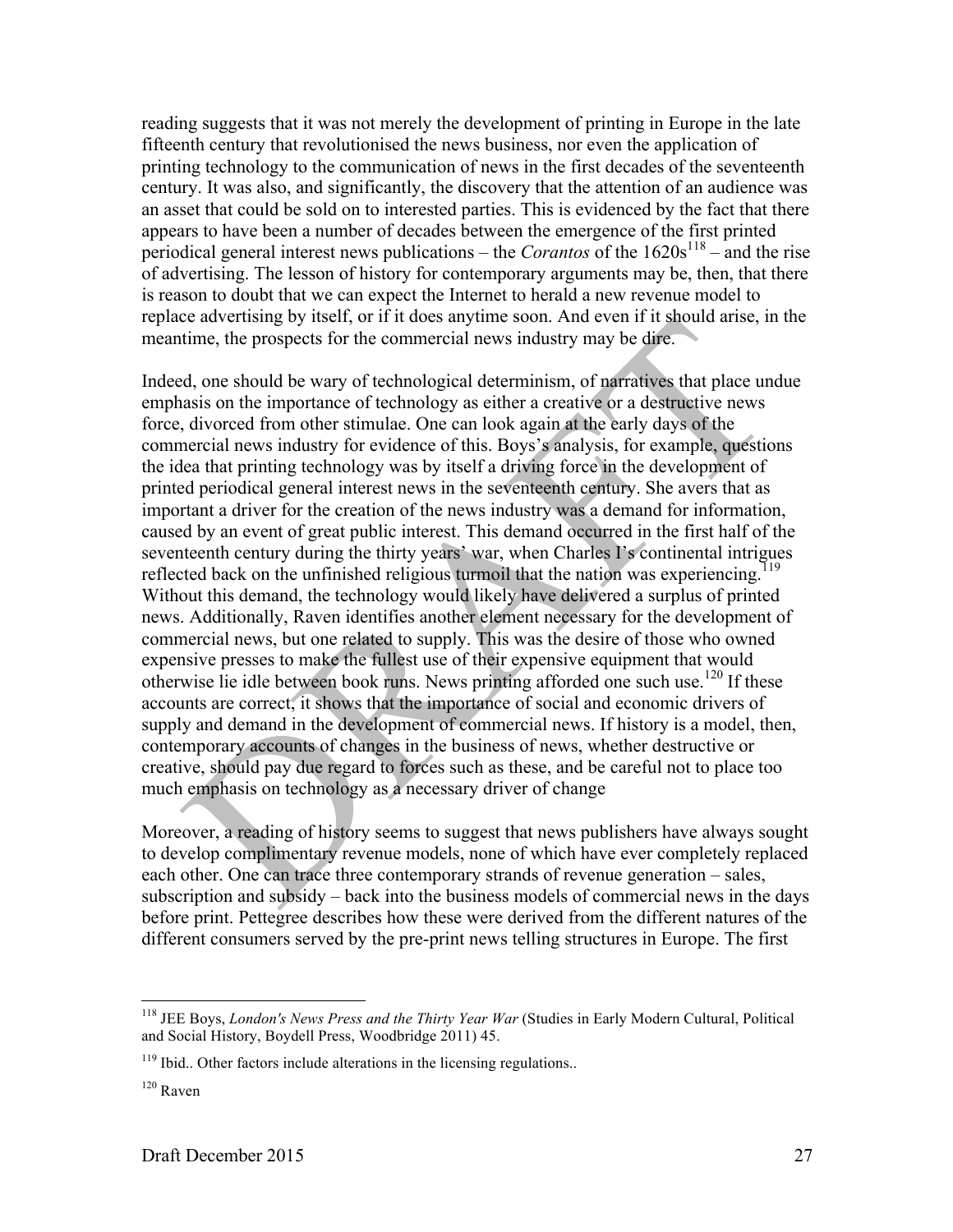structure delivered news necessary for commerce and aimed at merchants,<sup>121</sup> the second delivered news necessary for political administration and was aimed at the rulers of a country,122 and the third provided information of a more general character, and was aimed at people more widely.123 Merchants' news networks were organised and funded by those involved in commerce, political news networks were organised by political administrators and funded by the state. And as for the extensive organised but informal oral or semi-printed news networks that existed, centred around markets, taverns and streets, aimed at ordinary people, these were funded on an ad hoc basis, when people bought the odd broadsheet ballad, paid pedlars and news singers, or subsidised news broadsheets indirectly by frequenting the taverns on whose walls they were posted.<sup>124</sup>

These three streams of revenue generation are very much in evidence today. It's plausible to claim that, rather than providing compelling evidence of the creative destruction of revenue models, history seems to provide evidence of the remarkable longevity of revenue models. Indeed, if there is a lesson from history, it may well be that as in earlier days, those who have the most to gain financially from regular, accurate and relatively complete information relevant to their business are more ready to pay a subscription to receive news, in comparison with those who have the least economic need for news, who will be less likely to commit to pay regularly in advance to receive it.<sup>125</sup> States and those who run them, clearly, will always need news and will always pay for it, but they have little incentive to run an open network and share their information with others.

#### **The normative case**

So much for the historical case, but the normative case for creative destruction remains persuasive even when separated somewhat from its historical support. We should, after all, be wary of intervening where this may impede beneficial change. However, the normative case is now more limited.

This is because, when stripped of the historical support, the normative argument becomes more uncertain: how can we be sure there will be beneficial change? It might be the case that disruption is good, as it will shake out the old and dead, but equally it might be the case that disruption is bad, as it will destroy the good. Even a scholar such as Benkler, one of the leading thinkers in this area who argues that we should permit and expect new structures to arise,<sup>126</sup> and who believes that we can expect these to be in many ways superior to those that are being undermined, concedes that it is not clear yet the extent to

 <sup>121</sup> Pettegree ch 2

 $122$  Ibid. ch 4

<sup>123</sup> Pettegree ch 6

 $124$  Other networks also thrived, such as that serving and funded by churches and various other ecclesiastical institutions.

 $125$  'The central factor in willingness to pay is the perception that the value of paid content is higher than that of free content.' Picard; Kaye and Quinn 53.

<sup>126</sup> Benkler; Hargreaves 135. Benkler's work is discussed at greater length below, n 183 ff.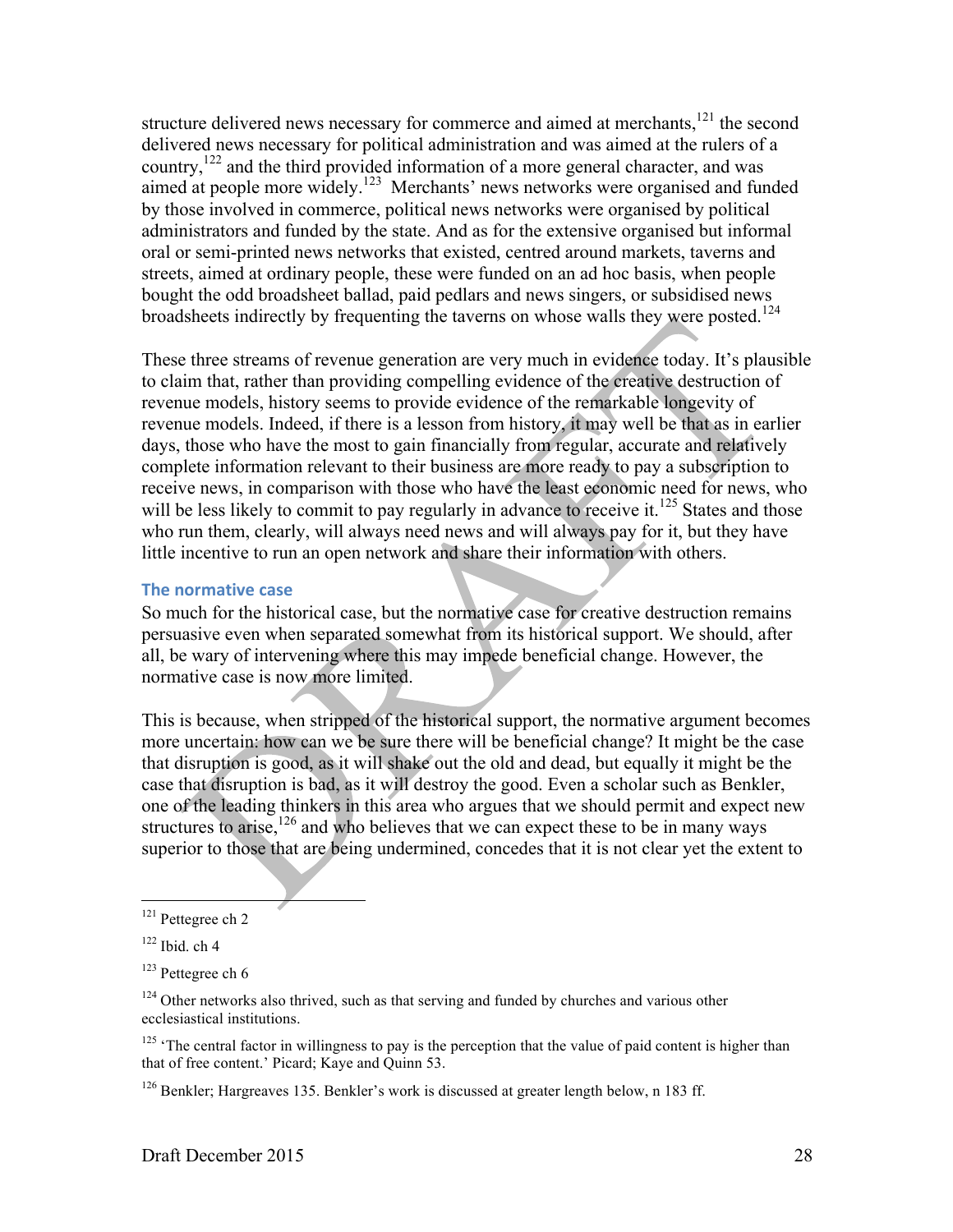which this is happening.<sup>127</sup> Furthermore, there are many who argue that the old structures appear to provide qualities that are not replicated by the new. Sunstein, for example, argues that the demise of what are in effect news editors (he uses term general interest intermediaries)<sup>128</sup> may lead the creation of personal echo-chambers, and distort people's views of the world and place within it.<sup>129</sup> Hence, there is an element of risk in assuming that the new will be as good or better than the old,<sup>130</sup> and this provides a reason to be wary of the argument for creative destruction. (I will discuss these issues in more detail in part three.)

Moreover, there are three cogent reasons to be wary of the expectation that the market will evolve business models suitable to incentivise the production of commercial news, at least of content that we feel to be useful. They rely on some of the curiosities of the news market, frequently noted in the literature.

The first is that news, like many products of the cultural industries, is 'nonrivalrous and nonexclusionary'. If I read or view a story, my attention does not consume the story, which is still there for another person to read or view. A financial return cannot therefore be generated from publishing the news in the same way that it can be generated from selling apples. This is because when I eat an apple, I consume it. If I want another to feed my child, I have to buy another, and the producer and retailer gets paid for two apples. But if I read a newspaper or view a news story, and I wish to pass it on to my neighbour, I can do so without buying another newspaper, and the producer and retailer only gets paid for one publication. Moreover, my reading of the news story does not inhibit my neighbour's reading of it. These issues are not a problem by themselves, but they do present a problem for those who expect incentives naturally to arise sufficient to produce commercial news. Publishers cannot necessarily expect that an increase in revenue can be derived from publishing to one person than from publishing to a hundred thousand people.<sup>131</sup>

The second problem arises because news can be a public good. This means that it can create positive consequences for society, consequences that we value but which do not

 $129$  Ibid. ch 4

<sup>130</sup> Arguably, Schelsinger's research confirms the view that some of the changes are not altogether to the good. He notes that the ability of journalists and editors in the *Telegraph* appears to be altering the editorial approach of the paper, tipping the delicate balance of news judgment away from a bias to what a journalist considers should be reported, and more towards matter in which an audience appears interested: Schlesinger and Doyle, . The difference between the business and ideal of journalism is compared by Hargreaves to 'the classic separation of 'church' and 'state'. Hargreaves 68: the idea is discussed below text to and nn 152, 158.

<sup>131</sup> Benkler, *The Wealth of Networks: How Social Production Transforms Markets and Freedom* 36

<sup>&</sup>lt;sup>127</sup> Y Benkler, 'Giving the Networked Public Sphere Time to Develop' in R McChesney and V Pickard (eds), *Will the Last Reporter Please Turn out the Lights* (The New Press, New York

London 2011)

<sup>128</sup> CR Sunstein, *Republic.com 2.0* (Princeton University Press, Princeton ; Oxford 2007) ch 2: discussed below, text to n 202ff.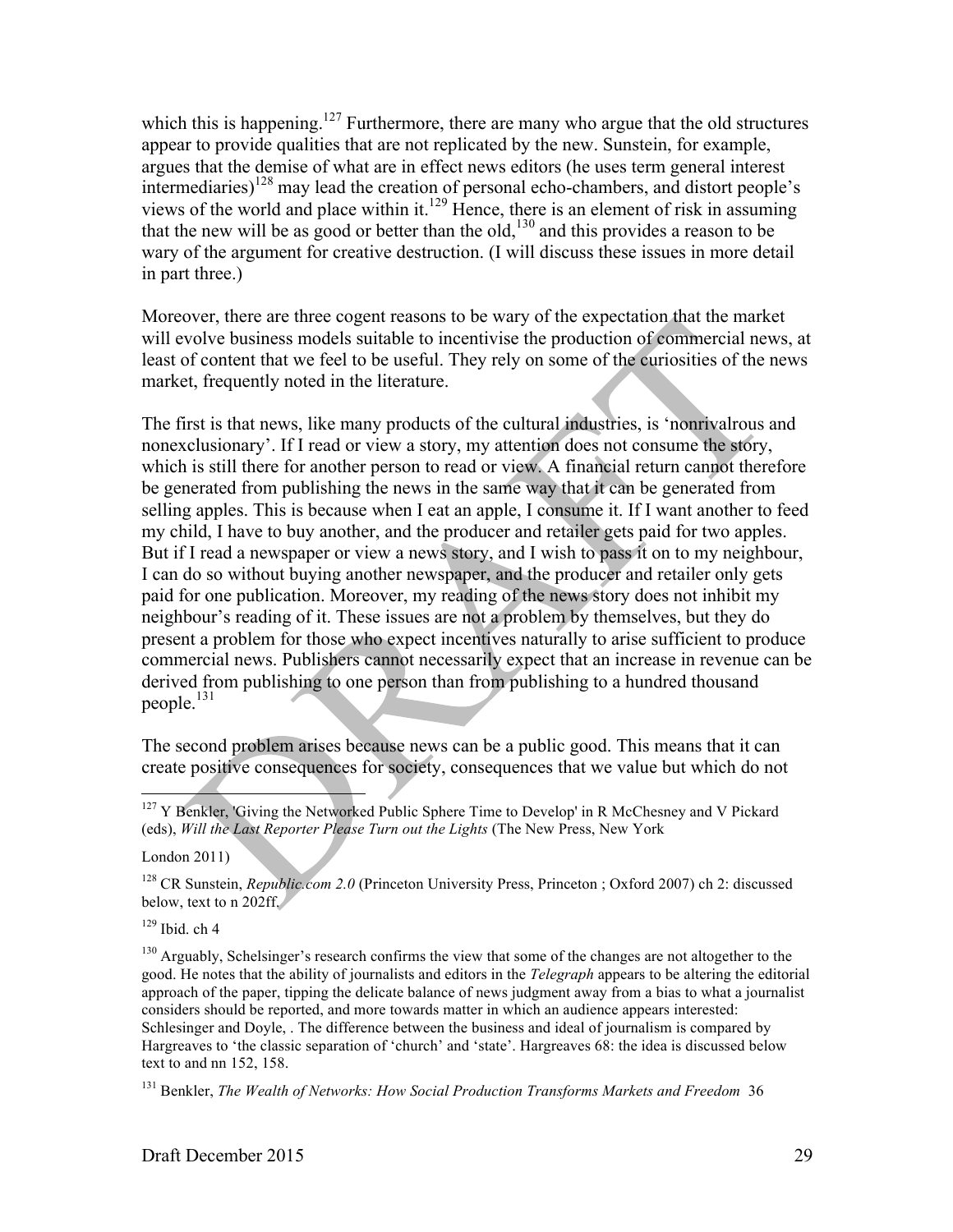generate an equivalent financial return for those who produce the news. An investigation into MPs expenses, for example, is likely to benefit society in a number of ways, but the full amount of such benefit is not easily captured by the organisation that investigates and publishes the story. This is because, while some people may buy the paper that reports such a story, it's questionable whether they'll do so in in sufficient numbers to produce a financial return equivalent to the social value created by the story, let alone to recoup the costs of the investigation. It is also because many people will not buy the paper at all, and yet will feel the benefits that can accrue from living in a society where such reporting has happened, and moreover where such reporting is possible.<sup>132</sup> In other words, news can generate great positive externalities for society that are difficult for a news organisation to capture. Because of this, it's unlikely that the market of itself will incentivise the sufficient production of such news. The result is that seems reasonable to assume that the market alone will provide an insufficient incentive to produce the quantity and quality of news that we'd like to see.<sup>133</sup> As Baker put the point:

We all benefit from the wiser voting of those informed by journalism. To the extent that benefits go to non-readers, newspaper companies cannot adequately turn these benefits into revenue.<sup>134</sup>

Considering this from another angle reveals the third problem. This is the strong possibility that there is no necessarily correlation between the type of news that people frequently wish to consume, and the type of news that is likely to be beneficial to society. Many people like to consume tittle-tattle, gossip and other low value speech, and sometimes cannot tell truth from falsity.<sup> $135$ </sup> That view leads some to suggest that news is a merit good, namely one 'where the collective consequences of individual consumer choices do not necessarily lead to the production and distribution of the goods and services most useful to consumers.<sup>136</sup> If this is true, it makes it seem optimistic to expect that the market will provide an incentive to produce the news we consider valuable.

Together these points emphasise that one needs to be careful about expecting that the market will, without outside intervention, create sufficient incentives to encourage the production of commercial news. It may happen, the advertising model may be replaced organically after it has been created, but there are cogent reasons to think it may not.

London 2009)

<sup>135</sup> This is not to assert that such speech has no value. It may have value as a force for binding people into a community, or for enticing them in consume news, which provides them with an opportunity to be exposed to other more useful material. Nevertheless, this suggestion remains contentious, and is discussed in more detail below, text to n 198.

<sup>136</sup> P Keller, *European and international media law : liberal democracy, trade, and the new media* (Oxford University Press, Oxford 2011) 24

 <sup>132</sup> J Raz, *The morality of freedom* (Clarendon Press, Oxford 1986) 247.

<sup>133</sup> Gamse, 345; Brock 159; Kaye and Quinn 136;

<sup>&</sup>lt;sup>134</sup> CE Baker, 'Testimony to the 2009 House Sub-Committee on Courts CHECK' in R McChesney and V Pickard (eds), *Will the Last Reporter Turn Out the Lights* (The New Press, New York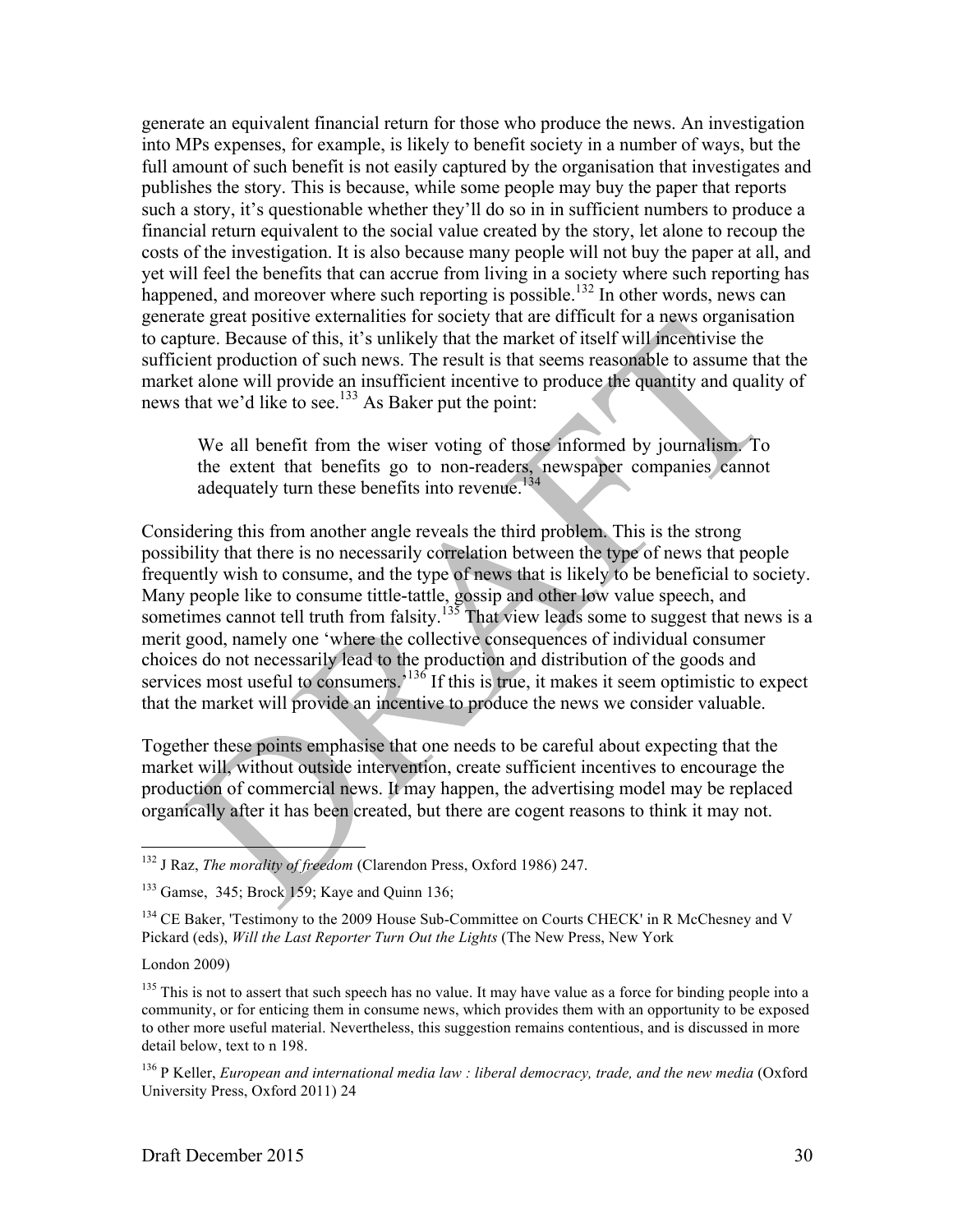#### **Moral hazard**

What of the moral hazard argument? This is also ultimately unconvincing. It might be challenged on its essential claim that there were errors of judgment by those managing the news industry, or it could also be challenged on questions of the extent to which these errors were foreseeable or caused loss, but even leaving these questions aside, it is not a strong case. The problem with the argument is similar to the problem with the normative case for creative destruction, namely that we don't know for sure that the consequences of rewarding failure are worse than the consequences of not rewarding failure. We are taking a risk, in other words. The moral hazard argument pushes us to believe that it is better to ensure that bad judgment is punished (and interventions withheld), than it is to try to ensure that the commercial news industry remains profitable. But it is not clear why we should think it better. Indeed, it is coherent to suggest that the benefit that accrues from the existence of a viable commercial news industry outweighs the detriment that accrues from being seen to reward failure. Clearly, this is a counterfactual argument, as one does not know which of the two will be the worse outcomes, but the point is that it begins to seem a bit of a gamble to anticipate that we'll get something as valuable as a replacement if we do not intervene and assist the commercial news industry. It is irksome in the extreme to insulate those who mad bad choices from the consequences of their actions, but at the very least, more is required to influence our actions than is presented by the moral hazard argument on its own.

#### **Conclusion**

The argument for copyright intervention based on the suggestion that it would help provide an incentive for the commercial news industry remains, despite the counter arguments reviewed here, persuasive. The incentive element of the case for copyright intervention is not undermined by the fact that some sectors of commercial journalism are doing well, because generally speaking the long-term trends are poor in other, important sectors. Moreover, there are insufficient reasons to be confident that the revenue model of the commercial media will undergo creative destruction, as opposed to mere destruction.

However, that said, the case for copyright is not without risk. A significant risk lies in the fact that copyright intervention may over-benefit institutional commercial journalism, and this may impede a useful evolution in the way commercial journalism is funded. The question of whether the risks of over-protection of the commercial news industry inherent in the incentive argument are merited is not so much an economic or a legal question, but one that involves social and a political concerns, and turns on issues such as what one's opinion is on the extent to which one views the commercial news industry as necessary and valuable in a democratic state. It is to these arguments I will turn now.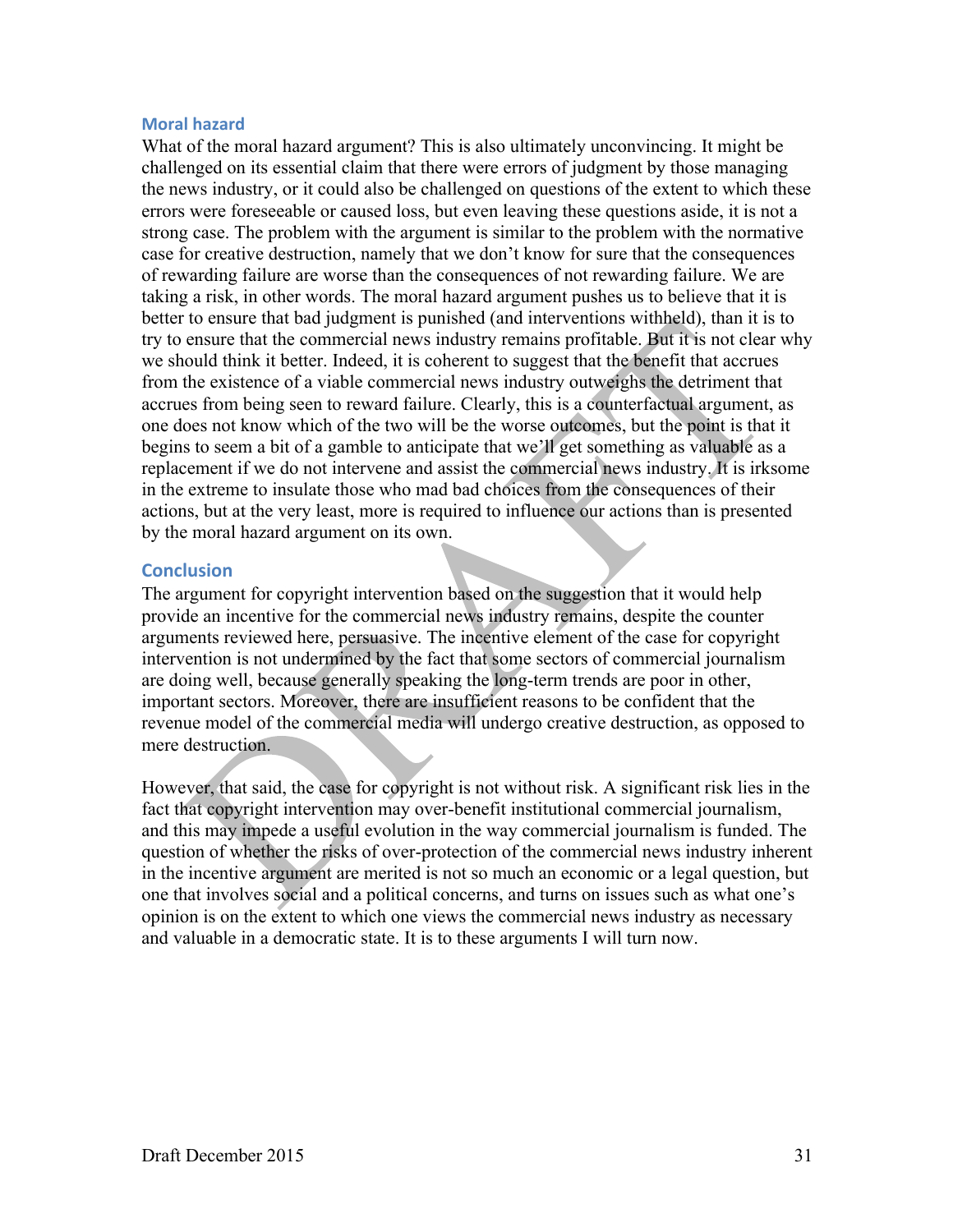# **Part 3: Evaluating the case ii) Is commercial news sufficiently important to democracy to merit incentivising by copyright intervention?**

# **Introduction**

Should these risks be taken on board – should, in other words, we use copyright interventions to assist commercial journalism despite the detrimental consequences that might result from doing so? Are we happy that, as Welch provocatively put it in the context of America : '[d]ollars from every single taxpaying American may be redistributed to an industry that until very recently was among the most profitable in US *history*<sup>'?137</sup> The answer depends on a range of factors, including an evaluation of the nature of the threat posed to commercial journalism, discussed in the last section, and a comparison of the risks and benefits of proposed solutions some of which will be discussed in the next section. But one factor is the importance we place on commercial journalism, as the more significant we consider it to be, the more likely we are to consider it deserves assistance, despite any collateral damage that such intervention may cause. That is the focus of this section.

Some of the more important reasons why we might consider commercial journalism sufficiently important to accept the risks incurred in copyright intervention are because of commercial journalism's relationship to democracy: we may wish to intervene to assist the news industry because, for example, of the view that commercially generated news provides the information that is the lifeblood of a democratic state. But how convincing are these arguments? It is an easier question to ask than to answer, because of the extensive literature that studies the complex relationship between news and democracy. One notable area of complexity arises because there are tricky definitional problems, in particular as to what one means by 'democracy'. This is of importance, as the extent to which commercial journalism is seen as integral to democracy depends on the type of democracy at issue.<sup>138</sup> That can lead to an even thornier underlying question as to what sort of democracy ought to be at issue, and that leads to the question of why one considers democracy to be valuable in the first place. The type of democracy preferred will in turn depend to a large extent on which political values – such as autonomy, equality, liberty and human flourishing – are seen as foundational. Hence the relevance of journalism to democracy will ultimately depend on deeper questions as to which

 <sup>137</sup> Welch

<sup>138</sup> FS Siebert, T Peterson and W Schramm, *Four Theories of the Press* (University of Illinois Press, Urbana, Illinois 1956); DC Hallin and P Mancini, *Comparing Media Systems: Three Models of Media and Politics* (Cambridge University Press, Cambridge 2004); DC Hallin and P Mancini (eds), *Comparing Media Systems Beyond the Western World* (Cambridge University Press, Cambridge 2012)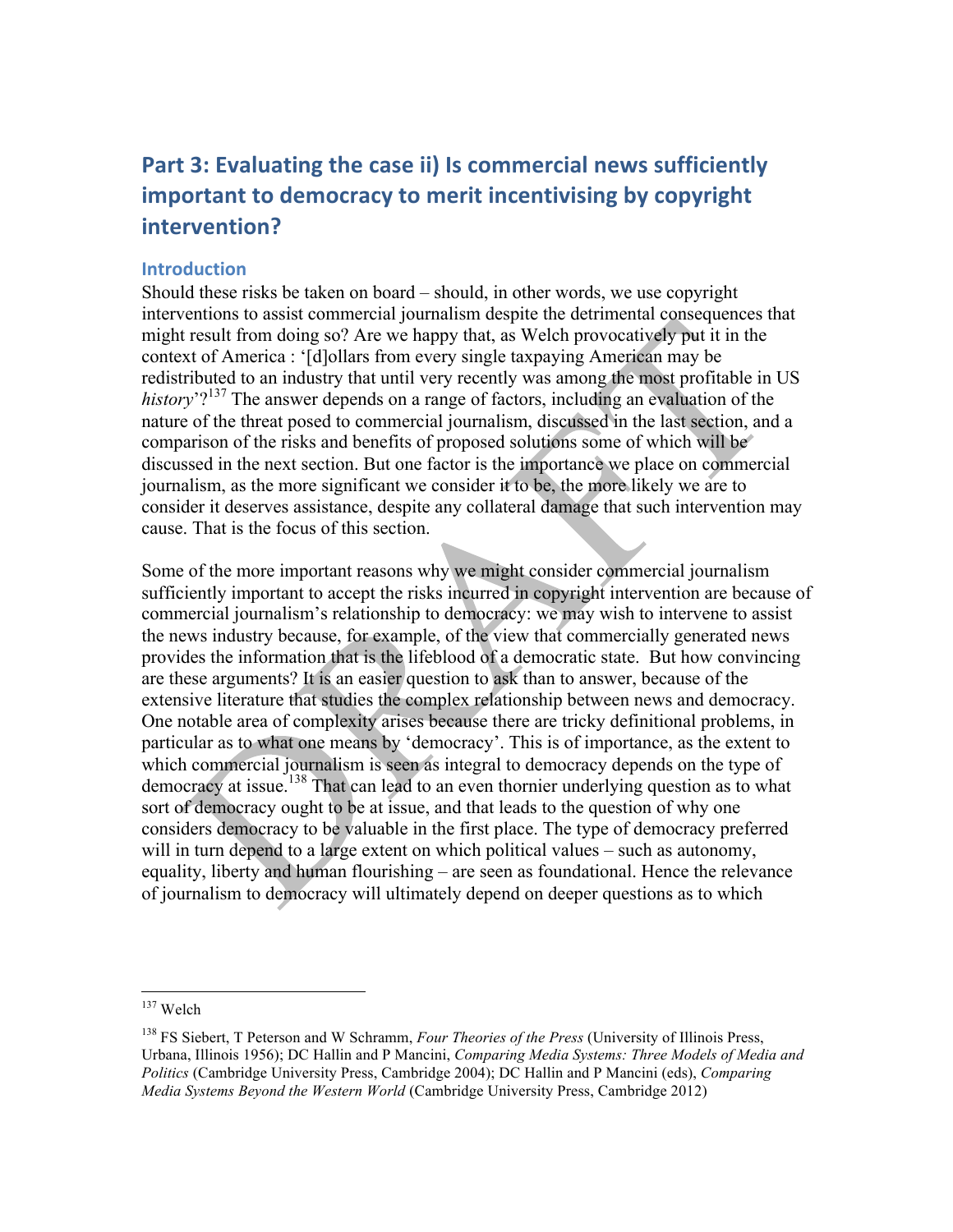political values one considers to be foundational, why, and how they are maximally expressed in political structures.<sup>139</sup>

It seems most useful, therefore, rather than attempt a comprehensive analysis of questions such as these, to consider some significant criticisms that can been advanced about the proposal that commercial journalism does make contribution to democracy in the UK. I will do this by starting from the explicit assumption that commercial journalism is indeed integral to democracy, and then consider some significant arguments that suggest this is incorrect, or no longer true. The idea is that this will highlight some important limitations that should be borne in mind when evaluating proposed copyright interventions in this country. The assumption seems reasonable, because the view that journalism is in principle integral to democracy is widely held, even if it the profession has frequently not lived up to expectations. As Lord Leveson puts the point:

[t]here is no doubt that the press is considered a voice of authority in society. In many quarters, it has rightly earned a reputation for accurate and vigorous reporting, independence and holding power to account. It is because of the authoritative quality of the press, combined with its access to mass audiences, that communication by the press, as an institution of considerable power, has a significant impact on society. It can set the news agenda, shape culture and change. $140$ 

But there are limitations of this approach; one being that all the counter arguments to the thesis that commercial journalism contributes to democracy won't be canvassed, another that the theoretical nature of UK democracy is insufficiently investigated, and a third that the dice are loaded in favour of copyright intervention by virtue of the starting assumption that commercial journalism does contribute to democracy. This will undermine, somewhat, any conclusion as to the appropriateness of copyright interventions. But this seems unavoidable, unless an extensive survey is undertaken of the place of journalism in democracy, starting from political theory, and space precludes such an undertaking in an evaluation of copyright interventions.

The significant criticisms of the idea that commercial journalism is central to UK democracy can, in a rough and ready way, be classified into two general groups. (The arguments are not necessarily advanced in the literature with particular reference to the UK, but do, in many respects, apply here.) The first relates to the commercial quality of journalism, and the second to its institutional nature. The first hold that commercial journalism is not central to democracy, because other ways of constituting the activity of journalism are preferable to that designed around profit. These arguments recognise the importance played in a democracy by journalism undertaken by institutions, but maintain that these can be undertaken by non-commercial concerns, and assert that commercial

 <sup>139</sup> CG Christians and others, *Normative Theories of the Media: Journalism in Democratic Societies* (University of Illinois Press, Urbana, Illinois, USA 2010) chapters  $2 - 5$ .

<sup>140</sup> Leveson LJ,'An Inquiry Into the Culture, Practices and Ethics of The Press' (The Stationery Office, 2012) vol 1 pt B ch 4 2.6 77-8.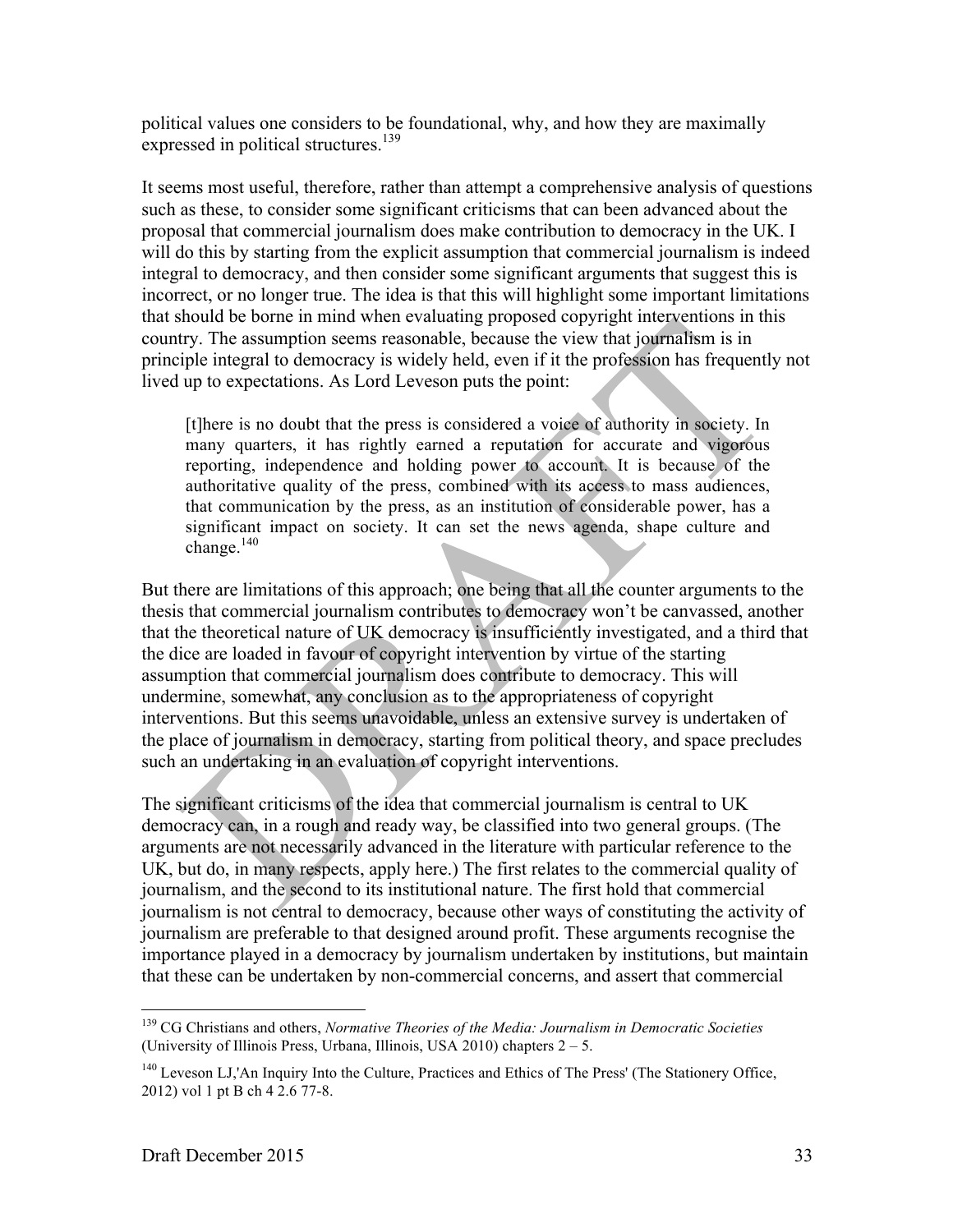journalism creates too great a risk to the public sphere. The second set of arguments take a different tack, and focus their fire on the institutional nature of commercial journalism, emphasising that journalism undertaken by institutions in general (and commercial journalism in particular) is no longer of central importance in a democracy. This is because the journalistic functions once performed by institutions can now, it is argued, be undertaken largely or significantly by individuals, or networks of individuals.

Despite these criticisms, commercial journalism remains central to the UK democracy. Criticisms of the first sort, that commercial journalism may damage the public sphere, are weakened by their failure to pay sufficient regard to the contribution that the activity makes to the public sphere. But, even if that were not the case, public sphere critiques of commercial journalism overlook the importance of the activity to democracy as a participator in public debate. This is important, and should be taken into account. Second, it is not clear that the predictions are correct that journalistic institutions are redundant. Such predictions frequently assert that individuals will be able to undertake the activities formerly predominantly undertaken by institutions, and this does not seem to have happened to a sufficient extent to support the conclusion that there is no longer a need for institutions. Moreover, merely concentrating on the information produced by individuals, and comparing it against that produced by institutions, misses other ways in which commercial journalism is valuable to the UK's democracy. These include the fact that commercial journalism provides a focal point for debate, and is a feature against which people can define themselves. That, again, is of great benefit to democracy.

Hence, this aspect of the case for copyright interventions remains, and there are reasons to consider interventions to be worth the risk they bear of causing collateral damage. But that is not sufficient reason, of course, to justify assisting commercial journalism by means of copyright interventions. What also must be taken into consideration is whether copyright is the best means to protect democracy, and to evaluate this one needs to pay regard to some of the damage that copyright can do to democracy. One aspect of this is the damage that copyright designed to assist the news industry can do to the values protected by freedom of speech law, and I will consider that in the next section*.*

## **How to deal with self serving arguments**

Before I embark on this evaluation, though, it's important to note one feature of the arguments to be discussed. This area is complicated by questions of motive: there is frequently room to suspect that arguments about the relationship between news and democracy are not advanced on their own terms. They are not propounded solely, significantly or mainly because it is believed that they are true, but are also advanced for other reasons.

Such motivations include, in the case of arguments advanced or adopted by the commercial news industry, the desire to turn a profit, because news producers, in common with many other industries, are at risk of confusing their own interest with the public interest. This is not a novel observation, having been recognised at least since the nineteenth century, and in 1835 a pamphleteer made a charge of hypocrisy by news publishers that sounds very familiar to contemporary ears: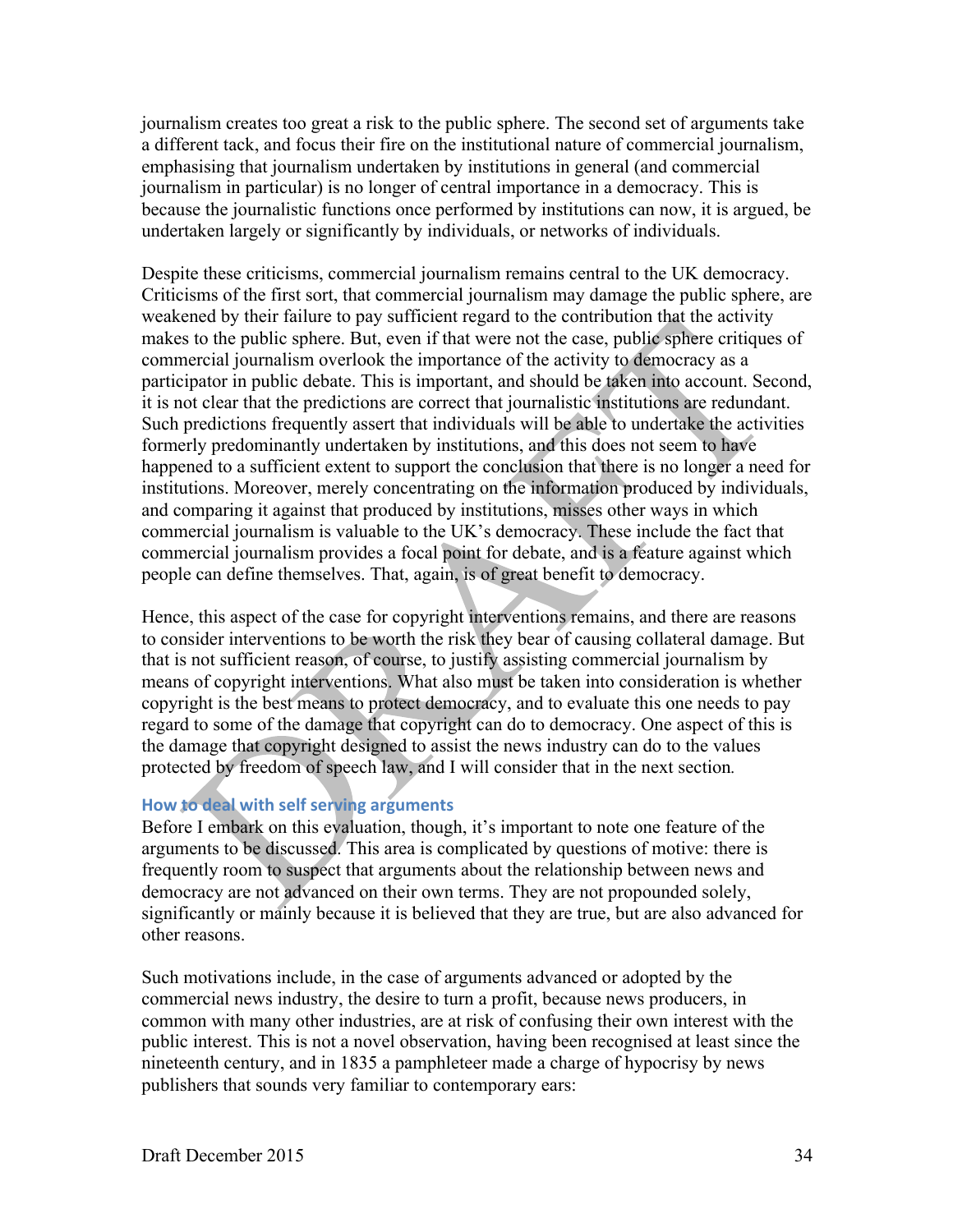How can society respect men who show so little respect for themselves and each other; who, when their gains are threatened, can talk, it is true, in a lofty tone about the high character of the Press of their country for talent and integrity, but who, in general, are occupied in bandying with each other the lowest slang of the pothouses, or imputations of gross dishonesty and dense ignorance?<sup>141</sup>

Indeed, Pettegree puts the point more pithily, when discussing the response of journalism to a eighteenth century Stamp Act: 'the press is never more eloquent, self-righteous and clamorous in the defence of liberty than when its own economic interests are concerned'.<sup>142</sup> But it should also be recognised, conversely, that arguments by critics of the commercial news industry can also be advanced not merely because they are believed to be true, but because of other ideological, political or economic concerns. Commercial news is frequently the chosen battleground of wider social and political campaigns, for example. And Google and other Internet based information companies can advance arguments that may be true, but which also bolster their own economic interests. In the words of Levine, 'Google has as much interest in free online media as General Motors does in cheap gasoline'. <sup>143</sup>

Nevertheless, even though arguments may be motivated by ulterior motives, they may be valid. Even if arguments in favour of the commercial news industry are motivated by thoughts of the bottom line, it may be true that (in this respect at least, and to some extent), the interests of the commercial press are aligned with the interests of democracy. And, on the other side of the coin, arguments against the commercial news industry may be used as weapons by those embarked on a broader political war, but the points they raise may still be salient. In fairness, then, the question of motive ought to be resolved by attempting to take the arguments proposed at their highest. These arguments – whether beneficial to commercial journalism, or antagonistic to it – should be considered at face value and evaluated on their own terms, even if there is a suspicion of bad faith in those by whom they are advanced.

# **Commercial journalism and democracy**

The first set of criticisms of the case that commercial journalism is central to democracy concentrates on the commercial nature of the activity. A number of reasons can be put forward why this might be so. One that will be discussed here is the observation that a danger arises from profit-driven entities undertaking the valuable task of providing information and opinion in a democracy. A key feature of these critiques is the notion of

 <sup>141</sup> Pettegree 315/6 citing J A Robuck in his pamphlet *The London Review and the Periodical Press*(London, 1835), quoting Aspinall, 'Social Status of Journalists at the Beginning of the Nineteenth Century" *Review of English Studies*, 21 (1945) *,* 222-3

<sup>&</sup>lt;sup>142</sup> Pettegree 334. The Stamp Act in question was the 1765 replacement for the 1712 act, and Pettegree argues it was aimed at replenishing the treasury rather than curtailing the Press. See p000 check.

 $143$  Levine 9.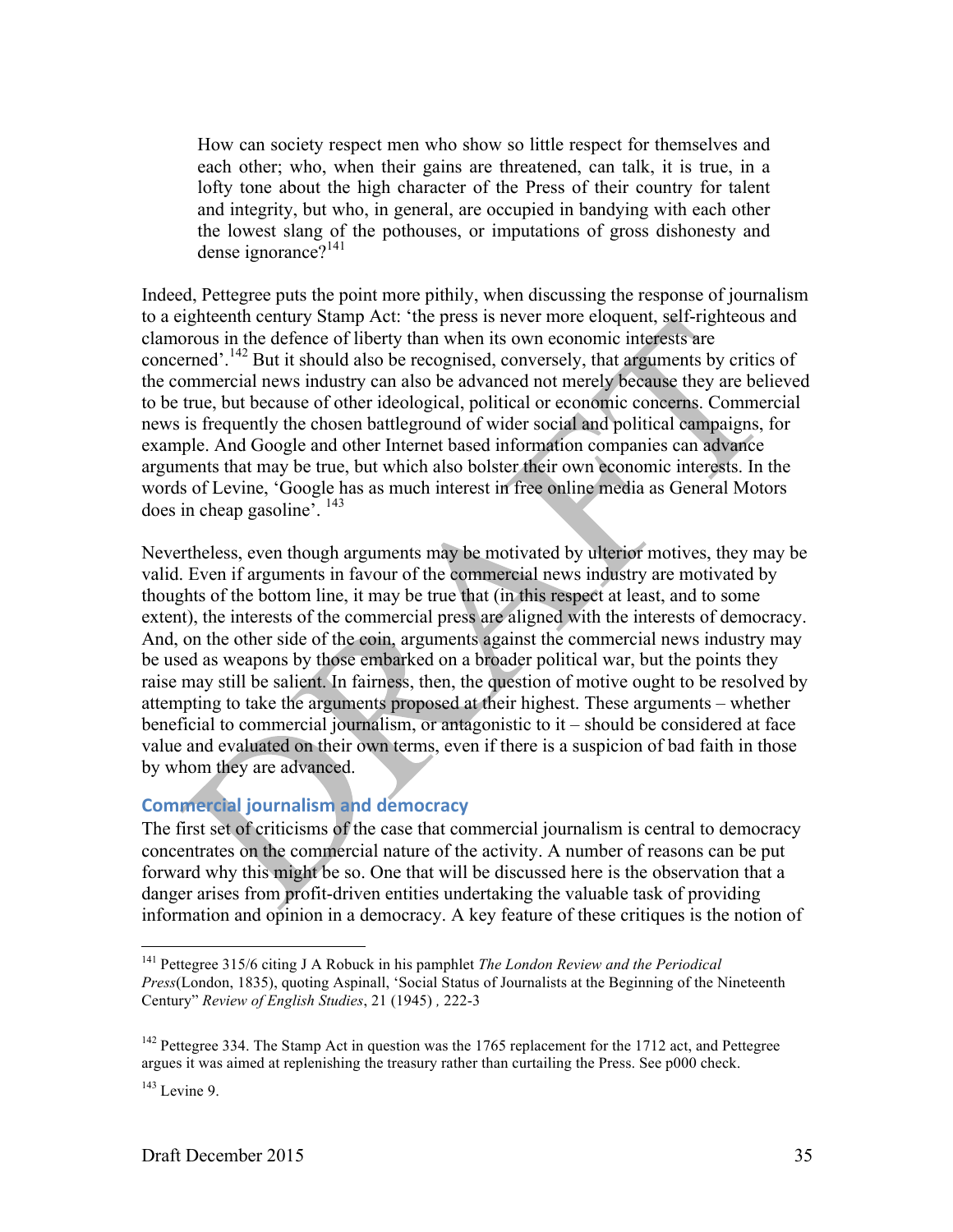the 'public sphere', and critics of commercial journalism say that the commercial motive risks polluting the public sphere with undue influence and bias. Defenders of commercial journalism counter this criticism by pointing out the ways in which commercial journalism can promote the public sphere.

My view is that the case that commercial journalism is damaging to the public sphere is not made out. Commercial journalism can damage the public sphere, but it can also contribute in significant ways to it. Moreover, and even if it is the case that it does on balance damage the public sphere, this should not be the end of the matter. This is because there are important and under-recognised ways in which commercial journalism contributes to the public sphere, by participating in democratic argument – as, in other words, an active agent, rather than a passive conduit.

## **Damaging the public sphere**

Habermas famously developed the notion of the 'public sphere' to denote the abstract environment where individuals can discuss and argue, and thereby develop public opinion and formulate political actions, unmediated by outside control or interference. He argues that it emerged in the eighteenth century when public discussion became relatively free of state control, before the development of the commercial journalism that exists today. Nowadays, as Hitchens observes, it is 'difficult to envisage today the public sphere operating without the media participating', <sup>144</sup> but modern commercial journalism can also pose a danger to the public sphere.<sup>145</sup> An important reason why this is said to be so is because commercial motives may warp the sort of information that should be reported. Before modern large scale commercial news developed, the argument goes, information contributed to the public sphere was published because of a desire to facilitate debate and inform. This changed after the development of commercial news, as publication became frequently and substantially motivated by the desire to turn a profit and influence people. Commercial pressures were thus brought to bear on the public sphere, and it became structurally transformed for the worse.

The historical and descriptive elements of Habermas' analysis have been disputed,<sup>146</sup> but as a normative critique it remains very influential.<sup>147</sup> This is true both of the concept of a public sphere, and his account of the damaging effect on it of the commercial press. McChesney's critique of commercial journalism echoes many of Habermas' concerns, and so it's useful to consider the case he advances as a representative of similar contemporary arguments.<sup>148</sup> By way of background, McChesney is sceptical the benefits

 <sup>144</sup> L Hitchens, *Broadcasting pluralism and diversity : a comparative study of policy and regulation* (Hart Publishing, Oxford 2006) 58.

<sup>145</sup> J Habermas, *The Structural Transformation of the Public Sphere: an Inquiry into a Category of Bourgeois Society* (Polity, Cambridge 1989)

<sup>&</sup>lt;sup>146</sup> A short survey is undertaken by Hitchens  $49 - 60$ .

<sup>147</sup> Benkler, *The Wealth of Networks: How Social Production Transforms Markets and Freedom* 11

<sup>148</sup> McChesney 66. Other prominent arguments include Benkler, *The Wealth of Networks: How Social Production Transforms Markets and Freedom* .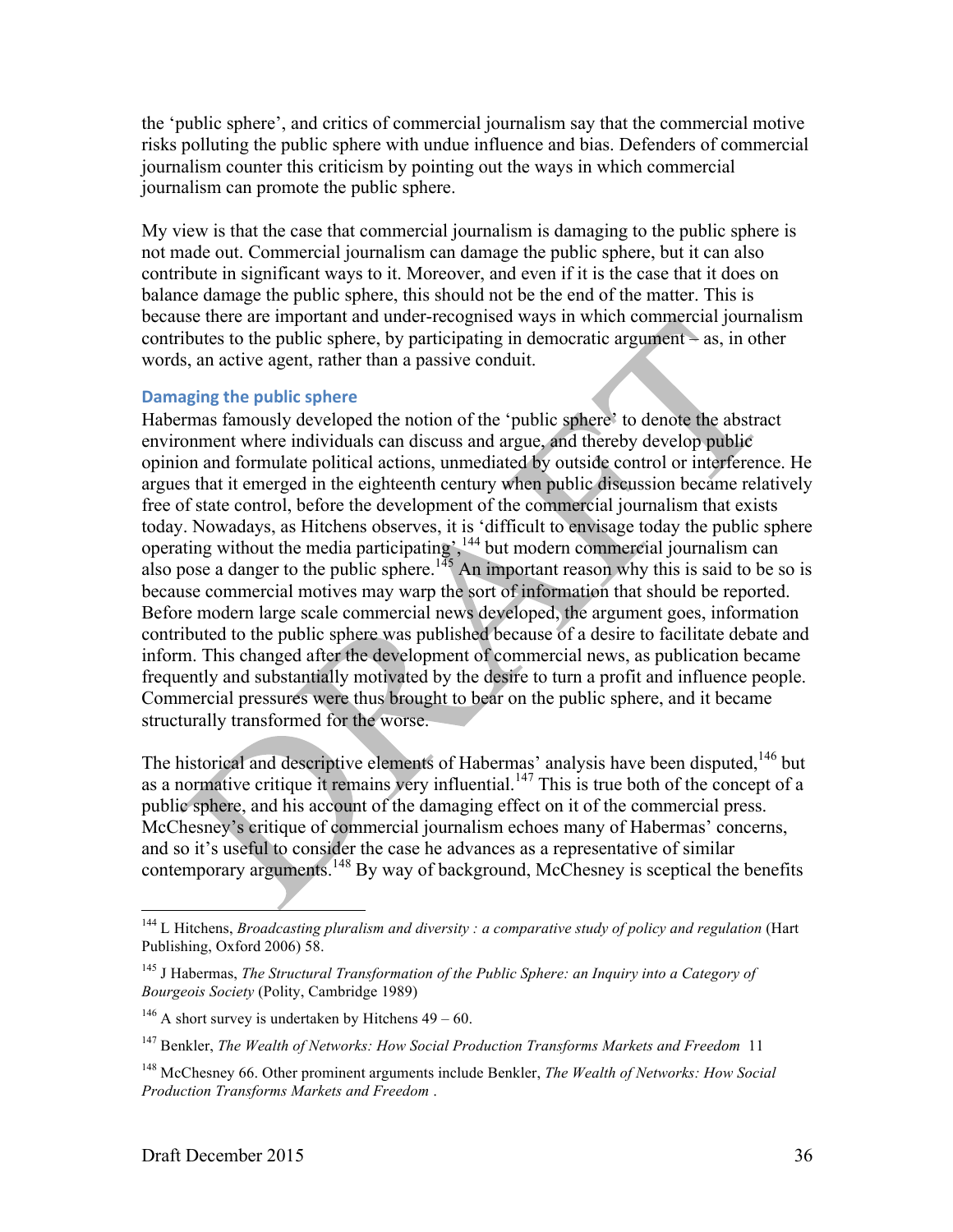of capitalism in general, and in particular about the benefits that accrue from commercial content production industries. He sees commercial content production as beset by a tendency to monopoly, and argues (amongst other things) that the advertising model frequently warps content, making commercial content companies risk averse, and encouraging them to generate material that will please the largest group of people and offend the fewest. Moreover, such content will be aimed only at that particular group of people in whom the advertisers are interested, and others of less interest to advertisers will be poorly served.

McChesney argues that these flaws of commercial content provision are also likely to affect commercial journalism, but additionally identifies other problems particular to the commercial news industry. Such problems are structural, in that they arise from the pressures inherent in commercial journalism to deliver increasing returns on investment.<sup>149</sup> Commercial news organisations, he argues, are thereby put under pressure to cut expensive activities such as investigations, and the un-remunerative reporting of socially valuable but un-compelling content, such as the proceedings of local authorities.<sup>150</sup> Indeed, there is empirical evidence that validates such claims, drawn from studies of US metropolitan newspapers.<sup>151</sup> Commercial pressures are also likely to be brought to bear on news judgments, and this risks making news increasingly soft: stories become increasingly legitimate because of their commercial attraction and because they are what people want to read, and not because of editorial judgment that has been exercised (at least partially and in theory) with the public interest in mind.<sup>152</sup> The net effect of these pressures is that the public sphere is warped, or is at severe risk of being warped.

McChesney's preferred remedy is emphasise the benefits of direct or indirect state subsidy. This, while not a particularly striking suggestion in the UK, seems to be deeply controversial in the USA.<sup>153</sup> It is certainly reasonable to suggest that news production should be subsidised in the country that is home to the BBC, but I don't wish to get diverted into a comparative analysis of the merits of subsidised as opposed to commercial journalism here, so much as to observe some of the weaknesses of the public sphere critique of commercial journalism. This is because it is important to draw to the fore some of the benefits of commercial journalism that are overlooked by a public sphere analysis. The point is that subsidised journalism may have a place, but that there are

<sup>&</sup>lt;sup>149</sup> McChesney and Nichols

 $150$  Jones

<sup>&</sup>lt;sup>151</sup> Cooper; Ryfe. The difficulties of local and regional newspapers in the UK were described above, n 24.

<sup>152</sup> McChesney; Jones 167, 184, and at 42, citing Henry Luce, co-founder of *Time*, who expressed similar concerns, who Jones says: 'denounced what he saw as a dangerous trend for news organisations to merely give people what they wanted. The result, as he saw it, was rampant vulgarity and sensationalism, and the creation of 'an enormous financial incentive to publish twaddle…. Square miles of journalistic tripe". Contemporary research shows this may be happening, given the ease with which editors can track audience preferences: Schlesinger and Doyle, and see discussion at text to n 130.

<sup>&</sup>lt;sup>153</sup> This is discussed, for example, inSchudson ch 11.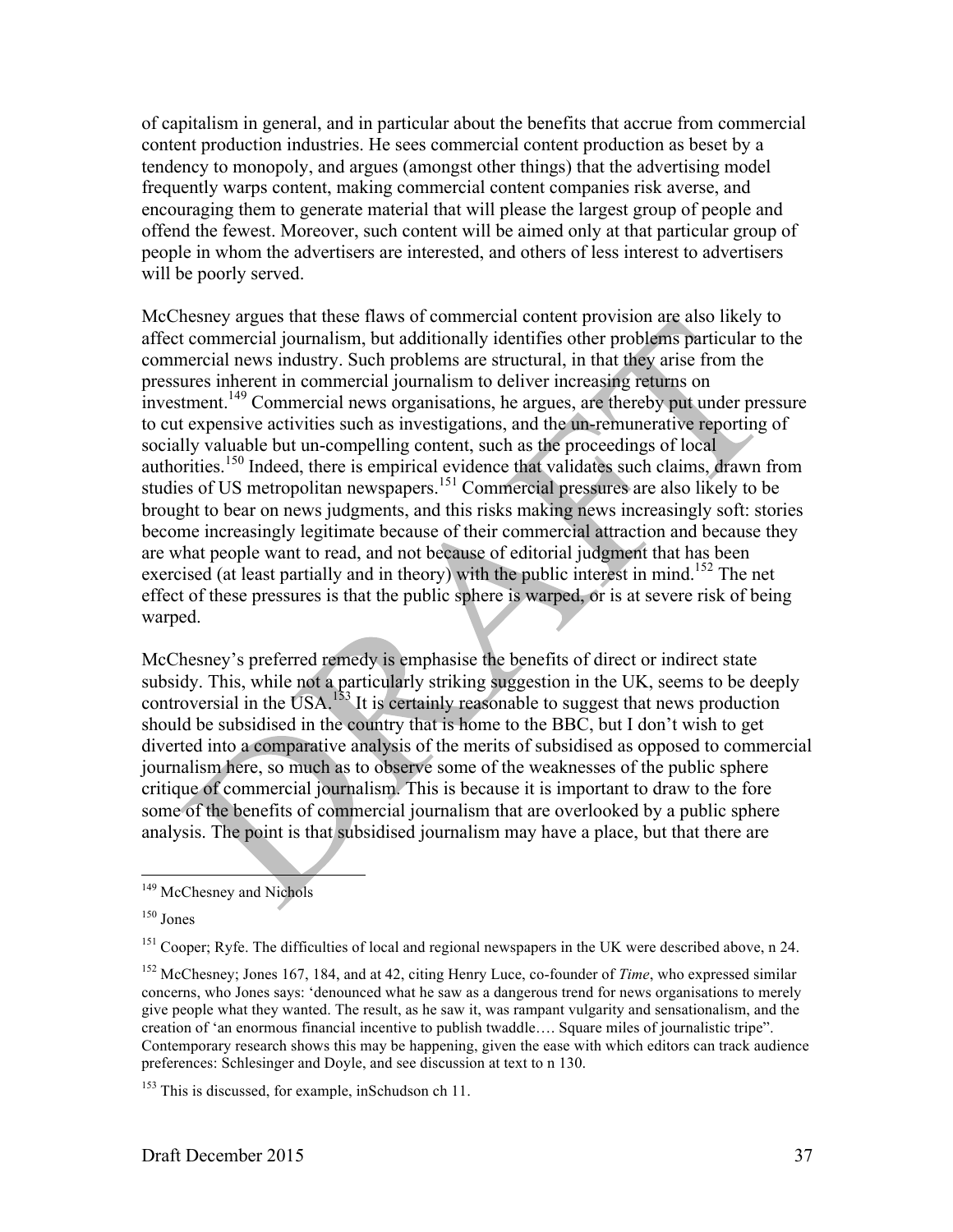cogent reasons to think commercial journalism also plays an important function in our democracy.

#### **Contributing to the public sphere**

Unsurprisingly, perhaps, critiques of commercial journalism of this type have been disputed. Some counter-arguments challenge the notion that commercial journalism presents an undue threat to the public sphere. Of these, some observe that there are ways commercial journalism can be structured to avoid the sort of warping effects described by McChesney.<sup>154</sup> But others go closer to the heart of McChesney's concerns, and point out that they under-recognise the contribution that commercial journalism makes to the public sphere, as there are in fact ways in which the public sphere is actually promoted by commercial news.

One way in which this can happen derives from the fact that the possession of an independent source of income helps to insulate journalism from state and private patronage. This, it is argued, is evident from history and manifest now.<sup>155</sup> Historically, it was the possession of a secure commercial revenue stream, derived from a source not closely aligned to politics, which enabled journalism to be critical of politicians in something approaching a non-partisan way. It has been said that in England in 1792 the government had bought up 'half the press',<sup>156</sup> and Dr Johnson went to far as to define the word 'Gazetteer' in his dictionary as:

(1) A writer of news (2) lately of the utmost infamy, being usually applied to the wretches who were hired to vindicate the court'.<sup>157</sup>

It was commerce, the argument goes, that led to the press enjoying a sustainable income that broke this dependency.

Moreover, the commercial funding of news continues to facilitate this sort of independence, and helps counter the dangers of patronage that remain evident. He who pays the piper still frequently seeks to call the tune, and the absence of viable commercial journalism makes 'paid for' news more likely: Schudson describes such semi-official systems in China and Mexico,<sup>158</sup> and Hargreaves in Russia.<sup>159</sup> This does not mean that commerce is sufficient to remove all risk of patronage and 'paid for' news, as this continues to be a problem in, for example, India, despite the comparative success of the

<sup>&</sup>lt;sup>154</sup> For example, Jones asserts the benefits of family owned businesses; and Ellis the benefits of trustownership.

<sup>&</sup>lt;sup>155</sup> See the text to, and n 105.

<sup>&</sup>lt;sup>156</sup> Pettegree 368

<sup>157</sup> S Johnson, *A Dictionary of the English Language* (J and P Knapton and others, 1755) Cited in Pettegree 315.

<sup>158</sup> Schudson 173

<sup>&</sup>lt;sup>159</sup> Hargreaves 23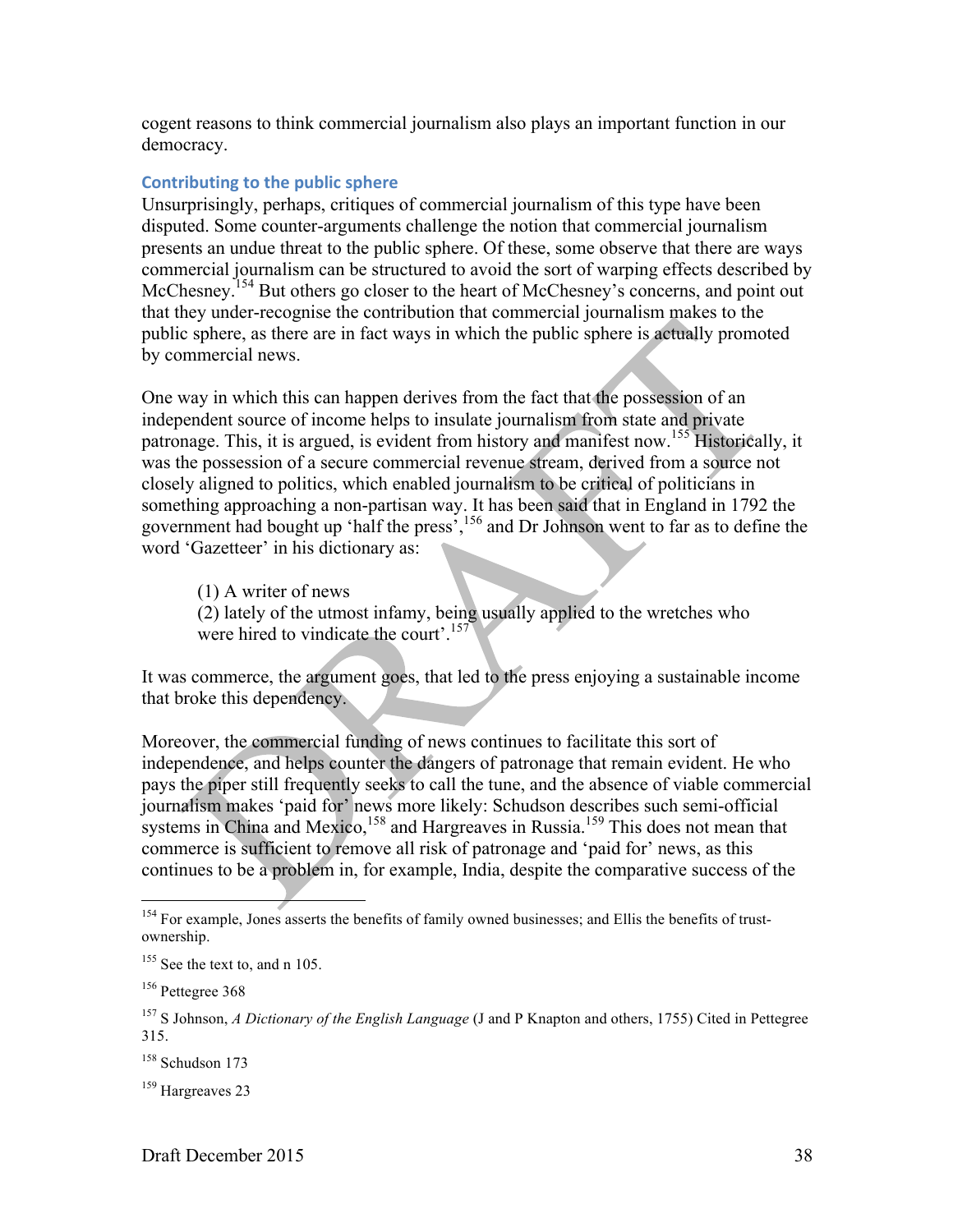country's journalism industry.<sup>160</sup> Nevertheless, while it may not be sufficient to prevent patronage, commercial funding remains is a useful tool for journalistic institutions that want to resist being captured by the interests of those that fund them.

Evidently, those who seek to defend commercial journalism still have to deal with concerns this argument brings to mind about the power of those who own the commercial media. The risk is that that ownership of a commercial media outlet creates a danger of undue influence and advocacy by press barons and tycoons, complementary to the dangers of undue influence by the state and patrons. These dangers were manifest in the 'yellow journalism' of early  $20<sup>th</sup>$  century America,<sup>161</sup> and are a prime source of contemporary debates about media power in other countries.<sup>162</sup> They are summed up by the journalist A J Leibling's famous epithet 'freedom of the press is guaranteed only to those who own one,<sup>163</sup> and Stanley Baldwin's jibe that press proprietors were aiming at 'power without responsibility – the prerogative of the harlot throughout the ages'.<sup>164</sup>

These concerns can, to an extent at least, be reduced by a combination of a culture of professionalism, regulation and organisational structures such as shareholder ownership. Professionalism is said to be effective because it entails separating the commercial interests of the paper or the opinions of the owner from editorial decision-making. It is strongly advocated and has a long history in America, influenced largely by the writings of Walter Lippmann,<sup>165</sup> but arguably is less evident in other countries, perhaps in parts of the British press.166 Regulation, frequently a controversial suggestion, can also alleviate some of the concerns about undue influence by media owners, and can take the form of the laws that control media mergers, cross-media ownership, <sup>167</sup> and, ultimately even content.<sup>168</sup> Shareholder ownership, if effective, can remove an individual media owner from positions of power altogether, or dilute the effect of his control.<sup>169</sup>

<sup>163</sup> AJ Liebling, 'Do You Belong in Journalism' *New Yorker* (New York <http://www.newyorker.com/magazine/1960/05/14/do-you-belong-in-journalism> accessed 24 June 2015

<sup>164</sup> The line was suggested by Kipling: Curran and Seaton 42 (see p000)

 <sup>160</sup> P Roy, 'More News is Good News: Democracy and Media in India' in J Painter (ed) *India's Media Boom: The Good News and the Bad* (Reuters Institute for the Study of Journalism, Oxford 2013).

<sup>&</sup>lt;sup>161</sup> Schudson.

<sup>162</sup> J Curran and J Seaton, *Power Without Responsibility : Press, Broadcasting, and the Internet in Britain* (7th edn Routledge, London ; New York, NY 2009)

<sup>165</sup> W Lippmann, *Harcourt, Brace and Company* (New York, 1922)

<sup>&</sup>lt;sup>166</sup> This has been noted for a while. A criticism, and a recommendation that independence from owners should be embodied in law, is set out in T Gibbons, 'Freedom of the Press: Ownership and Editorial Values' [1992] Public Law 279. A fuller analysis of the effect of owners on journalism is undertaken in chapter 5 of Hargreaves.

<sup>&</sup>lt;sup>167</sup> Communications Act 2003; Hitchens.

<sup>168</sup> Leveson LJ(

<sup>&</sup>lt;sup>169</sup> Hargreaves 68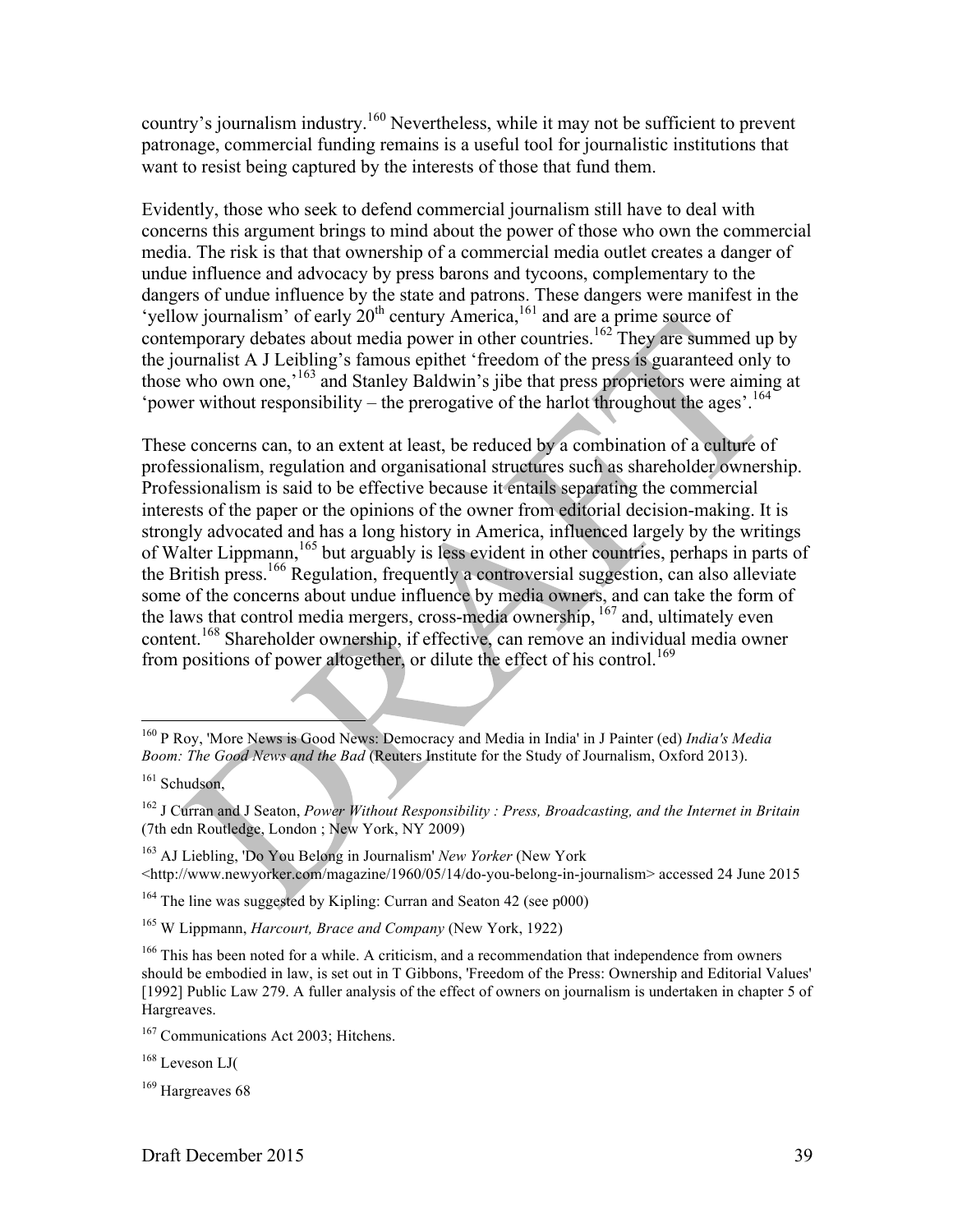Defenders of commercial journalism should also deal with the risk of subservience to advertisers. But this risk, it can be argued, can be can be reduced or evaded in a number of ways. One arises from the realisation that an audience is unlikely to consume news that genuflects to its sponsor for long. This will mean that sensible advertisers will not exert too much pressure on a news outlet, because while exerting such pressure may be in their short-term interests, in the long term it puts at risk the very quality they are seeking to purchase. In the long term, the argument goes, advertisers can actually gain from not interfering. All in all, the case is as Schudson explains, 'commercial forces have historically encouraged good journalism – that is, popular and critical journalism – even if they have not intended to do so'.<sup>170</sup> Or, to put the point in the view of Katharine Graham, the erstwhile publis1her of the *Washington Post*: 'the best guarantee of firstclass journalism is a strong bottom line'.171

## **A limitation of the 'public sphere' idea**

There are evidently problems with both the case as advanced by the critics, and that advanced by defenders of commercial journalism. They are quite well known, and rather than attempt to resolve how convincing they are here, it is more useful to concentrate on an aspect of this debate that brings to the fore an important aspect of commercial journalism's contribution to democracy, which can be overlooked and is relevant to copyright arguments. This arises from the fact that the arguments described are based on the notion of the public sphere. The use of this concept is not a problem in itself, but a problem arises from having one's thoughts constrained by the metaphor, and from thereby being pushed in the direction of seeing journalism primarily as a neutral conduit. This is because journalism isn't only a facilitator of the public sphere, but it also takes part in public debate: it is not only a passive conduit, but it is also an active agent. It is this active participation that, when undertaken by commercial journalism, is a useful element in the UK's democracy.

The problem arises because inherent in the notion of a public sphere, as mentioned earlier, is the idea that it should be, as far as is possible, a space relatively uninfluenced by outside agendas. This is because mediation of information is likely to bring with it undue influence and bias, and that leads to the risk that ideas and opinions formulated in the public sphere are not as authentic as they could be. The notion of the public sphere, therefore, leads to a view of the importance of journalism as a neutral and passive conduit, a means by which ideas and information flow to and from people. Such a view is implicit to the arguments of both the critics and defenders of commercial journalism that I described above, as the critics censure commercial journalism on the grounds that it is not sufficiently neutral and so warps the public sphere, and the defenders observe that there are mechanisms to ensure that it is sufficiently neutral, and does not.

However, this is not the only notion of the function of journalism to be found in the literature. An alternative account regards journalism as a participant in debate, and indeed as a counterpoint to the power of the government: this is the traditional notion of

 $170$  Schudson 125

<sup>171</sup> Jones 199; Hargreaves 68 - 71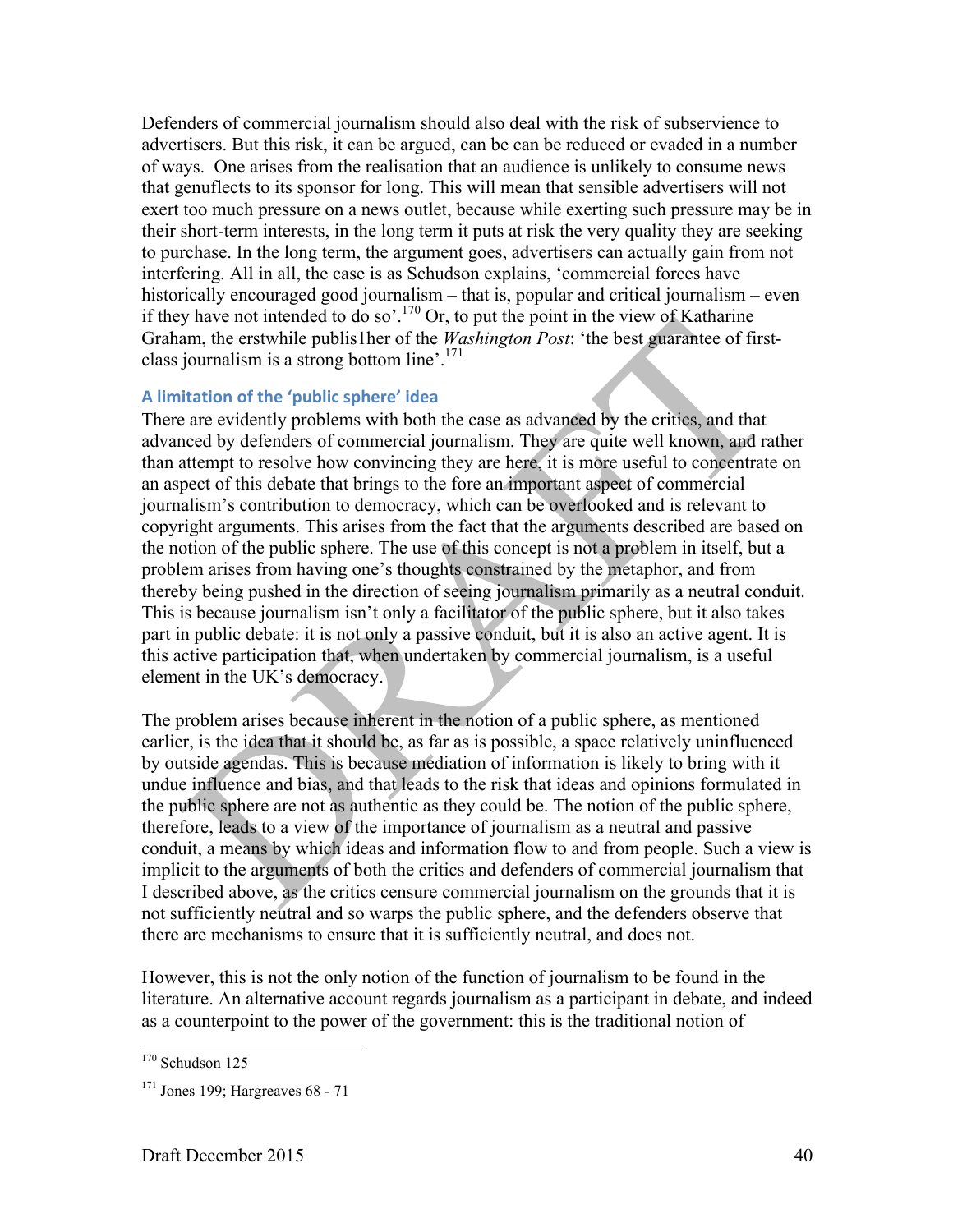journalism as a Fourth Estate, of campaigning journalism, and the idea of journalists acting as tribunes. It is exemplified, perhaps, in in material such as Emile Zola's famous front page challenge '*J'Accuse….!*' published in the French newspaper, *L'Aurore*, to defend Lieutenant Colonel Drefus, and addressed to the President of the French Republic.

This can be called 'participatory journalism', and it's useful to distinguish it from the view of journalism primarily as a conduit for information that contributes to the public sphere. There is some overlap between participatory journalism and public sphere conduit journalism, as participatory journalism can create information that is valuable in the public sphere. However, it is important to keep the ideas separate. This is because conduit conceptions of journalism place great importance on the notion that journalism should not influence the debate that occurs in the public sphere, and see the function of journalism as predominantly passive. In contrast, participatory journalism emphasises there is a value in journalism that is active, arguing, disagreeing, influencing and campaigning. Conduit journalism, in other words, suggests that journalism is flawed when it enters the political arena, but participatory journalism sees engaging in political advocacy as in principle at least, a useful and important element in democratic political debate.

This is, admittedly, a brave argument. Describing journalism as a quasi-constitutional activity in contemporary Britain, and proposing that it is important and even integral to democracy, will seem to some presumptuous or even ludicrous. This is not least because of the legacy of phone hacking by tabloid papers that led to the Leveson Inquiry, and the generally low esteem in which journalists and journalism are held. However, it is not a new idea, and has a respectable intellectual pedigree. Indeed, a version of it can be found in the writings of David Hume:

These principles account for the great liberty of the press in these kingdoms, beyond what is indulged in any other government. It is apprehended, that arbitrary power would steal in upon us, were we not careful to prevent its progress, and were there not an easy method of conveying the alarm from one end of the kingdom to the other. The spirit of the people must frequently be rouzed, in order to curb the ambition of the court; and the dread of rouzing this spirit must be employed to prevent that ambition.<sup>172</sup>

Hume's argument was based on the tension he perceived between the monarchical and republican aspects of Britain's constitutional monarchy, which he saw as counterbalanced by the existence of a powerful and influential press. But this, in essence, classic 'Fourth Estate' conception of participatory journalism still remains convincing today, and is an important element of the way journalism is valuable in a democracy.

 <sup>172</sup> D Hume, 'Of the Liberty of the Press (1741)' in K Haakonssen (ed) *Hume, Political Essays* (Cambridge University Press, Cambridge 2006) 3. Hume's enthusiasm for Press freedom waned, and he edited a later edition of this essay to be less supportive of the idea: ibid. 261-63.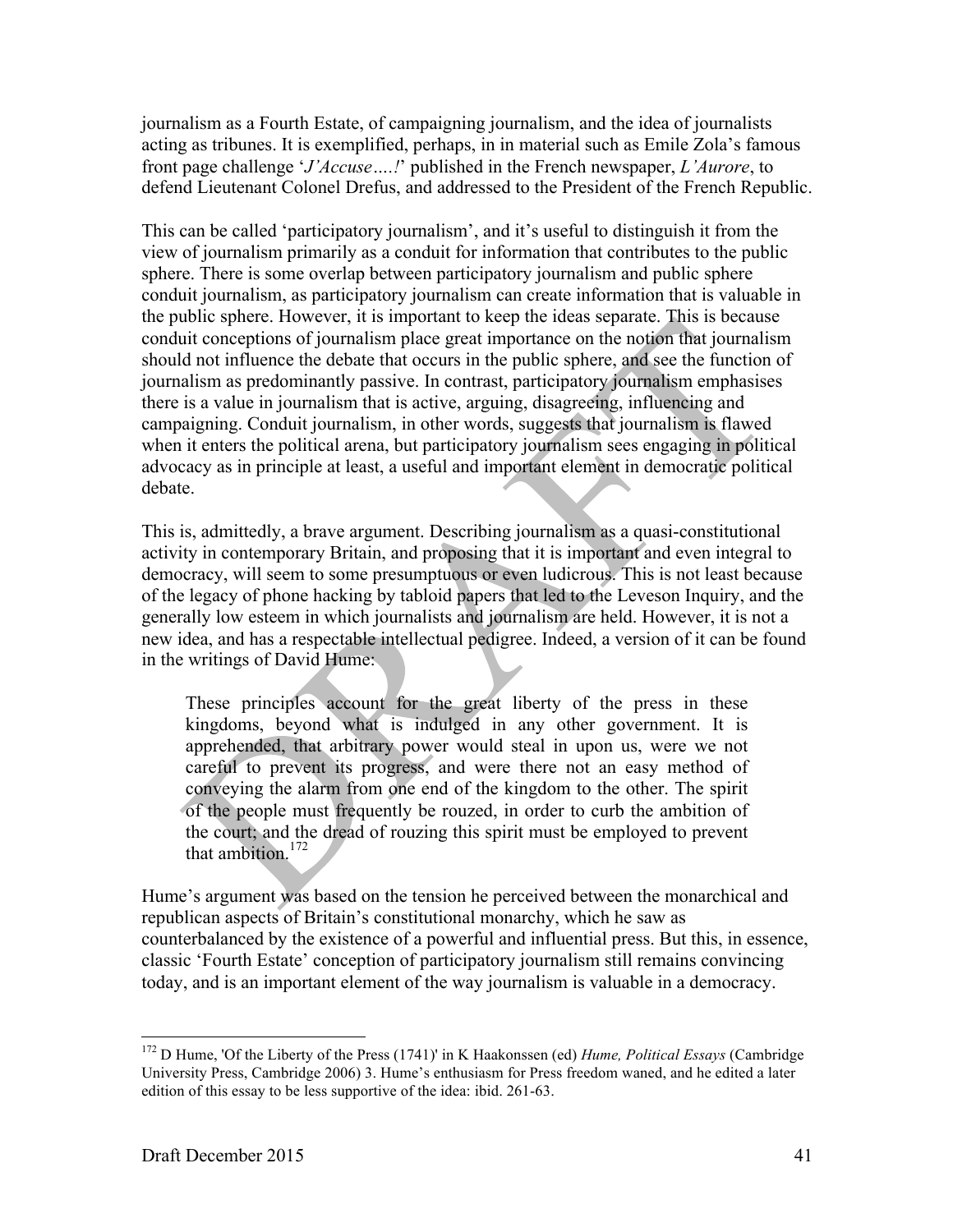The argument seems more accepted in American literature, an example of which is the influential exposition of the importance of participatory journalism made by the American lawyer Blasi. Blasi argues that only journalism performed by well-funded and professional institutions independent of government is sufficient to provide a counterweight to the power of the state. Moreover, providing a counterweight to the power of the state is necessary given the risk that a history shows a state can easily overstep its bounds and exploit its power, and the checking function of an independent institutional Press is vital to inhibit this occurring, and swiftly to remedy it should it occur. <sup>173</sup>

Nevertheless, the idea of participatory journalism is particularly important in the UK, given the relative absence of legal checks and balances found in UK constitutional doctrine, as theories of participatory journalism may be more potent in a country governed under a political constitution than they are in one that operates under a legal constitution. For example, many of the rules that restrict the operation of power in Britain are not directly legally enforceable, taking the form of constitutional conventions. The importance of this observation is that institutional journalistic expression is a significant way in which breaches of these conventions are enforced and policed, as Jennings noted: 'conventions are observed because of the political difficulties which arise if they are not.' While there are no doubt other mechanisms too, commercial journalistic expression is a significant way in which these political difficulties arise, are communicated and exert pressure. One example will suffice to illustrate the point, described by Bradley and Ewing. 'The force of public opinion may compel [someone who breaches constitutional conventions] to think again: thus the Scottish judge who in 1968 joined a committee established by the Conservative Party resigned rather than prejudice the work of the committee.' <sup>174</sup>

Further, the provisions of the Human Rights Act 1988 enhance this important way that participatory journalism contributes to a political constitution. It is well known that the Act provides the courts with no power to strike down legislation, but rather, if they conclude that legislation is inconsistent with the Convention, and it is not possible for the courts to read the legislation in a way that gives effect to the legislation in a Conventioncompatible manner,  $^{175}$  the Act provides that the High Court and above can issue a declaration of incompatibility.  $176$  This creates no legal obligation on the legislature to repeal or amend the offending legislation, but, as Nicol et al note: 'in practice, the government would be under considerable political pressure to bring UK law into

 $173$  Blasi

<sup>174</sup> A Bradley and K Ewing, *Constitutional and Administrative Law* (14th edn Longman, Harlow 2007), 27. A similar point is made in C Turpin and A Tomkins, *British Government and the Constitution* (6th edn Law in context, Cambridge University Press, Cambridge 2007) 581 on the media's involvement in the convention about ministerial resignations for errors or maladministration.

 $175$  Human Rights Act 1998, s 3(1).

 $176$  Ibid s 4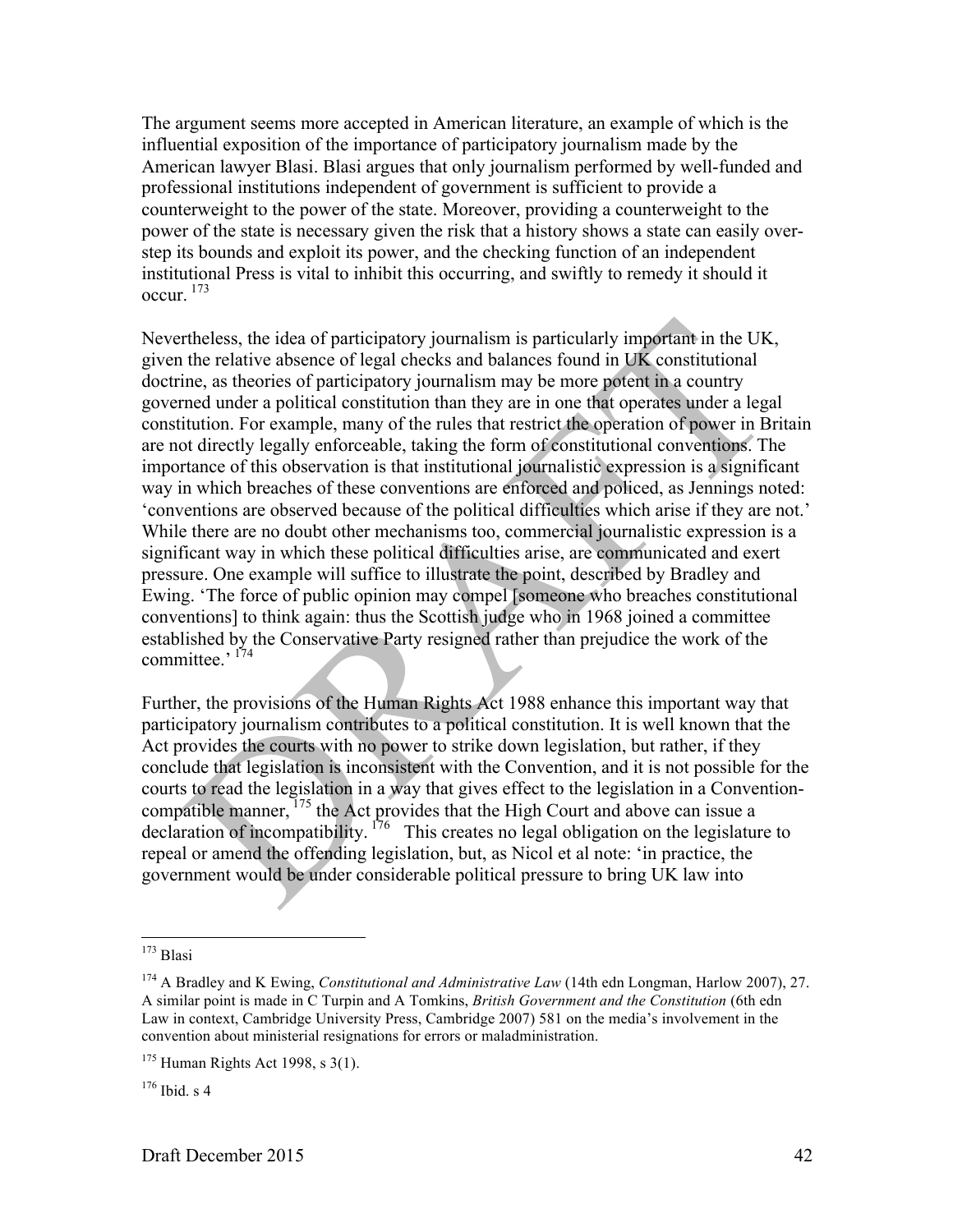conformity with what our courts have said the Convention requires.' <sup>177</sup> If that pressure fails to bring about change, there is no formal obstacle to a government choosing to be obdurate. It can be seen that journalistic expression is a significant way in which pressure is brought to bear on a government to act on a declaration of incompatibility. Should this fail, participatory journalism is also an important bulwark against, and possible remedy for, an obdurate Executive.

#### **Implications of participatory journalism for the copyright argument**

Clearly there are weaknesses with the concept of participatory journalism, not least the observation that participation and polemic can damage as well as contribute to political debate. There are concerns, in particular, about the risks of manipulation and distortion, and it is remarkable quite how often journalism falls below the standard that might be expected of it in engaging in debate. But it is not necessary to consider these criticisms in depth, as the point is to establish that, in theory at least, this is an important function that journalism plays in a democracy.

Nor is it useful to compare here conduit and participatory journalism, and determine which is more important in a democracy. This is because both are valuable, and both should co-exist: there is a use for journalism that argues and seeks to persuade, just as there is a value in journalism that informs. Both may be deficient in some respects, but both should be allowed and encouraged to flourish, not least because the weaknesses of one type of journalism can be complemented by the strengths inherent in the other. The relative importance of each depends on the time, the place, and the society.

However, what is useful is to emphasise how a public sphere-based critique that finds commercial journalism deficient because it does not operate as a conduit, is missing quite a large part of the overall picture, and thus is missing a way that commercial journalism contributes to democracy. This is not to suggest that commercial journalism is equivalent to participatory journalism, as patently it is not, but it is true that participatory journalism is a large part of what commercial journalism does. In particular, when commercial journalism engages in advocacy and seeks to influence the political debate, this is not necessarily a flaw: quite the reverse, as it can be seen to be a valuable activity it a democracy. 178

This has two consequences for the argument about copyright. The first is that those criticisms of commercial journalism that are, like the ones advanced by McChesney, based on the ways in which commercial journalism detracts from the public sphere overlook a significant way in which journalism in general – and commercial journalism

 <sup>177</sup> Ibid. s 4(6); A Nicol, G Millar and A Sharland, *Media Law and Human Rights* (2nd edn Oxford University Press, Oxford 2009) 3.22 – 3.25.

<sup>&</sup>lt;sup>178</sup> Whether, in particular circumstances, it does plays such a part in a way that is in the short term beneficial to democracy may well be a matter of fact and degree, relating to the balance of power, and of the nature of public discourse in a particular society. But what becomes evident is that commercial journalism is not structurally an anomaly in a democracy, but can be seen as an integral part of it, at least in this respect.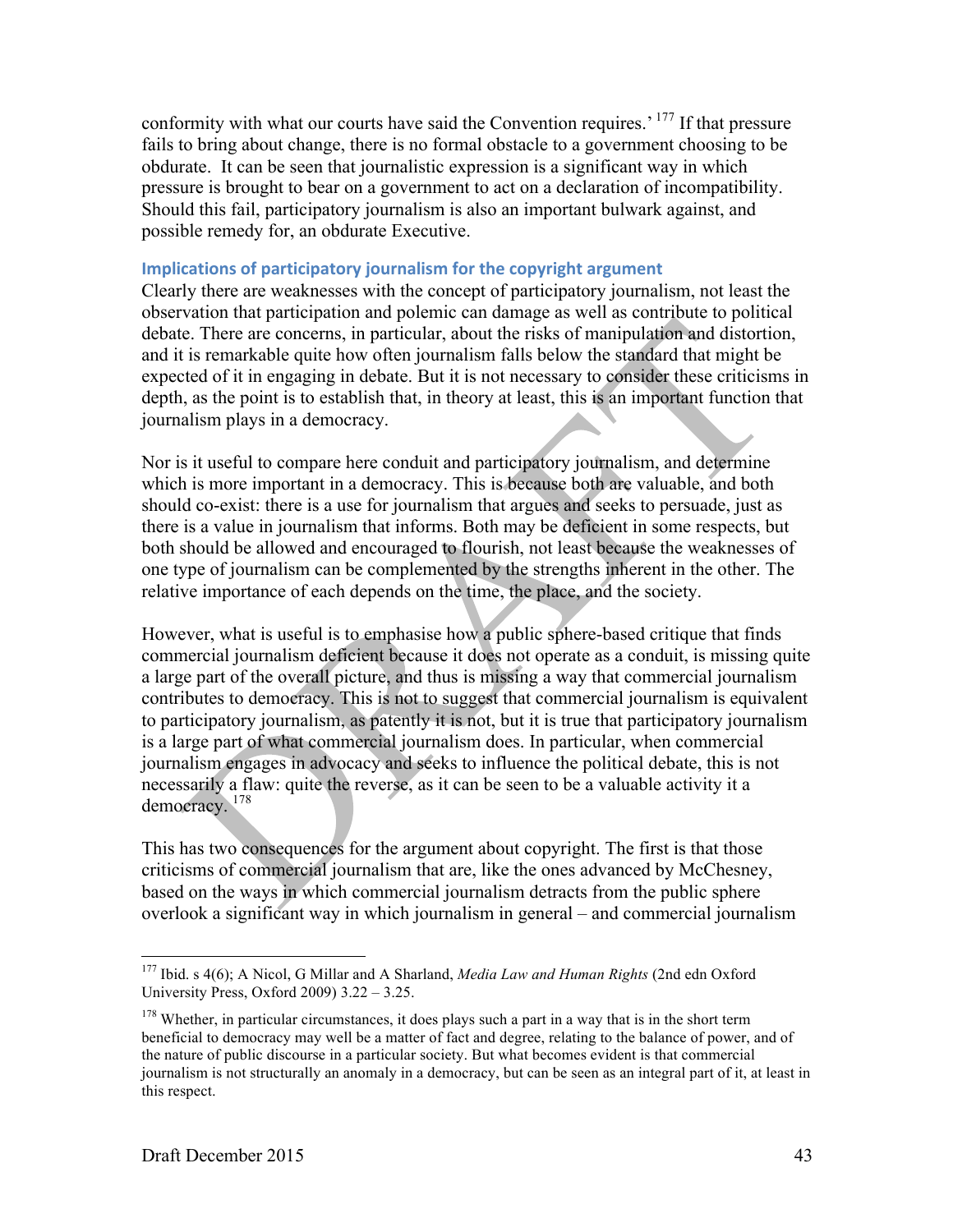in particular – can contribute to democracy. The undue emphasis that such accounts place on the notion of the public sphere makes them not entirely convincing when they propose that journalism motivated by commerce is less important, or no longer important, to democracy. This leads to a conclusion that public sphere arguments are insufficient to show that commercial journalism is no longer of significance in a democracy, which in turn means copyright interventions to assist the activity may remain viable. The second point is that the observation that that there is a battle for ideas in any democracy, and that a significant part of this battle is played by participatory commercial journalism, demonstrates that commercially funded news remains of great importance to democracy. By this token at least, then, copyright interventions that seek to assist commercial journalism can be seen to be not only viable, but also sensible.

However, it is important to recognise two caveats to this argument, which have been implicit in the discussion so far. The first is that the structural importance of commercial journalism to democracy does depend strongly on the political facts on the ground. In some situations, at some times, and in some societies, participatory journalism will be less important, and even not crucial to democracy. Similarly, in some situations commercial journalism will also lose its importance. That means that, while appropriate for the time being, copyright interventions may become less so, as it is conceivable that commercial journalism may in time cease to be crucial to democracy. For the moment at least, it seems that participatory and commercial journalism remain significantly important to UK democracy. The second caveat is that these accounts of themselves are not strong enough to amount to a mandate for copyright interventions, as they are insufficiently compelling by themselves to justify such an action. More is required, if copyright intervention is to be shown to be defensible.

## **Institutional journalism and democracy**

To turn, now, to the second class of criticisms of the proposal that commercial journalism is central to democracy, these are accounts that challenge the idea that journalism needs to be performed by institutions. This is because, it is suggested, individuals can undertake the activities that are currently undertaken by large-scale organisations, of which the institutions of commercial journalism form a substantial part. A significant reason why this is so, it is argued, is because of the technologies associated with the Internet. If these arguments are correct, and if individuals communicating on the Internet have made commercial journalism functionally redundant, then taking steps such as intervening with copyright related laws to assist commercial journalism seems unjustified.

These arguments are largely a contemporary version of a more traditional argument against treating institutional journalism as different from individuals as a matter of principle. Such a case was frequently countered by observing that as a matter of practice, institutional journalism does perform different functions in a democracy. But while raising intriguing proposals, contemporary arguments have yet to show this is no longer true – they echo traditional arguments of principle, but haven't defeated the counterarguments of practice. Moreover, there are reasons to think institutional journalism remains of value, derived from the dangers of audiences filtering the news they consume.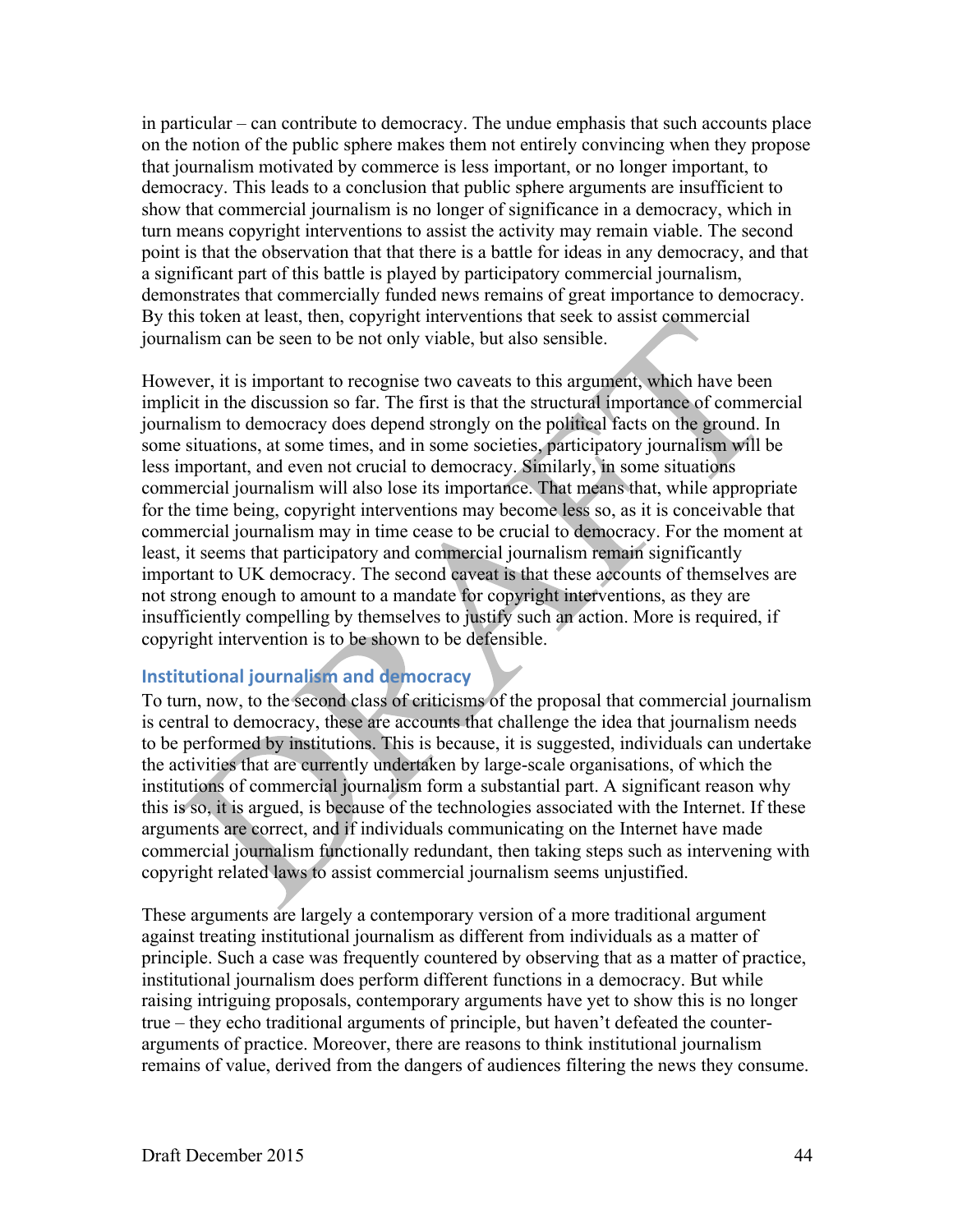Moreover, there are convincing accounts of news institutions providing a focal point for debates in a democracy, not easily replicated by individuals.

#### **The importance of individuals and networks**

The argument that individuals can undertake tasks equivalent to institutional journalists has taken on heightened importance since the development of the Internet, but it derives many of its roots in a long-standing assumption of traditional media law. A comparable idea was central to the thinking of the profoundly influential nineteenth century constitutional theorist Dicey, and behind his famous notion that: 'hardly an exaggeration to say ... that liberty of the Press is not recognised in England'.<sup>179</sup> Dicey was not necessarily expressing hostility to institutional journalism by this remark, but was emphasising that institutional journalists should be treated in English law just the same as anybody else who chose to write publicly. The law, in other words, considered that there should be no difference between journalism as undertaken by individuals, and journalism undertaken by institutions.

This view remained persuasive throughout much of the twentieth century, both at home and in other common law countries.<sup>180</sup> For example, it can also be seen behind some important judgments in American law. The assertion that individuals such as 'lonely pamphleteers' could perform the same tasks of importance to democracy as journalistic institutions was recognised judicially in (for example) the 1972 US Supreme Court case of *Branzburg v Hayes*. In this case the court found that there was no reason in US law to afford special treatment to a large metropolitan publisher but withhold it from an individual 'lonely pamphleteer'.<sup>181</sup>

But this idea of equivalence between of individuals doing journalism and institutions has become more compelling in recent times. This is because in the past, the case for recognising individuals as potentially equivalent to institutional journalists could be met by the practical observation that however much one wanted to treat lonely pamphleteers as equivalent to institutional journalists, individuals could never publish in sufficient quantity or quality or have sufficient influence to make equivalence much more than an ideal. However, since the development and adoption of technologies associated with the Internet, many find such a counter-argument less convincing: individuals can now publish at a scale previously unimagined, material of admirable quality, and can potentially exert an enormous influence. Today, the notional adversary of the institutions of journalism is not the 'lonely pamphleteer', but the networked blogger.

<sup>&</sup>lt;sup>179</sup> A Dicey, *Introduction to the Study of the Law of the Constitution* (10 edn Macmillan & Co Ltd, London 1961) 247.

<sup>&</sup>lt;sup>180</sup> For example, a prominent contemporary media law textbook endorses the Dicean view: G Robertson and AGL Nicol, *Media Law* (5th edn Thomson / Sweet & Maxwell, London 2007) xvii.

<sup>181</sup> *Branzburg v Hayes* 408 US 665 (1972) (White J) 703. The question of whether institutional journalists should be granted special privileges under the first amendment was famously debated by P Stewart, 'Or of the Press' (1975) 26 Hastings LJ 631; M Nimmer, 'Is Freedom of the Press a Redundancy?' Ibid.639; D Lange, 'The Speech and Press Clauses' (1975) 23 UCLA Law Review 42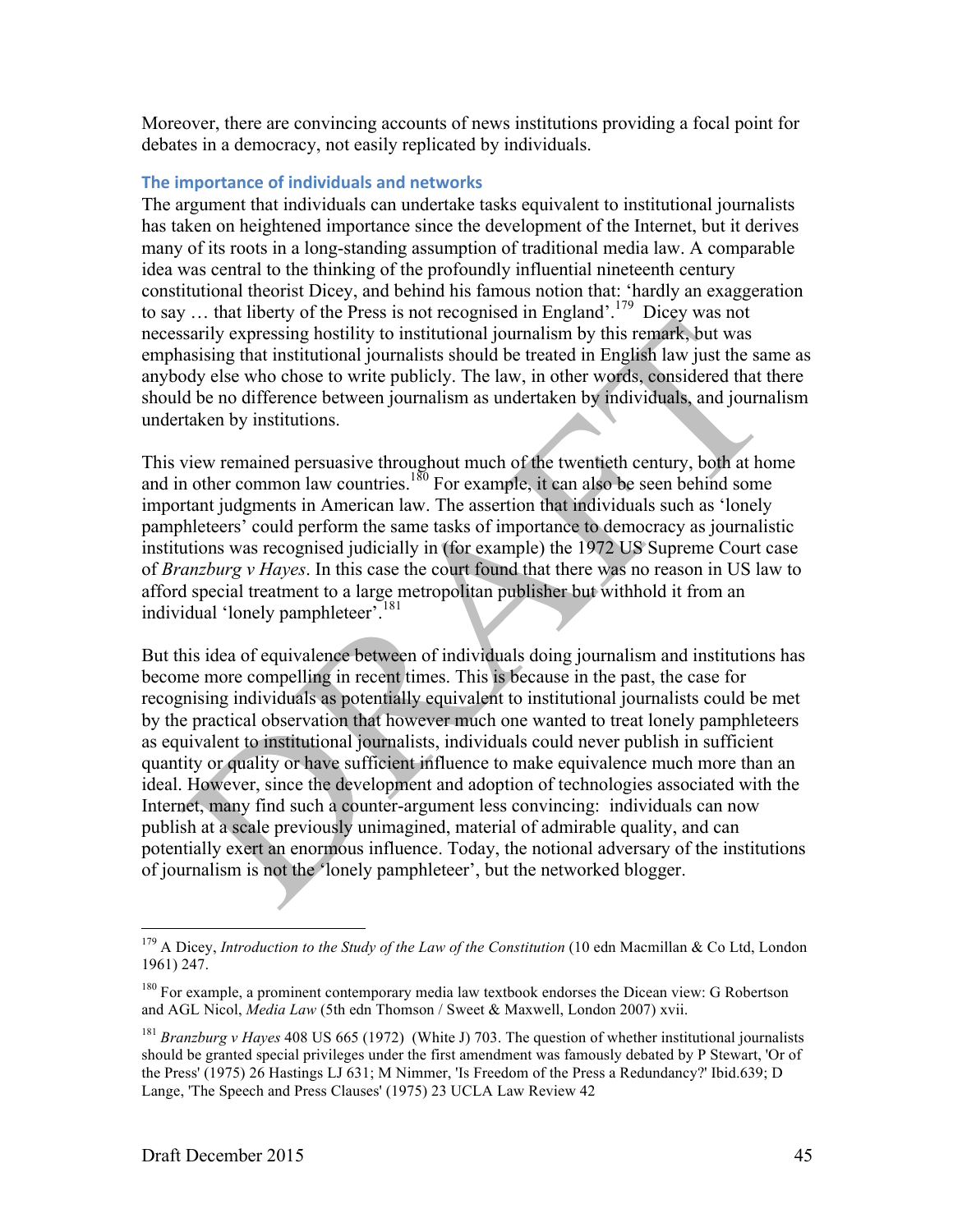Benkler advances one of the most prominent arguments to this end. In, amongst other places, *The Wealth of Networks*, he develops the idea of a 'networked public sphere'. Benkler's account is a wide-ranging explanation of why both commercial and institutional journalism no longer remains as central to democracy as it once appeared to be, but as I have discussed arguments about the commercial nature of journalism earlier, I'll examine here some aspects of Benkler's case that touch on the question of whether journalistic institutions remain important.<sup>182</sup>

Central to Benkler's contention is the proposal that Internet-related technology facilitates 'large-scale cooperative efforts – peer production of information, knowledge and culture',<sup>183</sup> which people can undertake at scale and in depth without necessarily acting for material gain.<sup>184</sup> This leads to a number of important consequences, one of which is the possibility of 'decentralized approaches to fulfilling the watchdog function and to engaging in political debate and organisation'.185 These functions were heretofore largely performed by journalistic institutions, and largely undertaken by commercial journalism, for various reasons to do with the size, scope, reputation and resources available to institutions in general and journalistic institutions in particular. Benkler's case is that networks of individuals, facilitated by the communication technologies of the Internet, can now perform many, if not all of these tasks that were once undertaken by institutions.<sup>186</sup>

Moreover, Benkler argues that other tasks traditionally undertaken by institutional journalists can also now be undertaken in other ways. One such task is the assessing what information is worth reading or watching – the filtering of the noise from the signal, and accrediting material as valuable and relevant. This was once a service the news editors and news institutions undertook, when people looked to institutional journalism for an indication of whether material was worth reading. If it was worthy of attention, the implicit understanding was that it would be contained in the output of institutional journalism. However, Benkler suggests that this filtering of information can now be undertaken by technology, as the links by which the World Wide Web works provide a decent proxy for relevance and accreditation – the more links there are, the more useful and credible a site is likely to be.<sup>187</sup> Indeed, this idea is part of what makes Google successful.<sup>188</sup>

 $187$  Ibid. 12

 $182$  The criticisms I set out earlier about the limitations of the notion of the public sphere also apply to Benkler's argument, but I will leave this point aside.

<sup>183</sup> Benkler, *The Wealth of Networks: How Social Production Transforms Markets and Freedom* 5

<sup>184</sup> Ibid. 6

<sup>&</sup>lt;sup>185</sup> Moreover, given that sites seem to link to like-minded sites, links can be a proxy for relevance. Ibid.11

<sup>&</sup>lt;sup>186</sup> In places, he argues that such production of content will be part of the mix rather than supplant institutional journalism at ibid. 56, but in other places (see text to n 189) below, suggests that the old institutions of news ought to be permitted to wither away.

<sup>&</sup>lt;sup>188</sup> L Page,'The PageRank Citation Ranking: Bringing Order to the Web' (Stanford University InfoLab, Stanford, California 1998)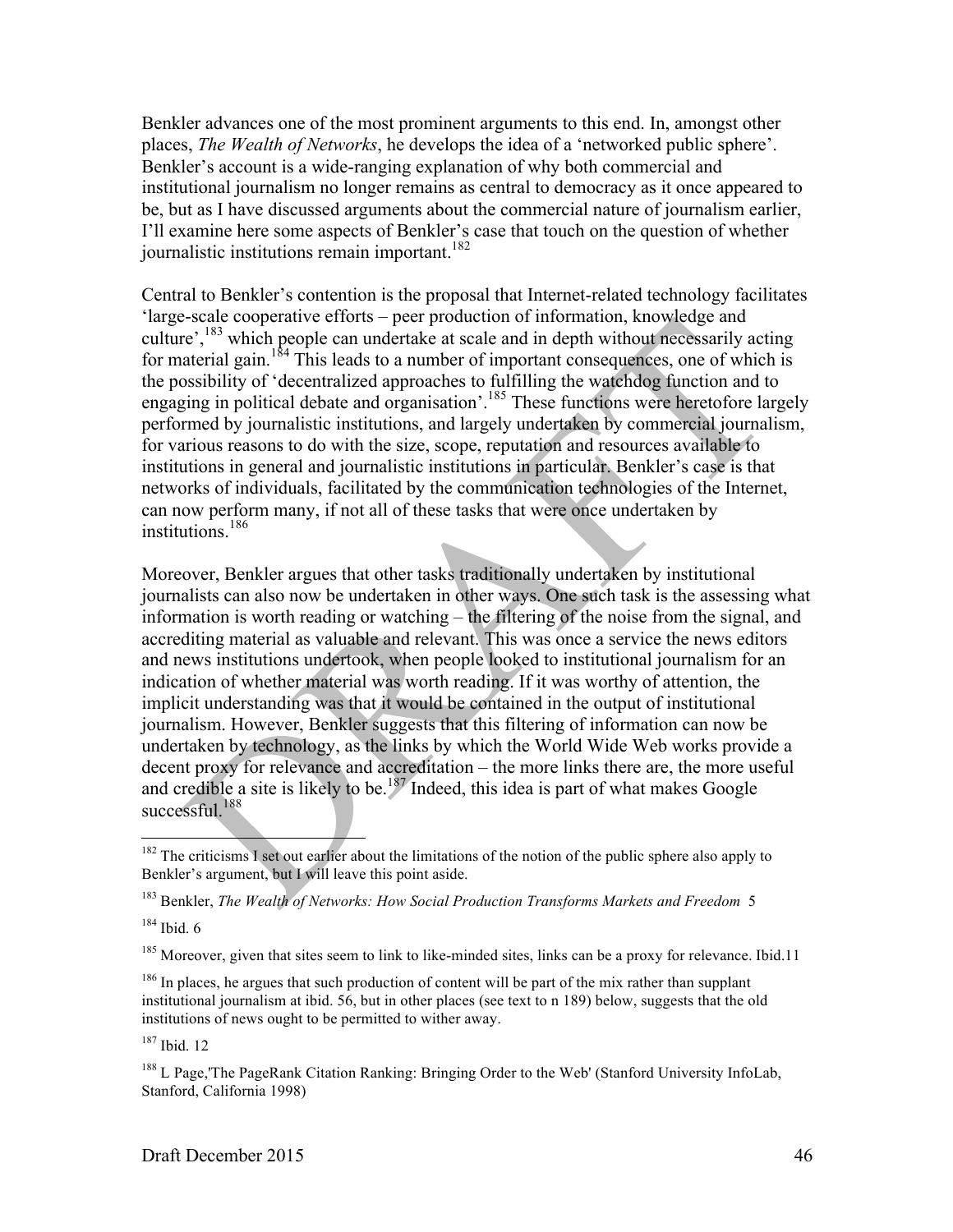All in all, this means, Benkler argues:

It is less clear that in order to preserve and extend those critical functions, or to sustain robust public debate and engagement over matters of public concern and governance, we need to replicate and preserve the industrial, commercial model of twentieth century mass media. Indeed, the emerging models appear to be producing a more diverse set of news-gathering and reporting models […] Particular business models that were prominent in the industry are in a crisis. The sociocultural practice we actually value is not  $189$ 

Others also draw a similar conclusion. Bill Dutton, for example, posits that the Internet will foster the development of a 'Fifth Estate' of networked individuals, who together will comprise a 'new source of accountability in government, politics and many other sectors' which 'could challenge the influence of other more established bases of institutional authority.'190

One important element of the potential effect of networks that makes such developments plausible is explained by, amongst others, Ryfe. These networks, Ryfe argues, disrupt the traditional model of 'one-to-many' commercial news dissemination. This is because networks of communication, particularly online, result in a clustering of attention around particular passionate expert individuals. These people, who Ryfe calls hubs, become focal points for anyone seeking to communicate widely to the public, as it is to these people that others pay regard. This is a change from the non-networked world, in which attention was more equally distributed. That means, Ryfe argues, that journalism's position as a general interest communicator of objective information to everyone is at risk, largely because in a world characterised by networks of attention focused on individuals who comprise hubs, fewer and fewer people pay attention to journalism that broadcasts to the world at large.<sup>191</sup>

For these reasons, then, the traditional argument that individuals doing journalism should be seen as equivalent to institutions has become stronger. If true, these arguments lead to the conclusion that individuals may well be able to accomplish many if not all the tasks in a democracy formerly undertaken by institutions. If that is so, then the claim that commercial journalism is central to democracy has waned, and thus the argument for copyright intervention has weakened.

<sup>&</sup>lt;sup>189</sup> Benkler, 'Giving the Networked Public Sphere Time to Develop' 226

 $190$  B Dutton, 'The Fifth Estate' (Oxford Internet Institute 2014)

<sup>&</sup>lt;http://www.oii.ox.ac.uk/research/projects/?id=57> accessed 26 June 2015. Similar cases are advanced by, amongst others, C Shirky, 'Newspapers and Thinking the Unthinkable' (2009)

<sup>&</sup>lt;http://www.shirky.com/weblog/2009/03/newspapers-and-thinking-the-unthinkable/> accessed 14 August 2014; Welch. J Keane, *Democracy and Media Decadence* (Cambridge Univeristy Press, Cambridge 2013) develops a similar idea that he terms 'monitory democracy' in ch 1 and 2.

 $191$  Ryfe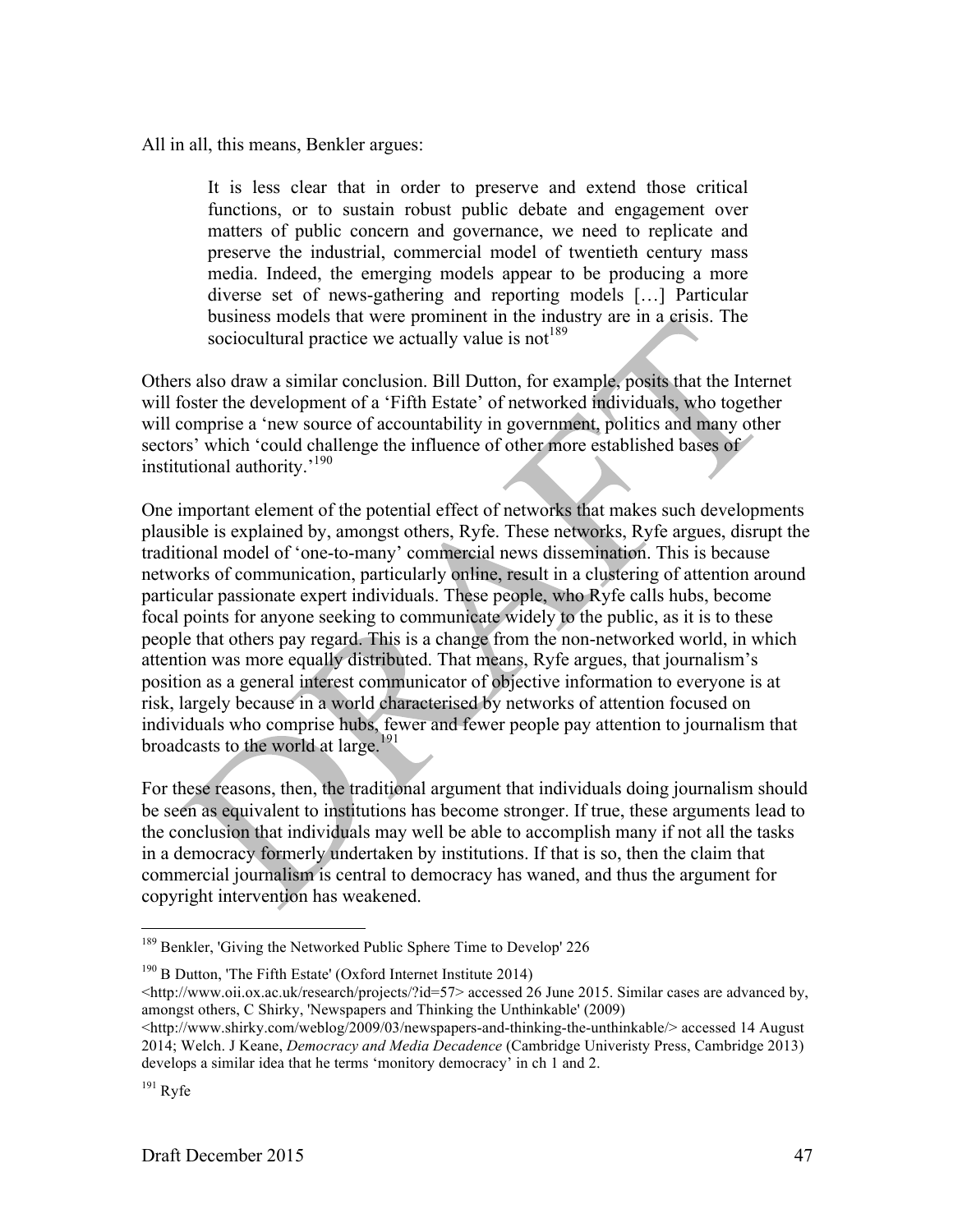#### **The continuing importance of institutions**

What can be said against the case that networks of individuals will take the place of institutions of journalism? Some contemporary arguments re-state older concerns that equality is in practice unlikely because individuals, even networks of them, are unlikely to be able to perform the functions currently undertaken by institutional journalism to the extent necessary in a democracy. Others draw on characteristics of the audience, to argue that the news as bundled together by institutional journalism is of value in a democracy, and there would be a loss if individuals doing journalism supplanted rather than supplemented journalistic institutions.

## **The capabilities of institutions**

The first arguments assert that institutions can still do things that individuals cannot, and changes in communication associated with the development of the Internet and its associated digital technologies have not altered this fact. The reasons proposed why this is so include the possession by journalistic institutions of legal and financial resources, a reservoir of experience and skill, and the capacity to stand up to the significant legal and political pressure that can be exerted by many who wish to suppress a story. Before the emergence of the Internet, Blasi put the point thus, particularly in relation to the value in having institutions to stand up to the state:

[t]he inevitable size and complexity of modern government is related to another premise that underlies my understanding of the contemporary significance of the checking value. This is the need for well organized, well-financed, professional critics to serve as a counterforce to government- critics capable of acquiring enough information to pass judgment on the actions of government, and also capable of disseminating their information and judgments to the general public.<sup>192</sup>

Contemporary defenders of journalistic institutions go further, seeing a value in institutions to stand up to non-state actors too. Moreover, they are not convinced that the potential evolution a networked public sphere, and of networks of individuals performing collective tasks, have changed things much. Hence, Brock argues:

To an important extent, difficult journalism in the public interest – either requiring large resources or resilience against attack – depends on strong institutions. Only large companies that can cross-subsidize news operations have been able to afford not only reporting staff but also lawyers.<sup>193</sup>

McChesney and Nichols make a similar point:

<sup>&</sup>lt;sup>192</sup> V Blasi, 'The Checking Value of the First Amendment' (1977) American Bar Foundation Research Journal 521 541.

<sup>193</sup> Brock 122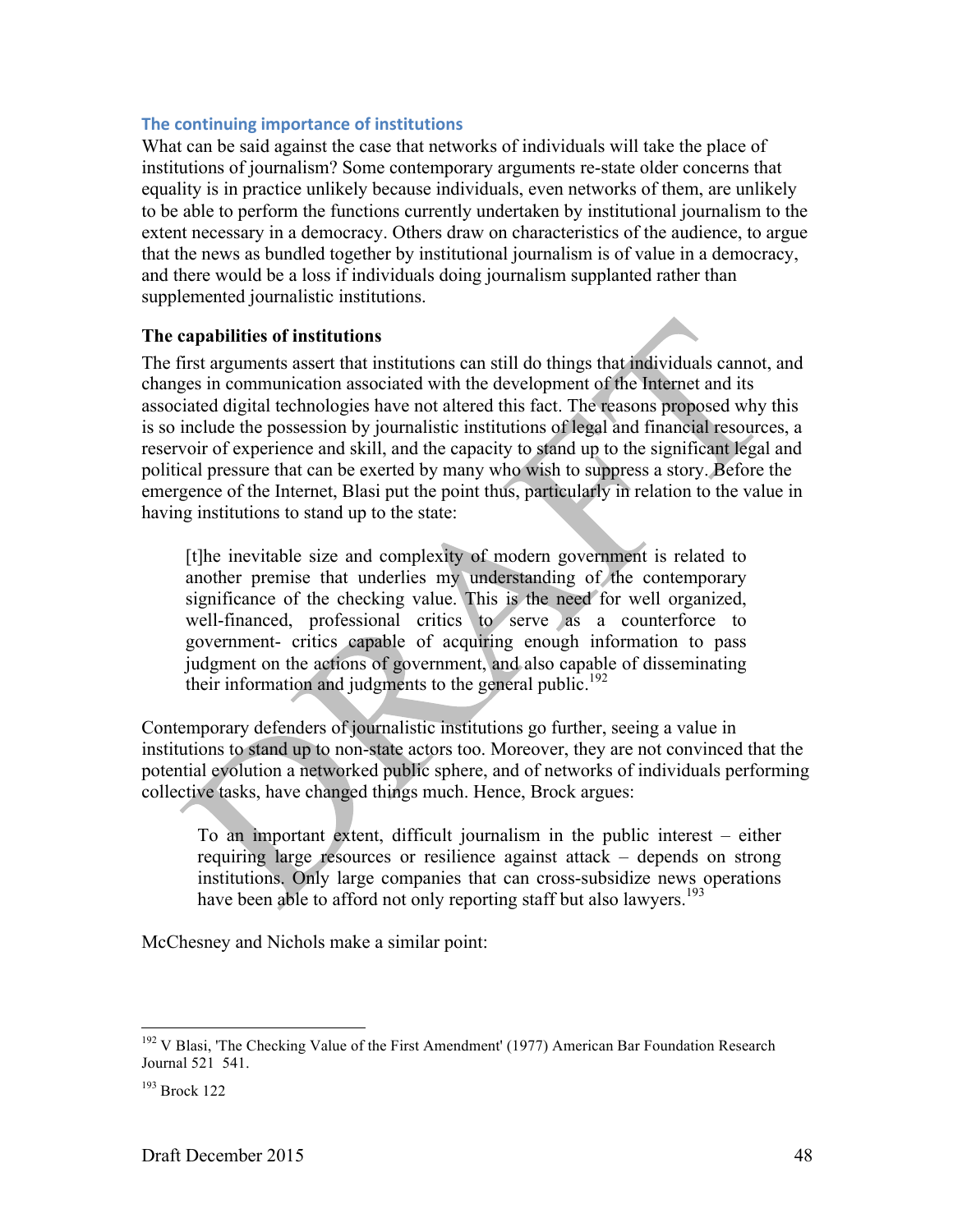Great journalism […] requires great institutions. Like any complex undertaking, it requires a division of labour: copy editors, fact-checkers, and proof-readers in addition to the handful of well-known investigative superstars. It requires institutional muscle to stand up to governments and corporate power. It requires competition, so if one newsroom misses a story, it will be exposed by someone else. None of that is happening online.<sup>194</sup>

As does Bollinger:

[i]t is a serious mistake to assume that a multitude of individual or smallscale Web sites would serve the same purpose as the traditional press, just as it would be a mistake to assume that Universities could be replaced by many individual Web sites, each offering specialized knowledge in an atomised manner. The way in which knowledge is organised, developed and conveyed in the context of a large […] institution devoted to journalistic […] values is radically different from the way knowledge would be transmitted and understood in a highly dispersed system. Myriad Web sites can enhance public debate, but they cannot replace the role of the institutional press<sup>195</sup>

Clearly whether these views are is true or not is disputed by the likes of Benkler, but there are some conclusions that can be drawn from this debate for the purposes of evaluating copyright. I will discuss these in a moment.

## **The characteristics of the audience**

The second reason to consider that networks of individuals have not superseded the institutions of journalism emerges when one considers some aspects of how audiences respond to information published on the Internet. There are a number of aspects to this, but Sunstein has proposed one of the more convincing. There is a danger, he avers, that when people choose information unmediated by professional editors, that they limit their exposure to other useful and beneficial information. They only consume the information that they set out to consume. This may be attractive from the point of view of recognising their autonomy, but can lead to unsatisfactory consequences for democracy. This is because, as even Benkler acknowledges: '[g]iving the audience what it wants, as Ed Baker and others have observed, very often fails to give citizens what they need'.<sup>196</sup> Indeed, this is a point that has been asserted for some time, and was of central importance in (for example) the debates in the UK about whether to have commercial broadcasting in

 <sup>194</sup> R McChesney and J Nichols, 'Down the News Hole' in R McChesney and V Pickard (eds), *Will the Last Reporter Turn Out the Lights: The Collapse of Journalism and What Can be Done to Fix it.* (The News Press, New York

London 2011)

 $195$  Bollinger 110:.

<sup>&</sup>lt;sup>196</sup> Benkler, 'Giving the Networked Public Sphere Time to Develop'.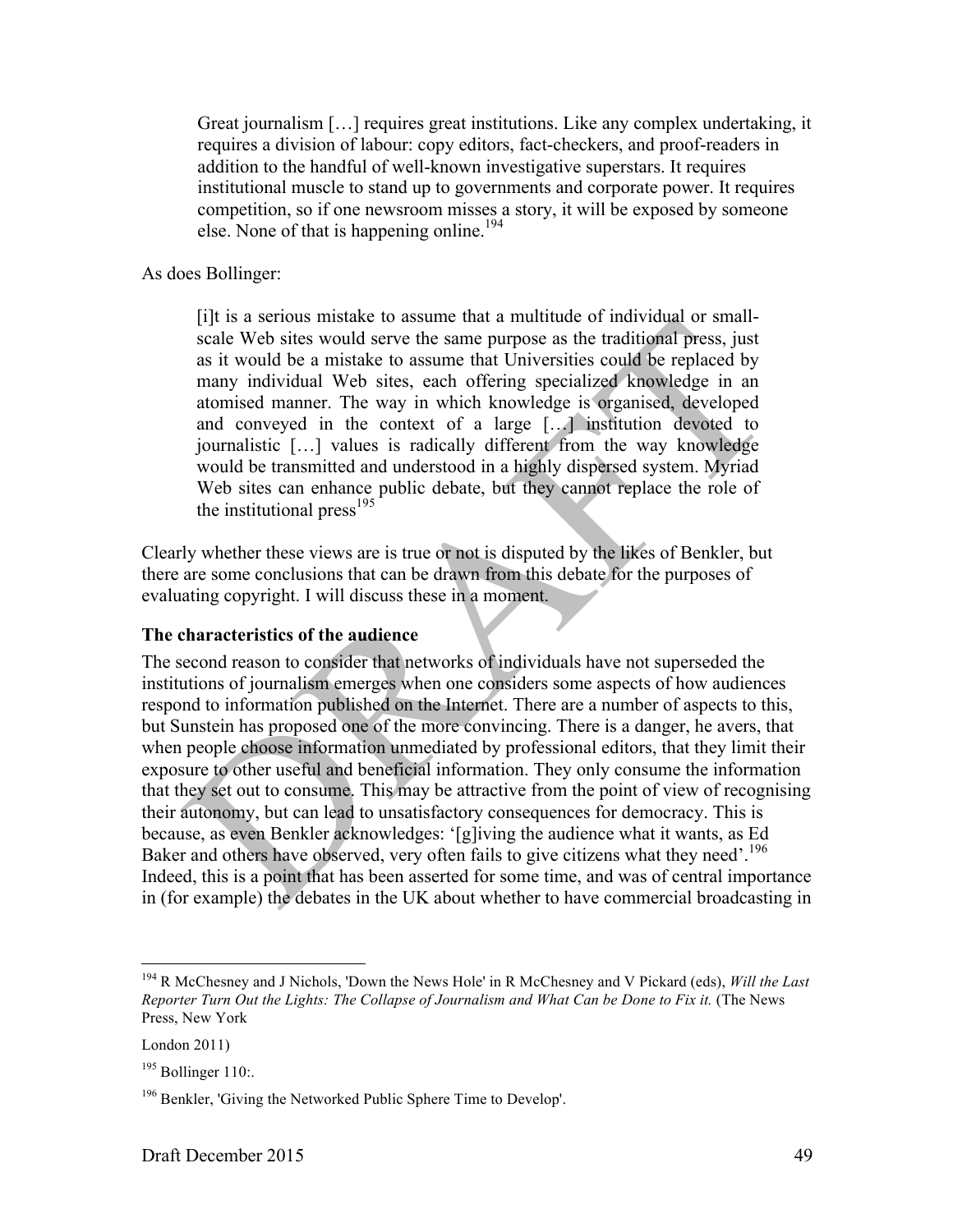the first place.<sup>197</sup> Lord Reid used a very similar form of words to deal with the suggestion that the BBC was paternalist:

It is occasionally indicated to us that we are apparently setting out to give the public what we think they need and not what they want. [B]ut few know what they want, and very few what they need.<sup>198</sup>

Clearly, this is a contentious point. Many celebrate this aspect of the Internet as permitting the wisdom of the crowd to emerge,<sup>199</sup> and others find the paternalism inherent to this argument deeply unattractive. Paternalism frequently isn't a very attractive political position to adopt. But it seems at least very plausible that allowing an audience to select the information they want from networks of individuals and hubs can lead to the validation of certain curious or bizarre views about the world. The wide variety of information available on the internet means that it is likely that one may find people of a like frame of mind. This can be all to the good,<sup>200</sup> but it can also lead to 'echo chambers', in which people have their idiosyncratic views validated by finding them expressed by others of a similar frame of mind, as echo chambers can repeat and amplify subjective biases. The result is that people can be encompassed in a 'filter bubble', and shut off from being exposed to a diversity of viewpoints, when being exposed to such ideas is useful and healthy in a democracy.<sup>201</sup> People become difficult to reach, difficult to influence, difficult to persuade, because they become blinkered. And this loss of awareness and respect for the views of others can put at risk the tolerance that derives from it that is of central importance to a democracy.

Sunstein therefore highlights a value in institutional journalism because professional editors, who he calls 'public interest intermediaries', assist in exposing the public to a wide variety of information.<sup>202</sup> In the past, such exposure to unsought stories happened because news institutions bundled material together. People bought a newspaper for the sport coverage, or the crossword, or the comics – or watched television for the soap  $\overline{\text{over}}$  – but were thereby exposed to other information.<sup>203</sup> However, the ability that the Internet provides to an audience to disaggregate information, while defensible in terms of their ability to choose, can be detrimental to their ability to know. The danger is, as Starr puts it:

<sup>&</sup>lt;sup>197</sup> Curran and Seaton

<sup>&</sup>lt;sup>198</sup> Curran and Seaton 143. This is also relevant to the also the argument that news is a merit good.

<sup>199</sup> J Surowiecki, *The Wisdom of Crowds" Why the Many Are Smarter Than the Few* (3rd edn Abacus, London 2005)

<sup>&</sup>lt;sup>200</sup> One of Raz's arguments defending freedom of speech is based on the ability of speech to validate, and therefore inculcate a sense of belonging and self-worth, in individuals: J Raz, 'Free Expression and Personal Identification' (1991) 11 Oxford Journal of Legal Studies 303.

 $201$  The terms in quotation marks are Sunstein's.

<sup>202</sup> Sunstein

<sup>203</sup> Kaye and Quinn 134; Brock 122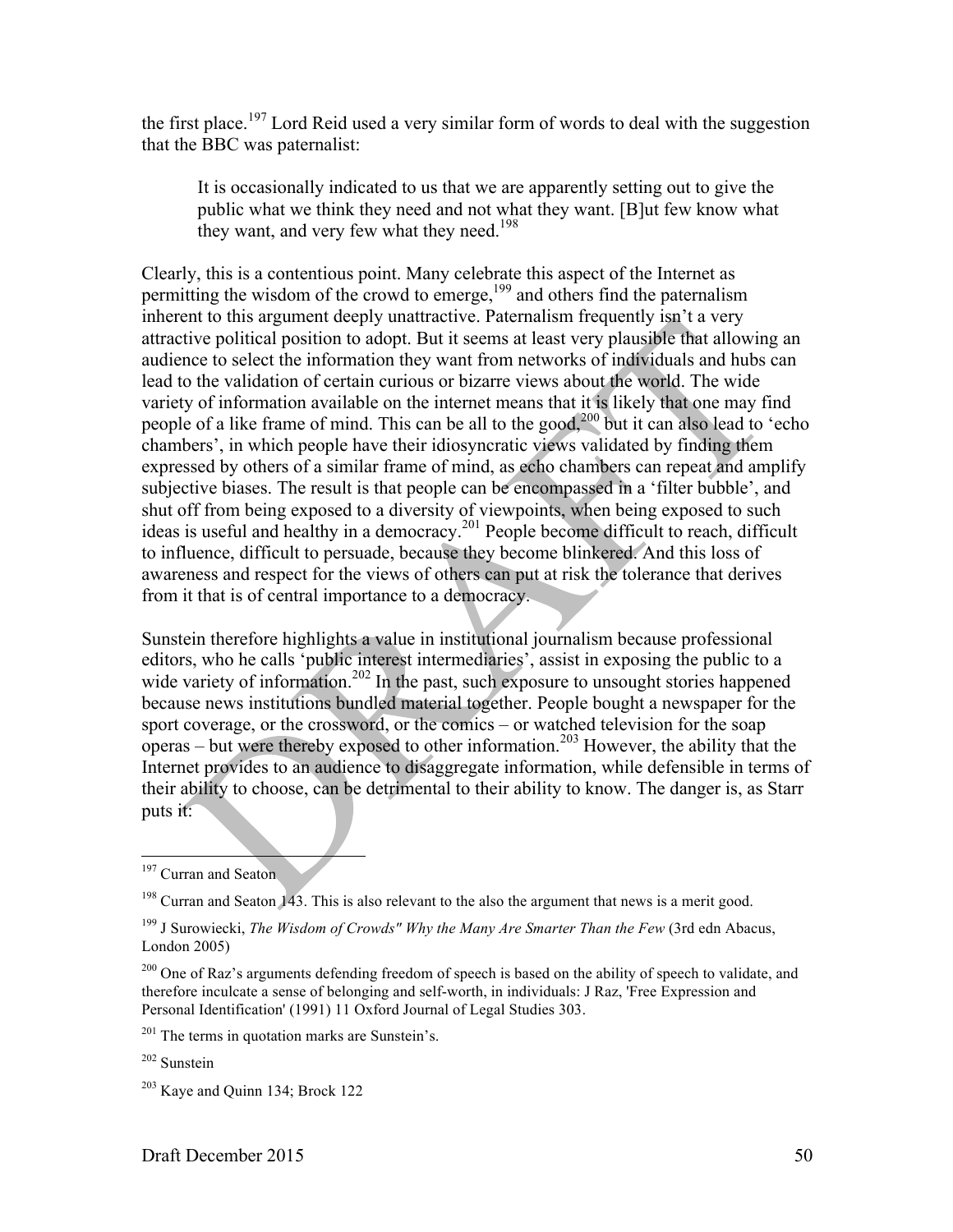On the one hand, there is likely to be less incidental learning among those with low political interest [...] sit through news to get to sports [...] exposure to the front page to get to crossword […] online, less likely to see front page  $news<sup>204</sup>$ 

This is because, in the words of Brock:

[the internet] works against the logic of bundling a varied collection of content for delivery to the reader. The internet […] allows [readers] to go straight to the material they want without passing through the rest of the  $package<sup>205</sup>$ 

But, if networked individuals preforming journalistic tasks communicating on the Internet unbundles information can lead to unwelcome results to democracy, how can these be alleviated by the continued viability of journalistic institutions publishing online? One way this used to be achieved, by presenting the news bundled in paper form, is unlikely to be viable for long. An answer is because such institutions can continue to provide bundled information, even on the Internet. Such bundling of information on institutional journalist websites can occurs in a number of ways: from the layout of a webpage, in the provisions of sidebars and links, and in the provision of range of material suggested by news algorithms that propose stories based on the audience's reading choices.

To some extent, though, these functions can be provided by news aggregators. So another, perhaps more controversial, way news institutions can lessen the risks of echo chambers and filter bubbles is because of the practice of journalistic disciplines of objectivity and impartiality, as these (where followed) can help audiences be exposed to information and views they may not have sought, but which can be beneficial to a healthy democracy for them to know. These are reinforced because institutional journalists operate under certain obligations, imposed by a combination of contract, corporate ethical and compliance regimes, and regulatory oversight. This is a point of which Leveson has taken note.

## **Implications for the copyright argument**

Again, this is not the end of the matter, and much can be said for and against the argument that individuals doing journalism replace journalistic institutions. I will not be able to resolve the matter conclusively here, but three points of useful guidance on the debate about copyright interventions can emerge from this discussion.

The first point to draw out is that it becomes clearer that one aspect of the argument about the relative importance of individuals and institutions is to some extent irresolvable, at least at the present, at least without the benefit of more knowledge about how the Internet will change communication and politics over time. At the moment, there

 <sup>204</sup> Starr

 $205$  Brock 151. See also Keane 7 -8.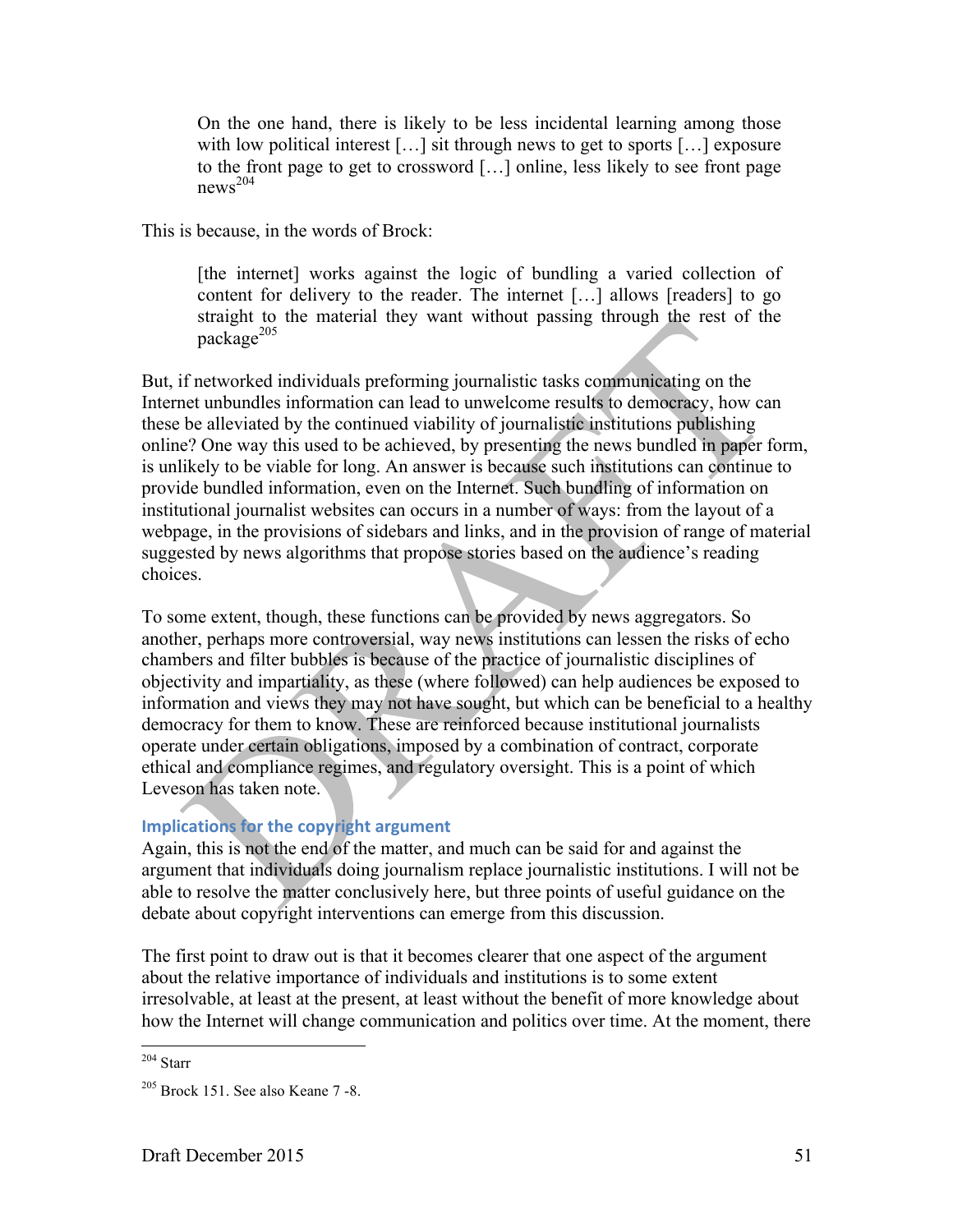a conflict between those of an optimistic frame of mind, and the pessimists: the Internet optimists believe that technology facilitates a new form of communication by individuals that can perform the same tasks as journalistic institutions; and pessimists who believe it has not, or should not.<sup>206</sup> The argument is irresolvable because considering the evidence that has emerged doesn't necessarily determine the dispute between these two camps, for while pessimists observe that what the optimists predict hasn't happened, the optimists aver that it may yet. And, argue the optimists, even if hasn't, one should be wary of intervening in such a way as to protect the old institutions of journalism, as to do so will be to inhibit its chances of developing. If we nurture the old, we risk smothering the new, for Benkler suggests:

[w]e still stand at a point where information production could be regulated so that, for most users, it will be forced back into the industrial model, squelching the emerging model of individual, radically decentralised, and nonmarket production and its attendant improvements in freedom and justice.<sup>207</sup>

What happens if there's a draw between the arguments? There is one, slightly unsatisfactory way out. It will be remembered that I started with the assumption that commercial journalism was of importance to democracy, and so I placed the burden of showing that commercial journalism is no longer central to democracy on the optimists. On this analysis, those who argue that individuals *could* replace institutional journalism have not discharged the burden, as all they have shown is that it might the case that in future networked individual journalism displaces institutional journalism. They have not shown that it has, or that it will. On this ground, the presumption remains undisturbed that commercial journalism remains of significant value in UK democracy, and hence there is a case for copyright intervention. Change may come, but the hope that it will is not sufficient to refrain from intervening, and the fear that this action may have detrimental consequences on the arrival of such change is not a strong argument.

Nevertheless, this is somewhat unsatisfactory because, as I said earlier, I have loaded the dice in favour of copyright. But it isn't an arbitrary position, and moreover it does seem supported by some evidence, as many of facts do seem to be going the pessimists' way.<sup>208</sup> The study mentioned earlier, frequently referred to by the pessimists,<sup>209</sup> undertaken by the Pew Centre, that found that over a week in Baltimore, 'of the stories that did contain new information nearly all, 95%, came from traditional media—most of them newspapers. These stories then tended to set the narrative agenda for most other media outlets.<sup>210</sup> This does bolster the pessimist's case because it appears from this and

 $206$  McChesney 5 – 10; Keane

<sup>207</sup> Benkler, *The Wealth of Networks: How Social Production Transforms Markets and Freedom* 26.

<sup>&</sup>lt;sup>208</sup> Benkler disputes this: Benkler, 'Giving the Networked Public Sphere Time to Develop'

<sup>209</sup> Jones 4; McChesney and Nichols 111; Levine 132.

<sup>&</sup>lt;sup>210</sup> Project for Excellence in Journalism,'How News Happens: A Study of the News Ecosystem of One American City' (Pew Centre for the Study of Journalism, 2010).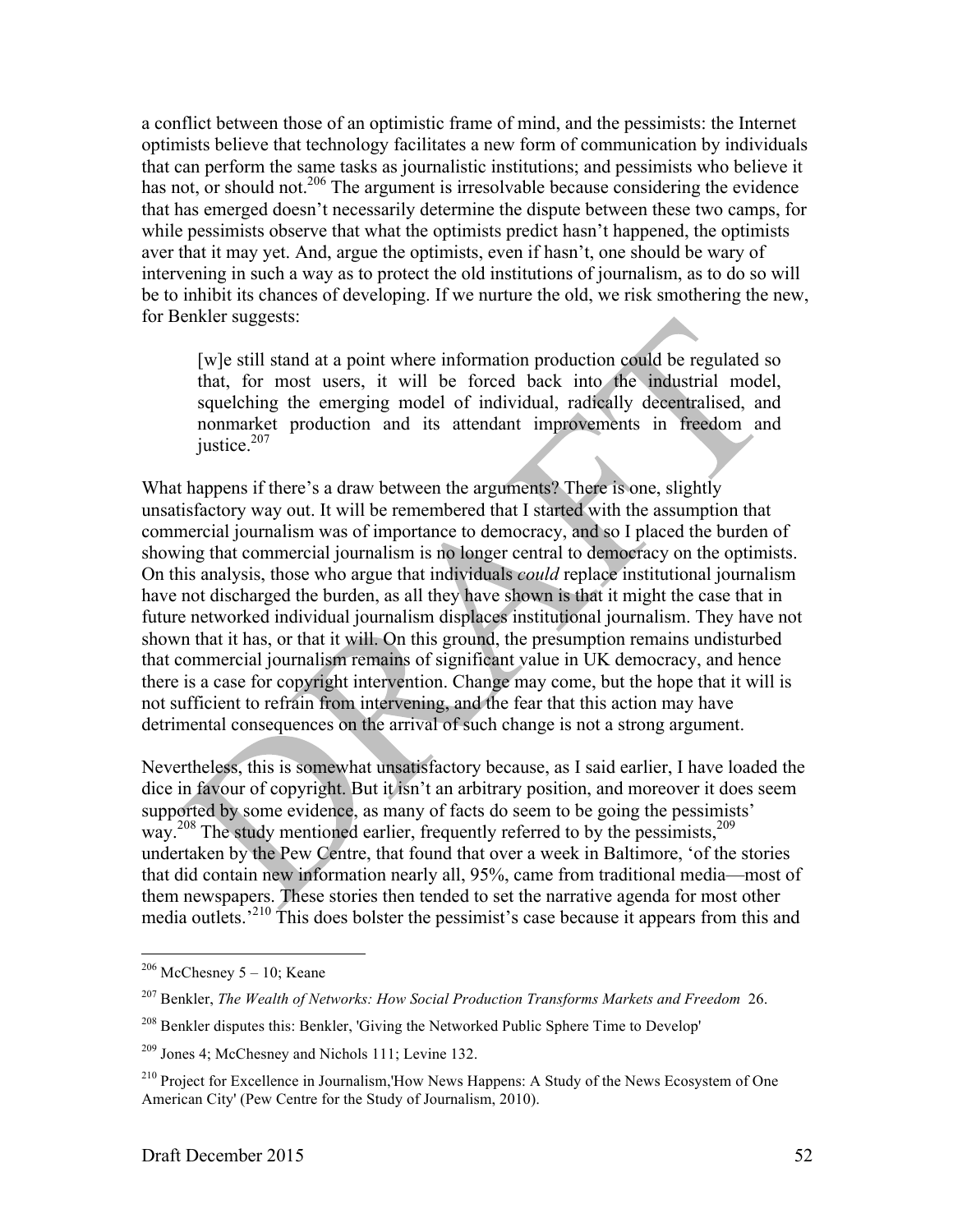other studies that provide complementary results countries including the UK, $^{211}$  that what seems to be emerging on the internet is not a networked public sphere generating new information relevant in a democracy, but a network that re-disseminates material published by old journalistic institutions. Institutions, it seems, remain important.

Second, the discussion so far has omitted to consider one factor that is significant. This relates to the type of content that individuals and institutions can be expected to produce. Journalism generates and distributes a wide variety of content, from polemic, domestic and foreign information, entertainment and the like – from material discovered after long investigations, to eye-witness reporting. It seems more likely that networked individuals will produce polemic and eye-witness reporting, than they will undertake investigations, or report on what may be seen as dull but worthy news.

There are limits to this. For example, there are websites that exists to encourage independent investigations, such as Bellingcat, $^{212}$  and indeed a central part of the argument of the optimists is that passionate and informed individuals may undertake reporting of subjects and areas, irrespective of the fact that others may consider such material dull. Indeed, the nature of the Internet means that niche subjects may well attract sufficient attention to make recondite reporting worthwhile: the Internet has a long tail.<sup>213</sup> Nonetheless, it does seem plausible to expect there is a difference between the types of content that the networked public sphere will readily produce, and at the less likely end of the spectrum are long-form, expensive, legally risky and potentially ultimately unfruitful investigations. This, and other material necessary for democracy to work is what Jones calls, perhaps a little pompously, the 'iron core' of journalism.<sup>214</sup> There are reasons to be sceptical that it will all be provided to a sufficient standard by networks of individuals.

Moreover, even if individuals do produce journalism of a high standard in decent quantities of all sorts, it remains highly plausible that institutions will remain significant, because of their legacy of reputation, credibility, and influence. Indeed, some evidence in support of this idea of a mixed economy of journalism, that institutions and individuals are likely to complement rather than compete with each other, can be found by considering an event from recent journalistic history. This was the leak of US cables to the Wikleaks organisation, which was publicised by the *New York Times*, *the Guardian*, *Le Monde*, *El Pais* and *Der Spiegel*. <sup>215</sup> While this material was leaked to Wikileaks, an institution of the Internet age, it did not have influence and impact because of being analysed and disseminated by networks of individuals. Rather, it gained traction because

 $211$  Discussed text to and n 105, and n 155.

<sup>212</sup> Various, 'Bellingcat' (Crowd Sourced Citizen Investigations Blog., 2014) accessed 13 August 2014;

<sup>213</sup> C Anderson, *The Long Tail: Why the Future of Business is Selling Less of More* (July 2008 edn Hachette Books, 2008)

<sup>214</sup> Jones

<sup>215</sup> http://www.theguardian.com/world/2010/nov/29/wikileaks-embassy-cables-key-points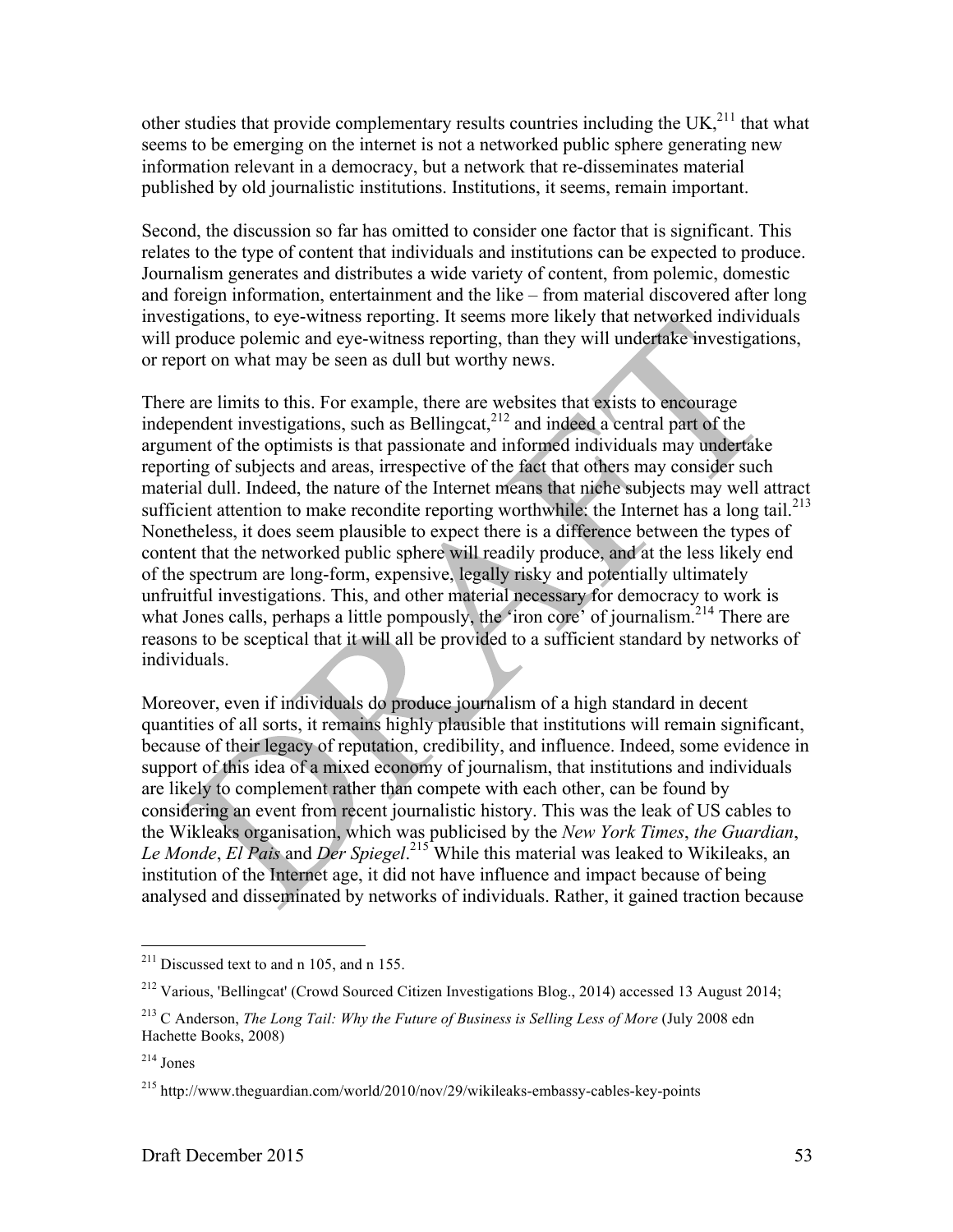of the interaction between such individuals and the established institutions of journalism.<sup>216</sup>

This overcomes some of the unsatisfactory qualities of the last point. Even if the pessimists are deprived of the benefit of not having to prove their case; and even if we assume that the optimists are correct and the evolution of the networked public sphere is plausibly happening; it also seems plausible that it won't replace but will complement institutional journalism, and the future will see a mixed ecology of journalism. The networked public sphere may well emerge, and generate material of use to society that was once predominantly produced by journalistic institutions, but that is unlikely to be sufficient to amount to support for the assertion that institutional journalism's time has come. There are likely to still be tasks, and still to be characteristics of institutional journalism, that are not – or not sufficiently – undertaken by individuals. This means there is a reason to consider that institutional – and so commercial – journalism continues to be central to the UK's democracy, and ultimately, at least by this argument, a reason for copyright interventions.

Third, and even if this is not the case, there are other reasons to consider that institutional media remains of distinct value in a democracy, such as those Sunstein's describes about the dangers of losing professional curators of information – editors - from the public sphere. This may encourage, even more than is already present, the fragmentation of society into small groups of people not talking to each other, nor knowing what's going on in the world outside their interests. This leads to a further observation that I will develop in a moment.

#### **Conclusion**

Is there a crisis in the commercial news industry? If so, why? Will it mean a weakening of the incentive to produce commercially generated news? Even if it does, should we care? Why? Is copyright any part of the answer? These debates have become acute over the past five or so years. It's useful to compare the contrasting answers given by Levine, Paley and McChesney. All three of these authors agree with the crisis thesis, and that the Internet poses difficulties for institutional journalism. However, they differ on the consequences that flow from this. Levine holds that institutional journalism provides a useful and necessary function in a democracy, that without intervention in the market this will decline, and that enhanced copyright intervention is what is required to prevent this decline.<sup>217</sup> Paley holds that institutional journalism is in general terms supplanted by noninstitutional journalism, and hence copyright interventions are not necessary.<sup>218</sup> McChesney, in contrast, denies that the valuable material produced by institutional journalism is replicated by the Internet, but equally denies that the market will save such institutions, and hence argues that copyright intervention is ineffective. He argues, rather, that the Press should be saved by direct subsidy from the state, in part of the basis that in

 <sup>216</sup> Keane

 $217$  Levine

<sup>218</sup> Patry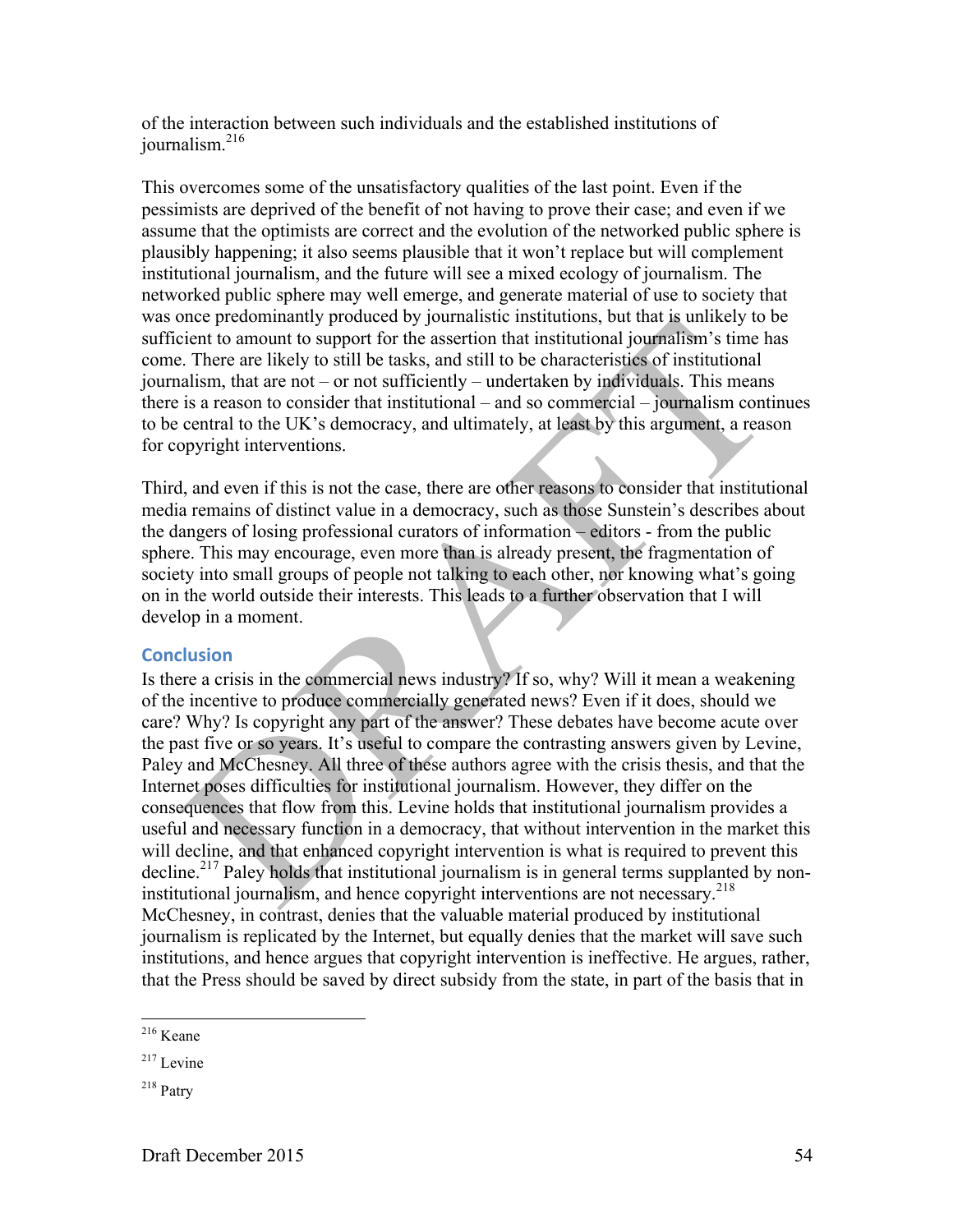former times the press enjoyed such benefits, in the form of – for example - postal subsidies $^{219}$ 

I mentioned in the introduction that it was difficult to resolve these disputes, without engaging in a more far-reaching analysis of some of the arguments put forward in this section. But one point seems to emerge from the discussion, both about the challenge to commercial journalism as a threat to the public sphere, and because of the activities of individuals publishing journalism online. This is that there is a value to commercial news institutions in a democracy not merely because they can act as a conduit, and not merely by virtue of their being a unit of production of information, but also because of their active character.

To some extent, this builds on Sunstein's argument about the need for public interest intermediaries, but it develops his point. Commercial news institutions, even bearing in mind their undoubted flaws, can be a useful element in the UK's democracy for reasons to do with their being a participator in debate, and as a selector of information. But also, they are of value by providing a focal point around which people can define themselves: not the only focal point, clearly, but an important one, and not in the way that people have to agree with what is said by a news institution, but one by virtue of which, people can be involved in a national conversation.

This is not a new observation, as the point was well stated by de Tocqueville a hundred and fifty years ago in respect of American newspapers, even while conceding the fact that newspapers can be a force for ill as well as good. It applies equally in the UK, and in respect of the commercial news industry in general:

nothing but a newspaper can drop the same thought into a thousand minds at the same moment. […] Newspapers therefore become more necessary in proportion as men become more equal and individualism more to be feared. […] I shall not deny that in democratic countries newspapers frequently lead the citizens to launch together into very illdigested schemes; but if there were no newspapers there would be no common activity. The evil which they produce is therefore much less than that which they cure. The effect of a newspaper is not only to suggest the same purpose to a great number of persons, but to furnish means for executing in common the designs which they may have singly conceived. […] A newspaper then takes up the notion or the feeling that had occurred simultaneously, but singly, to each of them. All are then immediately guided towards this beacon; and these wandering minds, which had long sought each other in darkness, at length meet and unite. The newspaper brought them together, and the newspaper is still necessary to keep them united.220

<sup>&</sup>lt;sup>219</sup> McChesney

<sup>220</sup> A de Tocqueville, *Democracy in America* (George Dearborn & Co, New York 1835) Chapter 6; cited in Brock 87. The point is noted elsewhere, and Ryfe 181; Schudson 61 and famously B Anderson, *Imagined*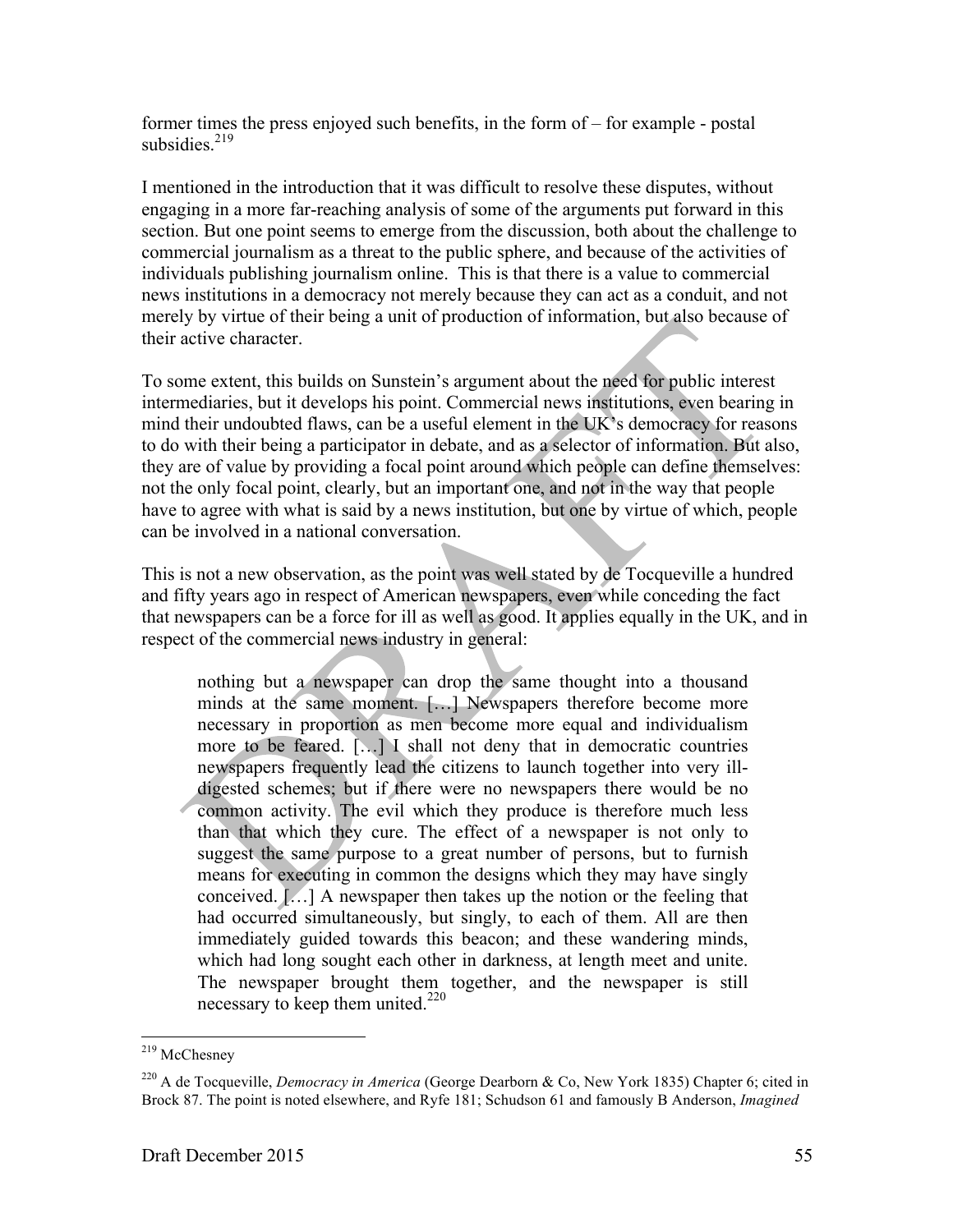A point to emphasise though, is that the beacons lit by the commercial news industry are not only places to rally round, but also places by which people can and do orientate themselves. One doesn't have to agree with a campaign by the *Daily Mail*, or the *Guardian*, and rally behind it for this value to accrue to democracy, as a service to democracy is derived from such campaigns being a common reference point against which people respond. The value to democracy is not only provided by the content published, but is also provided by the fact of publication by a commercial news **institution** 

Moreover, the point remains valid in an Internet world – indeed, is even more important in such an environment, because of the risks of fragmentation of attention highlighted by authors such as Ryfe. It is undoubtedly true that on occasions the institutions of commercial journalism may damage aspects of our democracy, but in the longer term they are of central importance to its structure, and it would damage the UK's political health to see them wither away. Therefore, that there remains an argument – to this extent at least – that copyright intervention remains a reasonable step, and it is reasonable to take the risk that it will damage other activities.

That does not mean, as has been emphasised already, that copyright interventions are indeed appropriate. One reason this is so is because there are other significant aspects to the democratic arguments in respect of copyright intervention, and the democracy argument is clearly Janus-faced. As well as providing a ground for assisting commercial journalism with copyright intervention, considerations about democracy also provide a ground for resisting such an intervention. This is because copyright intervention risks curtailing the ability of people freely to share and be informed about information, where that information, or the free expression of it, is protected by copyright. Given that free sharing of information is central to a democracy, and that copyright may place undue restrictions on such an activity, an argument arises that copyright interventions are an impediment to democracy. These are the arguments I will consider next.

*Communities: Reflections on the Origin and Spread of Nationalism* (Verso, London 2006) who cites Hegel who compared reading a newspaper to offering a morning prayer.

 $\overline{a}$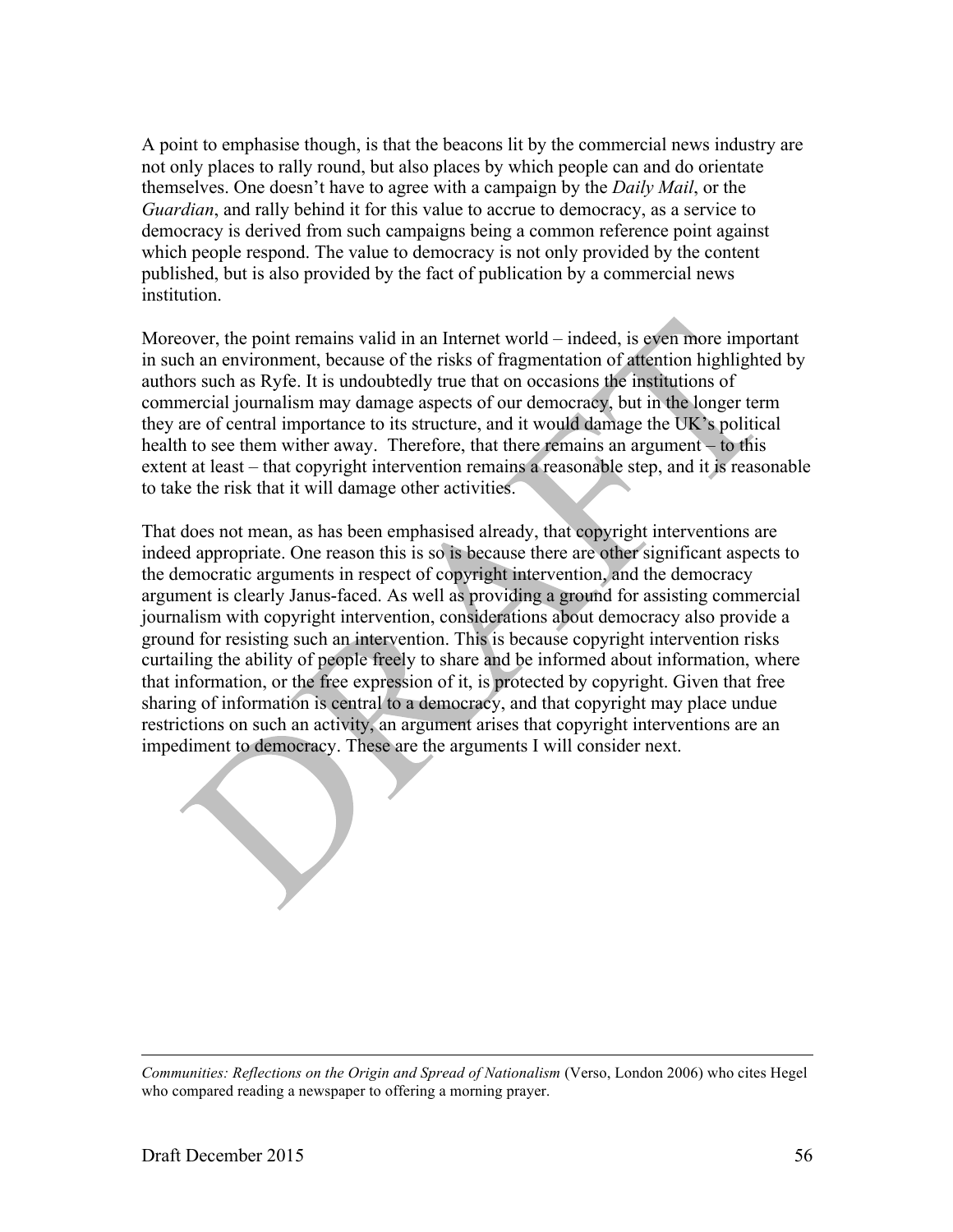# Part 4: Evaluating the case iii) Is intervention legal? Problems with the incentive case for intervention by means of copyright

[a]t the heart of this conflict lie important considerations of freedom of expression on the part of internet consumers, which risk being overlooked by undue focus on the commercial character of MMO's activities.<sup>221</sup>

#### Summary

Many copyright interventions are likely to fall foul of free speech law. Widely drawn interventions that place extensive restrictions on the re-use of political information necessary in a democracy are most likely to be deficient in terms of free speech law. This is most evidently the case in relation to the ECHR, but is also plausible in relation to the CJEU and domestic courts.

1) Judges in many jurisdictions have shied away from considering copyright to be in tension with freedom of speech, or given speech rights only a cursory evaluation in copyright cases. $222$ 

2) Yet this is curious, and incoherently marks copyright out as distinct from other fields of law that curtail freedom of speech, where other systems of rules are balanced against speech interests. As Barendt says:

After all, it is what courts do when they balance freedom of speech or expression against privacy or reputation rights … English judges should, however, soon develop principles on the basis of which it would be relatively easy to determine when freedom of speech arguments would be seriously considered and when, on the other hand, copyright would be regarded as necessary and proportionate restriction…<sup>223</sup>

3) In English law, there are now a number of routes by which freedom of speech interests can be weighed in copyright actions. These include Article 10 of the ECHR, by virtue of the Human Rights Act; Article 11 of the Charter; and s 171(3) of the CDPA.

'Today, if a UK court were to encounter a situation in which the rules of the CDPA conflicted with the right to freedom of expression protected by Art 11 of the Charter… it would be able to rely directly on Art 11 to curtail the operation of

 <sup>221</sup> W Cornish, D Llewelyn and TF Aplin, *Intellectual Property: Patents, Copyright, Trade Marks and Allied Rights* (8th edn Sweet & Maxwell, London 2013) <sup>222</sup> Eg US *Eldred v Ashcroft*, *Golan v Holder*, UK *Ashdown*. Belgium

<sup>223</sup> E Barendt, *Freedom of speech* (2nd edn Oxford University Press, 2007) 261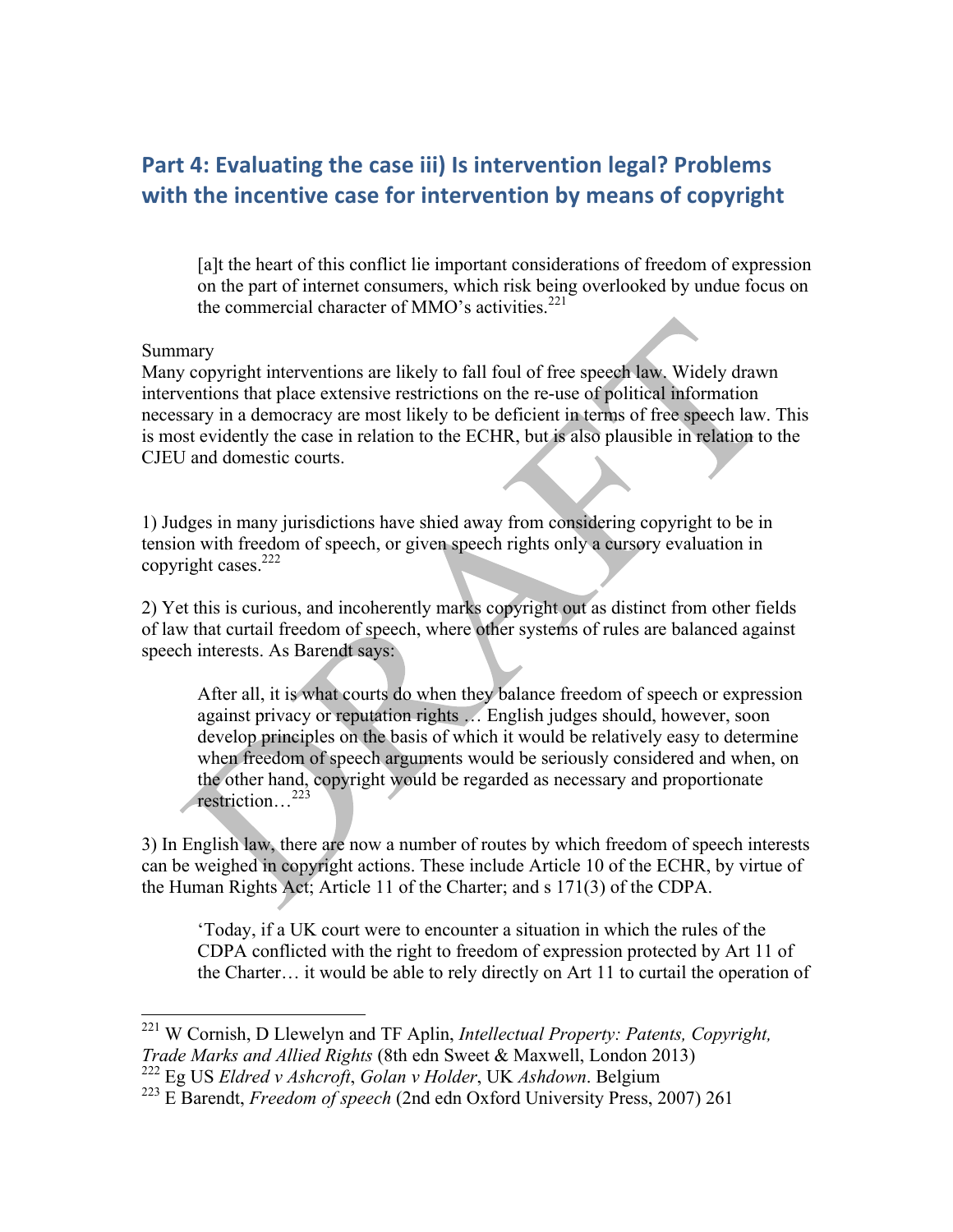copyright law and would not therefore have to employ the public interest defence as a mediating concept. This is a more direct obligation to protect fundamental rights than that which arises under the HRA. Today, if a UK court were to encounter a situation in which the rules of the CDPA conflicted with the right to freedom of expression protected by Art 11 of the Charter (…) it would be able to rely directly on Art 11 to curtail the operation of copyright law and would not therefore have to employ the public interest defence as a mediating concept.' [FN: "Copyright law falls clearly within the scope of EU law'.]<sup>224</sup>

4) In European law, the relationship between Article 11 and Article 10 is more complex than it seems. Article 52 of the Charter provides that Article 11 should be interpreted by the CJEU to mirror the right under the ECHR. However, opinion 2/2013 focused on the autonomy of the EU, and the ability of EU and the CJUE to reach decisions different from the ECtHR. Moreover, there's lack of clarity as to what the Charter refers, and what 'the scope of EU law' actually means.

5). The legal tests and process involved in a domestic challenge, a challenge before the CJEU, and a challenge before the ECtHR are subtly different.

6) While copyright interventions should be evaluated to see that they comply with free speech law, they should also be evaluated to see how they comply with free speech in a more theoretical sense. But considering the law provides a more structured framework against which to analyze them.

7) The approach of the ECtHR is worth considering as it provides the most developed free speech jurisprudence of the three. Particular copyright interventions will obviously lead to different results in terms of their potential compliance with Article 10, and part 1 showed how wide the variety of copyright interventions are. It cannot be said, conclusively, therefore, that copyright interventions are likely to breach Article 10. However, it remains worth setting out how the ECtHR would approach the interventions, and this provides an account of what sort of interventions are likely to be restrictive.

8) This doesn't seem to have been done before. Article 10 has been recognized as important, though, by Cornish (see above), and others. Xalabarder, for example, analyses Article 10 interests in her critique of the Spanish law, but by virtue of Art 7 TRIPS proportionality, and Art 10 (1) Berne Convention balancing between rights and fundamental freedoms. Xalarbarder has also considered some of the decisions of the CJEU that balance Art 17.1 EU Charter with Art 11.<sup>225</sup>

 $^{224}$  J Griffiths, 'Pre-empting conflict - a re-evaluation of the public interest defence in UK copyright law' (2014) 34 Legal Studies 76

<sup>225</sup> *Promusicae*, CJEU, 29 January 2008 (C-275/06). Other more recent cases that have applied the principle of proportionality: CJEU, 16 Feb.2012, *SABAM v. Netlog* (C-360/10). CJEU, 24 Nov.2011, *Scarlet extended v. SABAM* (C-70/10), *Sky Österreich*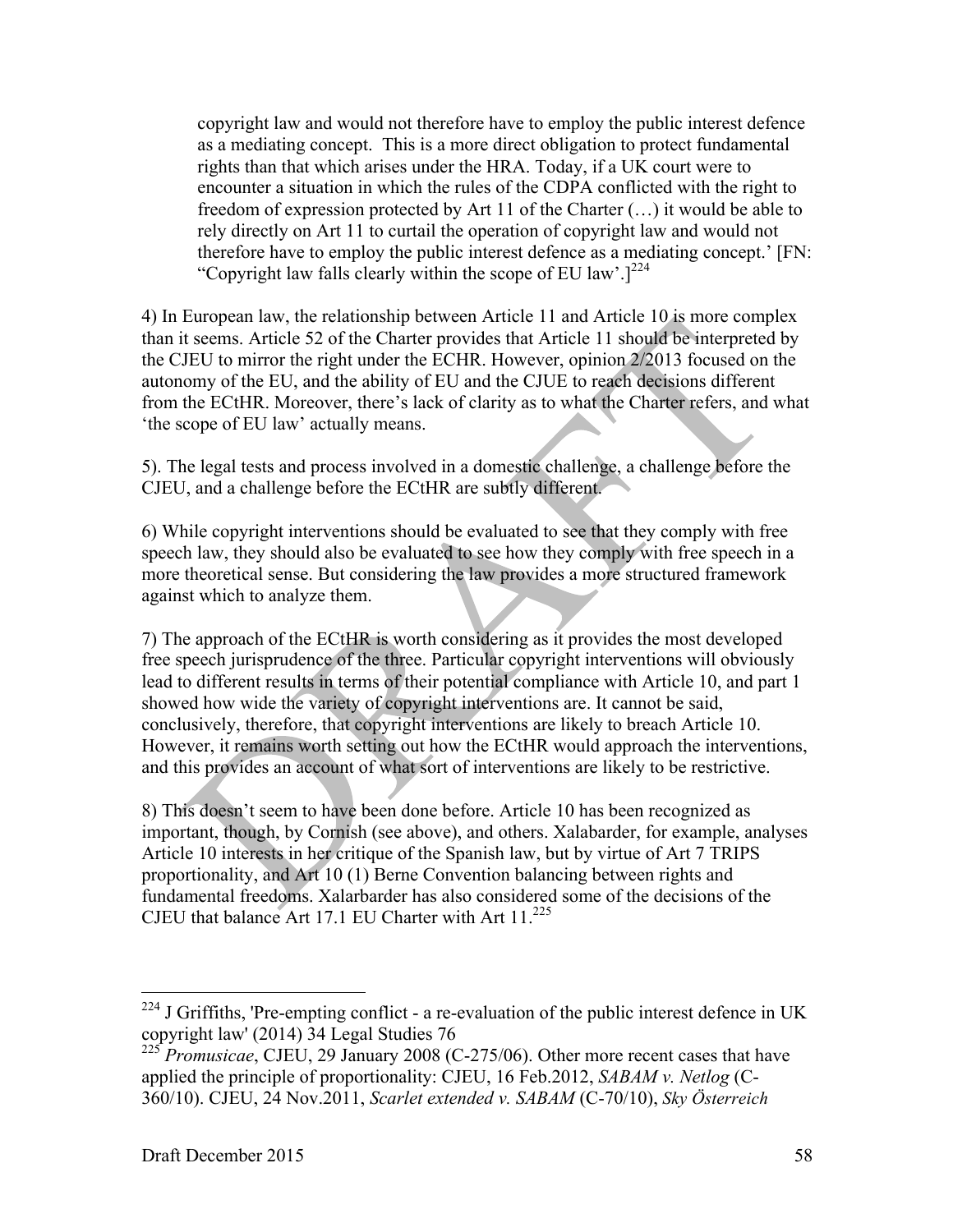9) The approach of the ECtHR is to recognize that this is a clash of rights case. Art 10 comes into conflict with Art 1 Protocol 1.

11) However, it is reasonable to assert that Article 10 should be seen as the starting point, from which the interests protected by Art 1 Protocol 1 are considered a derogation.

In fact, according to the ECtHR, freedom of expression has to be considered as the point of departure, the principle from which copyright law deviates: in this sense, the rule becomes the exception and the exception becomes the rule, challenging the prevailing traditional position in copyright law.<sup>226</sup>

12) This is for doctrinal and theoretical<sup>227</sup> reasons. The doctrinal reasons include the emphasis repeatedly placed by the court on the importance of freedom of expression in a democracy.<sup>228</sup> (However, that said, there is a tension between contemporary decisions and older decisions of the Commission, which tend to undermine this suggestion.)<sup>229</sup> The theoretical reasons include arguments about the nature of copyright as protecting a private right in property, and the nature of speech as protecting a more fundamental right associated with liberty, self-expression and the optimal functioning of a democratic state.

13) The court will consider whether the copyright intervention is an interference with speech by a public authority. It's likely that it will be considered thus, as this hurdle at Strasbourg is low. This is despite some traditions that copyright does not conflict with speech. $230$ 

 <sup>226</sup> C Geiger and E Izyumenko, 'Copyright on the human rights' trial: redefining the boundaries of exclusivity through freedom of expression' (2014) 45(3) International Review of Intellectual Property and Competition law 316

<sup>&</sup>lt;sup>227</sup> "freedom of expression of Article 10 ECHR, sometimes called the "European First" Amendment", benefits from a privileged position in the European constitutional order, and any limitation is carefully controlled by the Strasbourg judges. It is hardly imaginable that in a case with strong freedom of expression interests (which was not the case in *Ashby Donald* and in "*TPB* "), the proprietary interests of the copyright holder would prevail" ibid.

 $228$  Ashby Donald v France (36769/08) Unreported January 10, 2013 (ECHR); Neij v Sweden (Admissibility) (40397/12) [2013] E.C.D.R. 7 (ECHR)

<sup>229</sup> *De Geilustererde Pers NV v The Netherlands* No 5178/71 (1976) 8 DR 5, *France 2 v France* reference? (F&P 600 refers to Hugenholtz's book 359-60

<sup>230</sup> *Harper & Row Publishers* 471 US 539 558 (1985) O'Connor J 'it should not be forgotten that the Framers intended copyright itself to be the engine of free expression'. 'The judgment of the Constitution is that free expression is enriched by protecting the creations of authors from exploitation by others, and the Copyright Act is the congressional implementation of that judgment'. *Dallas Cowboys Cheerleaders, Inc v Scorebord Posters, Inc* 600 F 2d 1184 (5<sup>th</sup> Cir, 1979)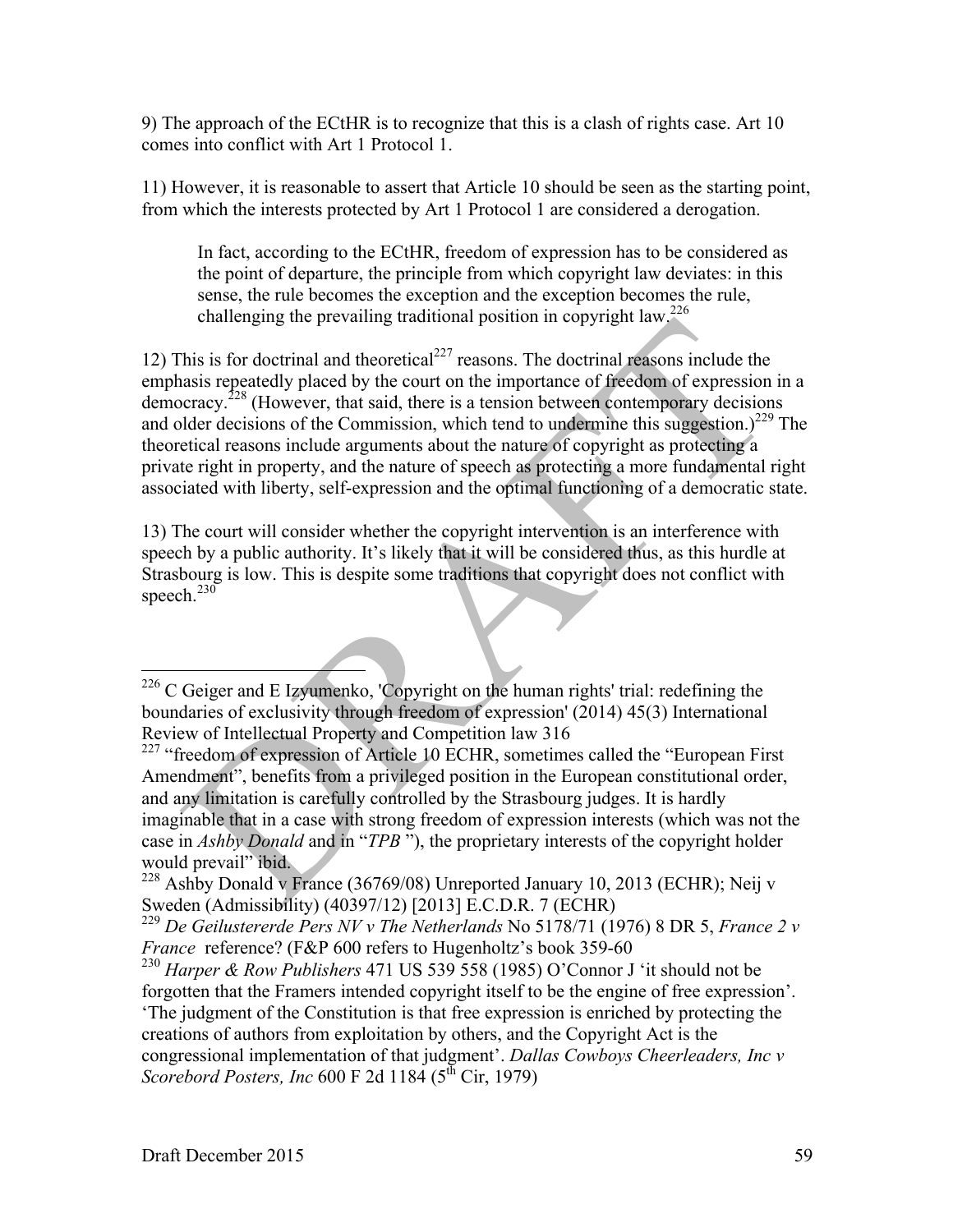14) The analysis will focus on whether a copyright intervention is prescribed by law, pursues a legitimate aim, and is proportionate. Finally, the margin of appreciation will be considered.

15) However, the proportionality test and the margin of appreciation is an opaque concept at Strasbourg. But Fenwick and Phillipson (and others) argue that it masks a substantive analysis of the content of expression. Core political expression receives at Strasbourg – as it does at the US Supreme Court – a stricter scrutiny. Hence copyright interventions that seek to restrict the re-use of political speech are more likely to be considered to breach article 10.

16) The key idea in defamation revolves around whether the speech is in the 'public interest' (Von Hannover No 1) or the 'general interest (Von Hannover No 2 and 3). At the moment, the test is quite wide, and includes variables such as the nature of the subject of the speech, and whether they are a public figure. Transferring a similar approach to copyright, one may not deploy concepts such as the 'public figure' concept, to see that the closer to core political speech that copyright intervention covers, the less likely it is to be appropriate.

17) Those seeking to defend a copyright intervention at this point will no doubt pray in aid the existence of exceptions and defences, to show that the impugned intervention is not too broad. However, in many cases these are insufficient of themselves to sufficiently protect speech. The notion of fair dealing, for example, in English law seems inappropriately rigid, seeing as many acts of investigative journalism that ought to be protected by Article 10 are unlikely to be considered by the court as 'fair'.

18) Moreover, the extent of interests protected by copyright will be considered, as part of the proportionality test. The more extensive the copyright protection, the less proportionate it will appear to be. Concepts such as the term of copyright are relevant here. The more an intervention is unwaivable and inalienable, the less likely it is to be proportionate.

19) Another important variable in the proportionality test is likely to be any commercial nature of the use by a purported infringer. Here the arguments play both ways. Those seeking to defend an intervention pay show that it is being used commercially by a competitor, and so restricting such use is not a disproportionate restriction on speech. This is a view that coincides with the US free speech doctrine that places a lower protection on commercial speech. However, those seeking to impugn a copyright intervention will emphasise the social benefit that can arise from commercial journalism, and indeed, consider the fact that in defamation, the commercial nature of the speech by those who claim their article 10 rights have been infringed is not determinative. (It is relevant, however, as the recent case of *Delfi* confirmed.)

20) An interesting side question here is whether the three step test, and its concentration on non-competition with the normal exploitation of a work, is in conflict with Article 10. There is an argument that it is, at least if applied widely and construed strictly.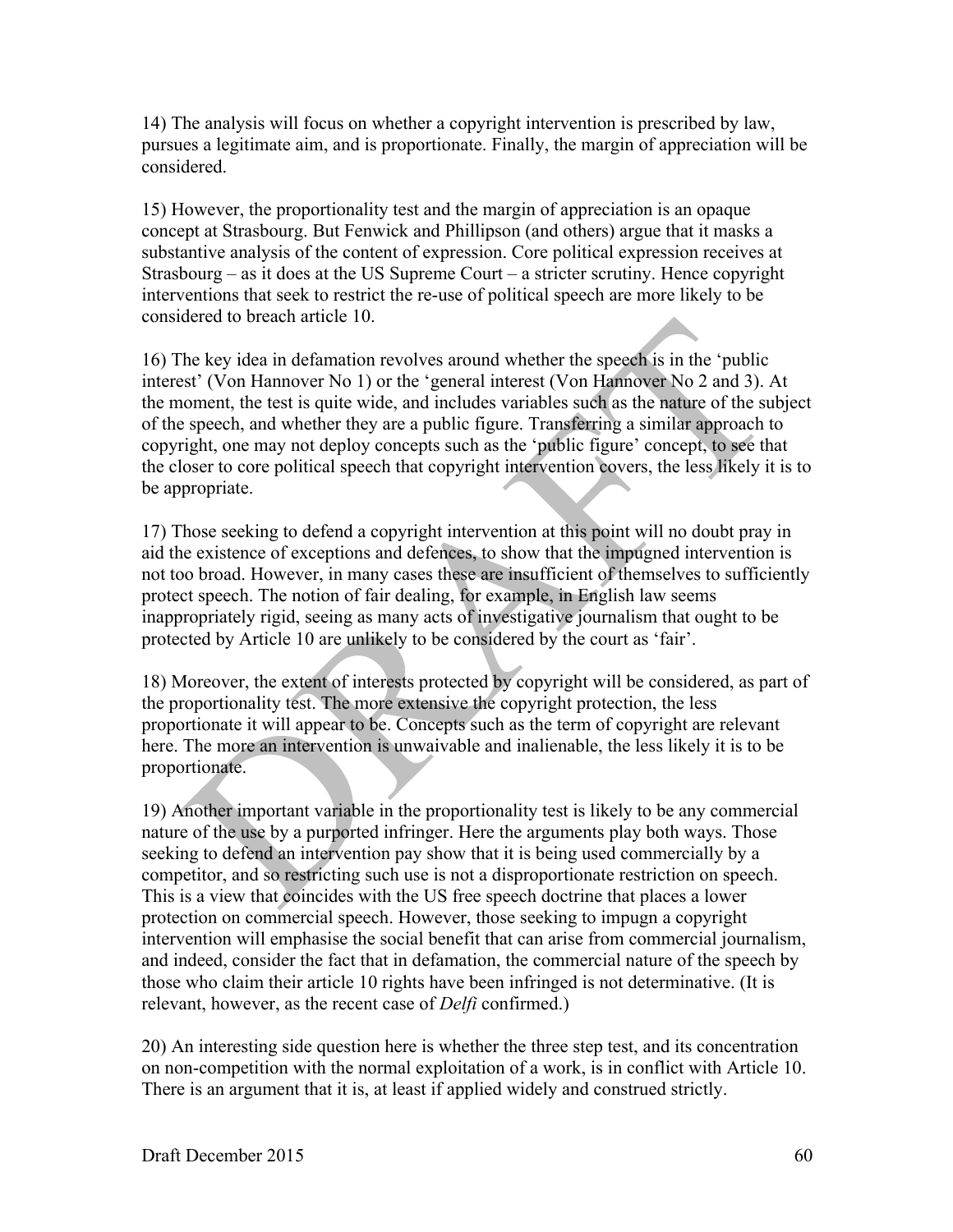21) Finally, another variable to consider is the heightened status of the press at Strasbourg. Those seeking to defend a challenged copyright intervention, will note that it is to protect the press that it is proposed. However, the press is seen unequivocally at Strasbourg as an instrumental good, beneficial to democracy because of it undertakes the task of a watchdog and a bloodhound. If a copyright intervention benefits the press, but at the same time challenges the core Article 10 right which is more central to democracy, then the preferred position of the press at Strasbourg no longer is of benefit to it. This is because a copyright intervention may more directly harm the ultimate political value  $-a$ properly functioning democratic state – that is the source of the press' value, even if it also benefits the press.

22) Hence a copyright intervention that is extensive, of long duration, covers core political speech, and has a minimum of exceptions and is not waivable, the less likely it is to be compliant with Article 10 of the ECHR. And, to the extent that Article 11 of the Charter will follow ECHR jurisprudence, non-compliant with Article 11 too.

23) Finally, there is a developing tradition of constitutional common law, and in particular freedom of expression, in the cases that follow *ex p Simms*. It may also be that domestic copyright law is vulnerable to an assault on the grounds that it unduly fetters freedom of speech.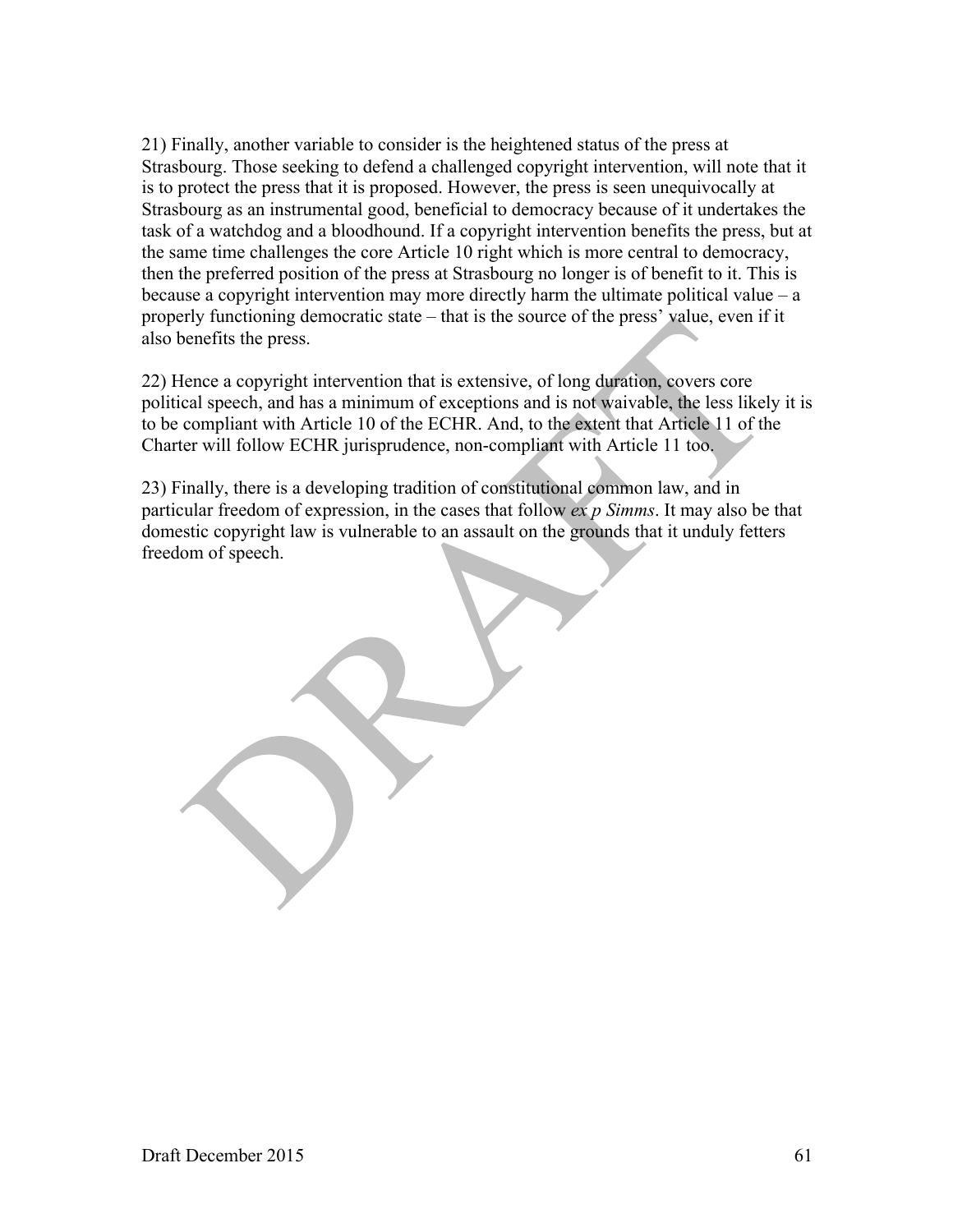# **Bibliography**

CIPIL, 'Appriasing Potential Legal Responses to Threats to the Production of News in the Digital Environment' (CIPIL 2014)

 $\lt$ http://www.cipil.law.cam.ac.uk/research/appraising potential legal responses to threa ts to the production of news in the digital environment.php> accessed 17 June 2015 R Levine, *Free Ride: How the Internet is Destroying the Culture Business and How it* 

*can Fight Back* (Vintage, London 2012)

J Kaye and S Quinn, *Funding journalism in the digital age : business models, strategies, issues and trends* (Peter Lang, New York ; Oxford 2010)

L Bently, 'The Electric Telegraph, and the Struggle over Copyright in News in Australia, Great Britain and India' in B Sherman and L Wiseman (eds), *Copyright and the* 

*Challenge of the New* (Wolters Kluwer, Alphen aan den Rijn, The Netherlands 2012) *BBC v Sugar* [2012] UKSC 4, [2012] WLR 439

CE Baker, 'The Independent Significance of the Press Clause under Existing Law' (2007) 35 Hofstra Law Review 955

F Schauer, *Free Speech: a Philosophical Enquiry* (Cambridge University Press, Cambridge 1982)

LC Bollinger, *Uninhibited, Robust, and Wide Open : a Free Press for a New Century* (Oxford University Press, Oxford ; New York 2010)

D Ryfe, *Can journalism survive? : an inside look at American newsrooms* (Polity, Cambridge 2012)

M Welch, 'When Losers Write History' in R McChesney and V Pickard (eds), *Will the Last Reporter Please Turn out the Lights* (The New Press, New York, London 2011) *Walter v Steinkopff* [1892] 3 Ch 489

*Walter v Lane* [1900] AC 539

*Associated Press v Meltwater* 931 F.Supp.2d 537, S.D.N.Y. Mar. 21, 2013 (US District Court for Southern District of New York)

L Bently and B Sherman, *Intellectual Property Law* (OUP, Oxford 2014)

I Hargreaves, *Journalism: A Very Short Introduction* (Oxford University Press, 2014) G Brock, *Out of Print* (Kogan Page, London 2014)

G Ellis, *Trust ownership and the future of news : media moguls and white knights* (Palgrave Macmillan, Basingstoke 2014)

A Jones, *Losing the News: The Future of News that Feeds Democracy* (Oxford University Press, Oxford 2009)

RW McChesney and J Nichols, *The death and life of American journalism : the media revolution that will begin the world again* (1st Nation Books edn Nation Books, Philadelphia, Pa. 2010)

R McChesney, *Digital Disconnect* (The New Press, New York, London 2013) R McChesney and V Pickard, *Will the Last Reporter Turn Out the Lights: The Collapse* 

*of Journalism and What Can be Done to Fix it* (New Press, New York 2011)

I Siles and PJ Boczkowski, 'Making Sense of the Newspaper Crisis: A Critical Assessment of Existing Research and an Agenda for Future Work' (2012) 14 New Media Society 1375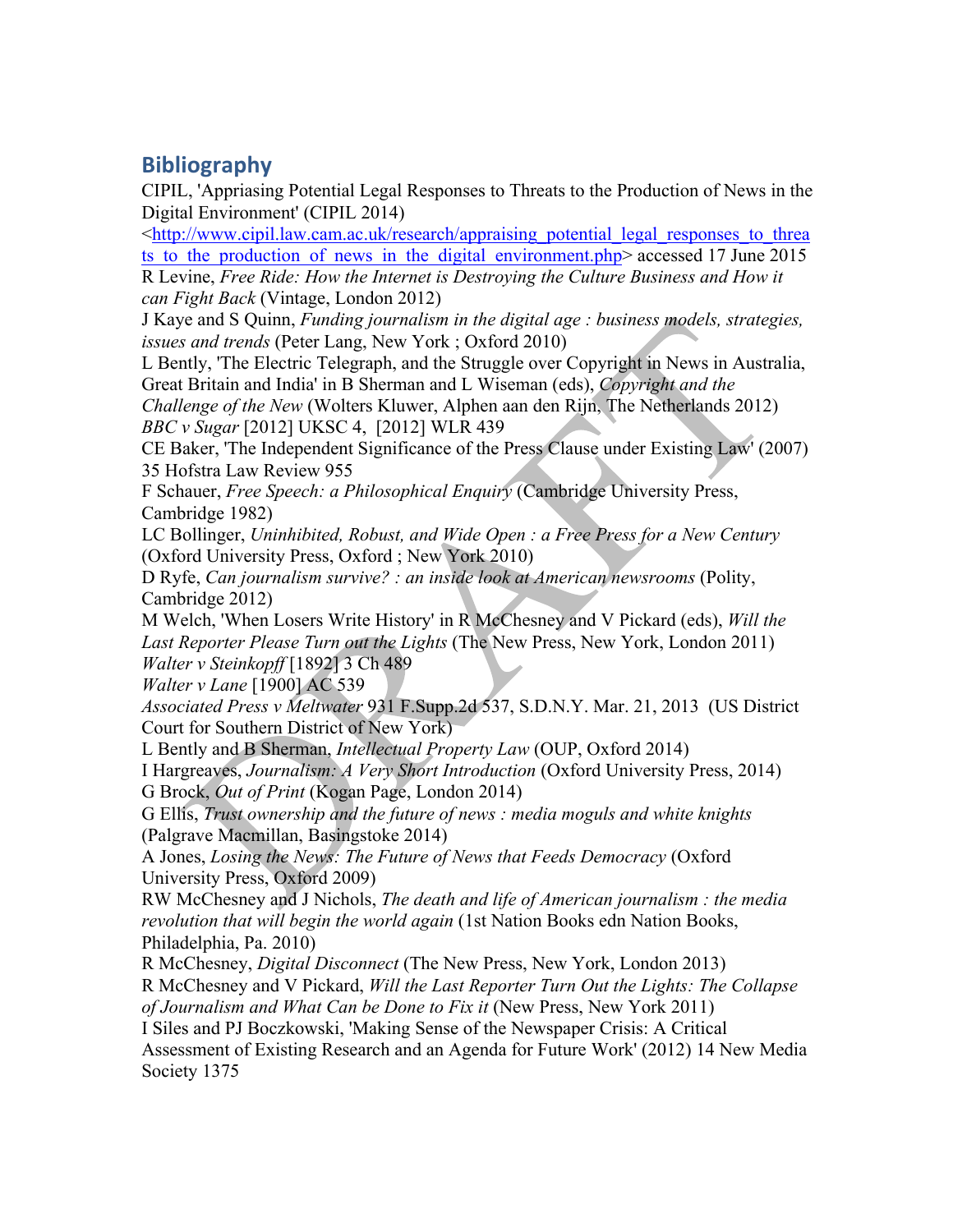Mediatique,'A Report for Ofcom (Annex 6 to Ofcom's advice to the Secretary of State for Culture, Olympics, Media and Sport)' (Mediatique, London 2012)

Y Benkler, *The Wealth of Networks: How Social Production Transforms Markets and Freedom* (Yale University Press, New Haven 2006)

*International News Service v Associated Press* 248 US 215 (1918)

C Shirky, 'Newspapers and Thinking the Unthinkable' in R McChesney and V Pickard (eds), *Will the Last Reporter Please Turn out the Lights* (The New Press, New York, London 2011)

RB Walker, 'Advertising in London Newspapers, 1650 - 1750' (1973) 15:2 Business History 112

A Pettegree, *The invention of news : how the world came to know about itself* (Yale University Press, New Haven ; London, England 2014)

J Raven, *Publishing business in eighteenth-century England* (People, markets, goods: economies and societies in history,, The Boydell Press, Woodbridge 2014)

A Coffee-Man, *The Case of the Coffee-Men of London and Westminster.* (G Smith (1728), Gale ECCO Print Editions (2010), London 1728)

Anonymous, *The Case between the Proprietors of Newspapers and the Subscribing Coffee-Men Fairly Stated* (E Smith and others (1729) Gale ECCO Print Editions (2010), London 1729)

M Cooper, 'The future of jounralism: addressing persuasive market failure with public policy' in R McChesney and V Pickard (eds), *Will the Last Reporter Please Turn off the Lights* (The New Press, New York, London 2011)

R Nielsen, 'The Uneven Digital Revolution' in DAL Levy and R Nielsen (eds), *Reuters Institute Digital News Report 2013* (RISJ, Oxford 2013)

W Patry, *How to Fix Copyright* (OUP, Oxford 2011)

N Newman and DAL Levy (eds), *Reuters Institute Digital News Report* (RISJ, Oxford 2014)

, *Reuters Institute Digital News Report* (Reuters Institute for the Study of Journalism, 2015)

OECD,'Measuring the Ditgital Economy, a new perspective' (OECD, 2014)

Mediatique,'The Provision and Consumption of Online News - Current and Future' (Mediatique, 2014)

RG Picard, 'The Business Outlook: Constraints on Growth, but Some Hopeful Signs in Digital News Provision' in N Newman (ed) *Reuters Institute Digital News Report 2015* (Reuters Institute for the Study of Jounralism, Oxford 2015)

G Shepherd, A Hughes and NLA Media Access,'Copyright Infringement and

Newspapers, Online Article Tracking System (OATs)' (NLA Media Access, 2014) *Meltwater v Newspaper Licensing Agency Ltd* CT114/09, 14 February 2012 (Copyright Tribunal (Interim Decision))

,'Annual Report' (NLA Media Access,, London 2015)

N Marimon, 'Shutting Down the Turbine: How the News Industry and News Aggregators can Coexist in a Post-Barclays v Thelfyonthewall.com World' (2013) 23 Fordham

Intellectual Proerty, Media and Entertainment Law Journal 1441

A Jensen, 'When News Doesn't Want to be Free: Rethinking "Hot News" to Help Counter Free Riding on Newspaper Content Online' (201) 60 Emory Law Journal 537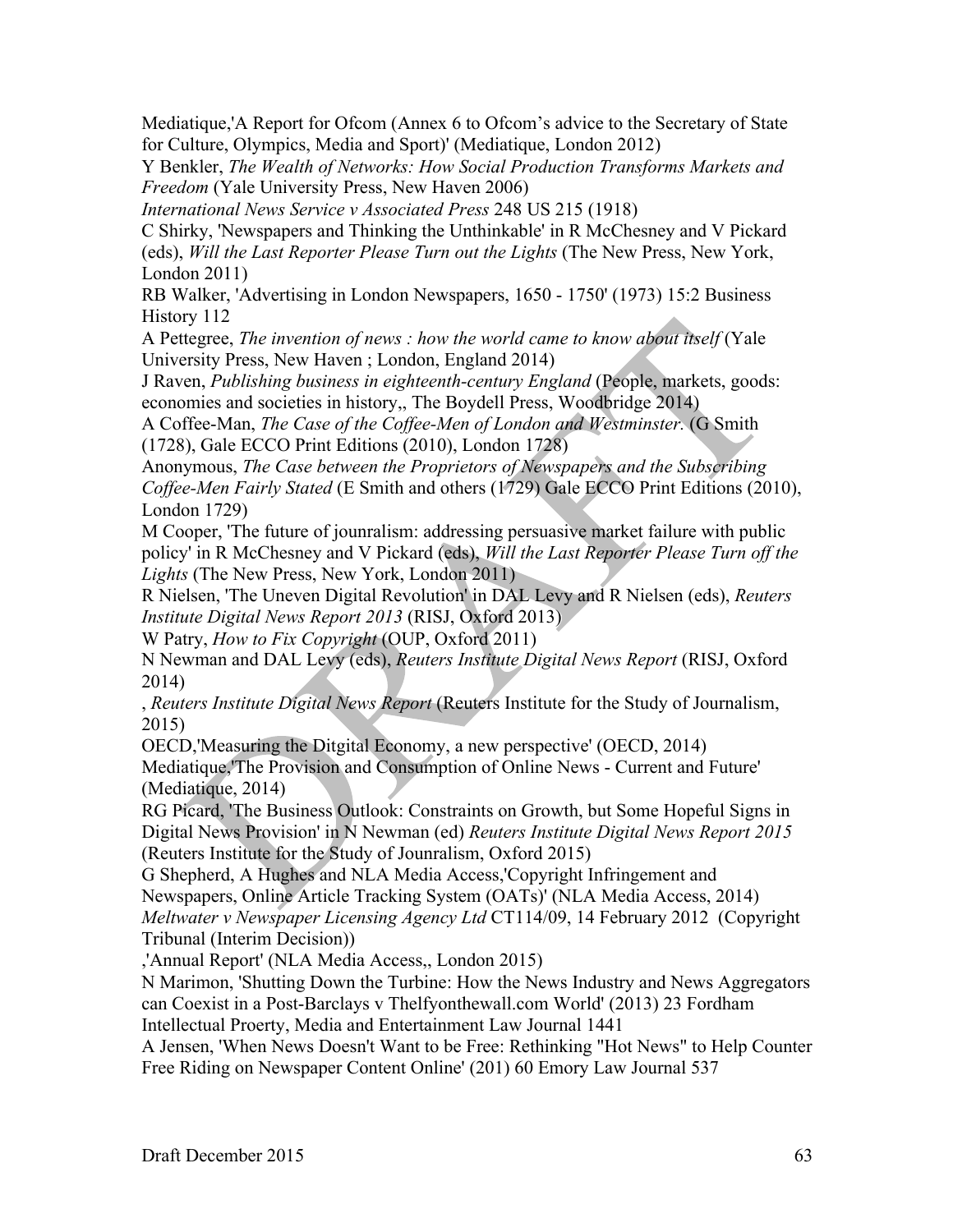N Gamse, 'Legal Remedies for Saving Public Interest Journalism in America' (2011) 105 Northwestern University Law Review 329

J Hegemann, 'Schutzlos ausgeliefert' *Frankfurt Allgemeine Zeitung* (Frankfurt 9 April 2009)

T Kreutzer, 'German Copyright Policy 2011: Introduction of a New Neighbouring Right for Press Publishers?' (2011) 27 Computer Law & Security Review 214

R Xalabarder, 'The Remunerated Statutory Limitation for News Aggregation and Search Engines Proposed by the Spanish Government; Its compliance with International and EU law' (infojustice.org 2014) <http://infojustice.org/archives/33346> accessed 10 October 2014

, 'The Copyright Hub' (2015)  $\langle$ http://www.copyrighthub.co.uk. > accessed 17 June 2015 R Stern, 'From 10 Cents Per Article: Micropayments for Journalism' (European

Journalism Observatory 2015) <http://en.ejo.ch/media-economics/business-models/from-10-cents-per-article-micropayments-for-journalism> accessed 17 June 2015

C Clarke, 'The answer to the machine is in the machine' (Stationers' Company 1995) <http://copyright-debate.co.uk/?p=641> accessed 8 June 2015

*Public Relations Consultants Association v Newspaper Licencing Agency (Meltwater)*  [2013] UKSC 18

JT Hamilton, 'What's the Incentive to Save Journalism' in R McChesney and V Pickard (eds), *Will the Last Reporter Please Turn out the Lights* (The New Press, New York, London 2011)

K Isbell,'The Rise of the News Aggregator: Legal Implications and Best Practices' (Citizen Media Law Project, Berkham Centre for Internet and Society, Harvard University, 2010)

*Google Inc v Vidal-Hall* [2015] EWCA Civ 311

E Bell, 'The Rise of Mobile and Social News and What it Means for Journalism' in N Newman (ed) *Reuters Institute Digital News Report 2015* (Reuters Institute for the Study of Journalism, Oxford 2015)

*Newspaper Licensing Authority v Meltwater Holding BV* [2010] EWHC 3099 (Ch) Google, 'Digital News Initiative' (2015)

<http://www.digitalnewsinitiative.com/index.html> accessed 15 June 2015 Facebook, 'Introducing Instant Articles' (2015)

<http://media.fb.com/2015/05/12/instantarticles/> accessed 15 June 2015 F Filloux, 'The Redistribution Game for News' (2015)

<http://www.mondaynote.com/2015/06/14/the-redistribution-game-for-news/> accessed 15 June 2015

DAL Levy, R Nielsen and Reuters Institute for the Study of Journalism., *The changing business of journalism and its implications for democracy* (Reuters Institute for the Study of Journalism, Oxford 2010)

DAL Levy and R Nielsen (eds), *Reuters Institute Digital News Report* (RISJ, Oxford 2013)

M Schudson, *The Sociology of News* (2nd Edition edn W W Norton & Company, 2011) J Painter, *India's Media Boom* (Reuters Institute for the Study of Journalism, Oxford 2013)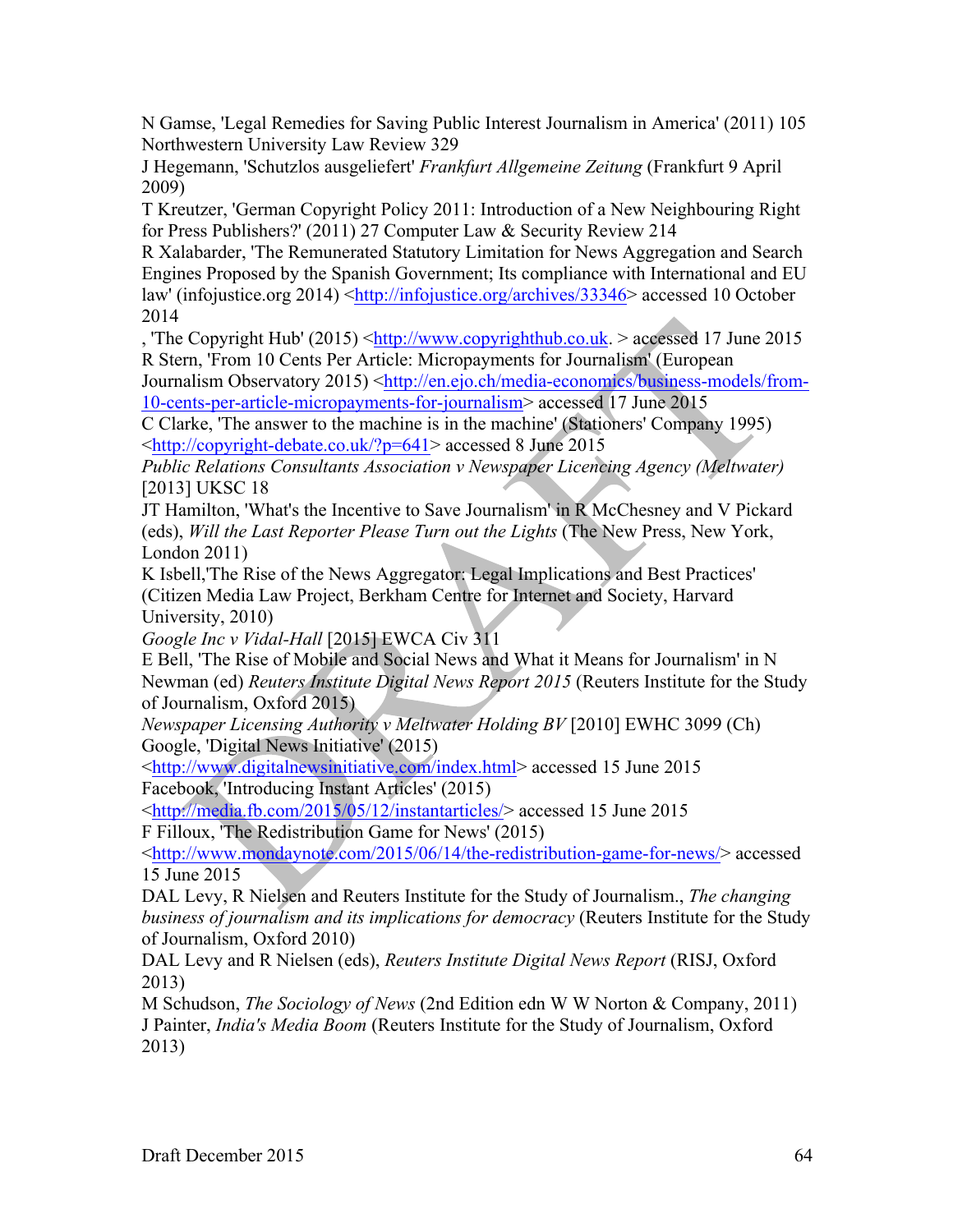, 'Axel Springer profits from digital growth in the first quarter' (Axel Springer 2015) <https://www.axelspringer.de/en/presse/Axel-Springer-profits-from-digital-growth-inthe-first-quarter 23325474.html> accessed 16 June 2015

Staff Reporter, 'Beijing Tightens Copyright Legislation for News Media' (WantChinaTimes.com 2015) <http://www.wantchinatimes.com/news-subclasscnt.aspx?id=20150426000003&cid=1104> accessed 27 April 2015

National Copyright Administration General Office (China) and Rogier Creemers (tr), 'Notice Concerning the Standardization of the Online Reprinting Copyright Order' (Creemers, Rogier 2015)

<https://chinacopyrightandmedia.wordpress.com/2015/04/17/notice-concerning-thestandardization-of-the-online-reprinting-copyright-order/> accessed 27 April 2015

S Wunsch-Vincent, 'Online News: Recent Developments, New Business Models and Future Prospects' in DAL Levy and R Nielsen (eds), *The Changing Business of Journalism and its Implication for Democracy* (2010)

P Starr, 'Goodbye to the Age of Newspapers' in R McChesney and V Pickard (eds), *Will the Last Reporter Please Turn out the Lights* (The New Press, New York, London 2011) J Schumpeter, *Capitalism, Socialism and Democracy* (3rd edn Unwin University Books, London 1950)

P Schlesinger and G Doyle, 'From organizational crisis to multi-platform salvation? Creative destruction and the recomposition of news media' (2014) Journalism: Theory, Practice and Criticism

L Bently, 'Copyright and the Victorian Internet: Telegraphic Property Laws in Colonial Australia' (2004) 38 Loyola of Los Angeles Law Review 71

J Naughton, *What You Really Need to Know About the Internet: From Gutenberg to Zukerberg* (Quercus, London 2012)

JEE Boys, *London's News Press and the Thirty Year War* (Studies in Early Modern Cultural, Political and Social History, Boydell Press, Woodbridge 2011)

Y Benkler, 'Giving the Networked Public Sphere Time to Develop' in R McChesney and V Pickard (eds), *Will the Last Reporter Please Turn out the Lights* (The New Press, New York

London 2011)

CR Sunstein, *Republic.com 2.0* (Princeton University Press, Princeton ; Oxford 2007) J Raz, *The morality of freedom* (Clarendon Press, Oxford 1986)

CE Baker, 'Testimony to the 2009 House Sub-Committee on Courts CHECK' in R McChesney and V Pickard (eds), *Will the Last Reporter Turn Out the Lights* (The New Press, New York

London 2009)

P Keller, *European and international media law : liberal democracy, trade, and the new media* (Oxford University Press, Oxford 2011)

FS Siebert, T Peterson and W Schramm, *Four Theories of the Press* (University of Illinois Press, Urbana, Illinois 1956)

DC Hallin and P Mancini, *Comparing Media Systems: Three Models of Media and Politics* (Cambridge University Press, Cambridge 2004)

DC Hallin and P Mancini (eds), *Comparing Media Systems Beyond the Western World* (Cambridge University Press, Cambridge 2012)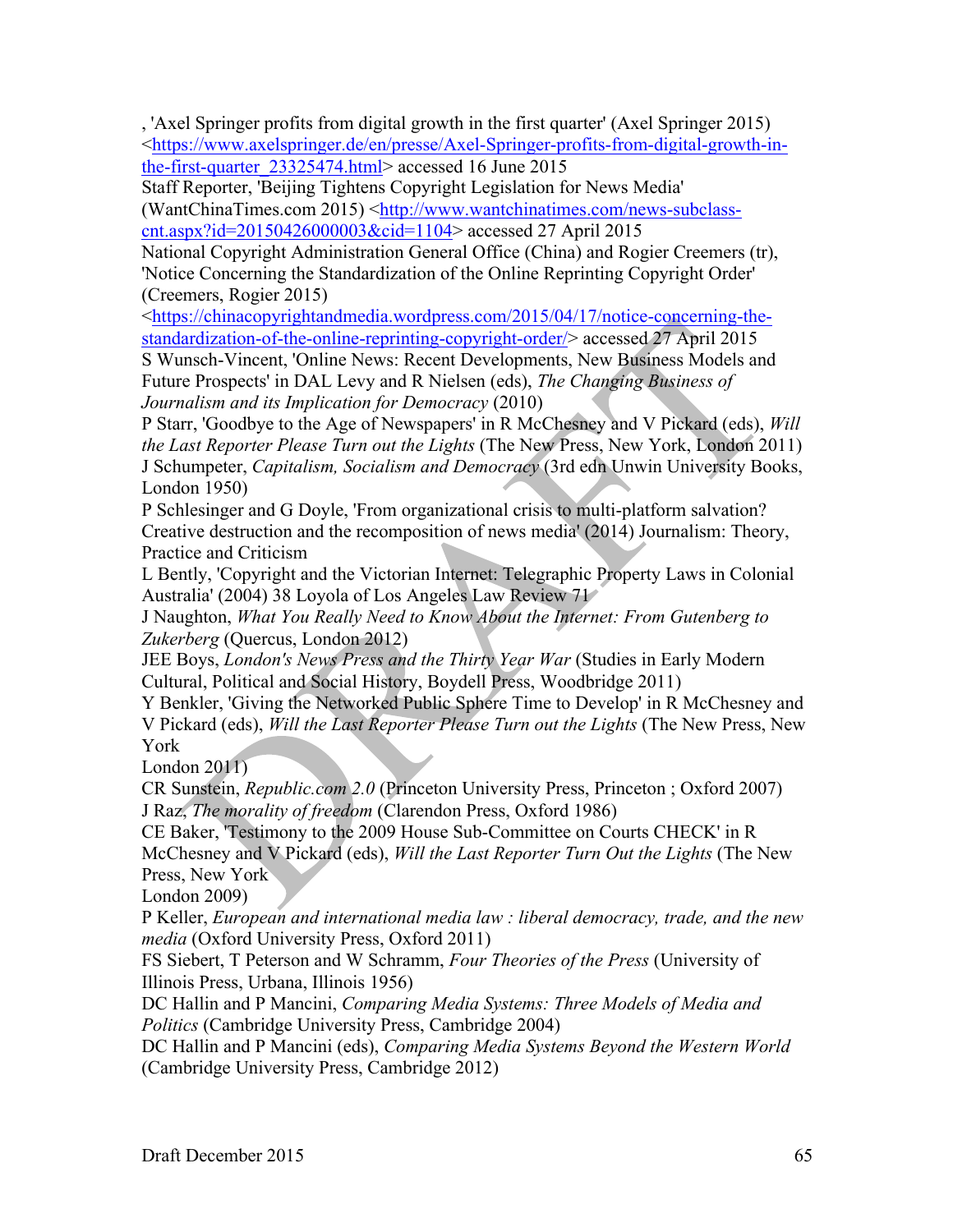CG Christians and others, *Normative Theories of the Media: Journalism in Democratic Societies* (University of Illinois Press, Urbana, Illinois, USA 2010)

Leveson LJ,'An Inquiry Into the Culture, Practices and Ethics of The Press' (The Stationery Office, 2012)

L Hitchens, *Broadcasting pluralism and diversity : a comparative study of policy and regulation* (Hart Publishing, Oxford 2006)

J Habermas, *The Structural Transformation of the Public Sphere: an Inquiry into a Category of Bourgeois Society* (Polity, Cambridge 1989)

S Johnson, *A Dictionary of the English Language* (J and P Knapton and others, 1755) P Roy, 'More News is Good News: Democracy and Media in India' in J Painter (ed) *India's Media Boom: The Good News and the Bad* (Reuters Institute for the Study of

Journalism, Oxford 2013)

J Curran and J Seaton, *Power Without Responsibility : Press, Broadcasting, and the Internet in Britain* (7th edn Routledge, London ; New York, NY 2009)

AJ Liebling, 'Do You Belong in Journalism' *New Yorker* (New York

<http://www.newyorker.com/magazine/1960/05/14/do-you-belong-in-journalism> accessed 24 June 2015

W Lippmann, *Harcourt, Brace and Company* (New York, 1922)

T Gibbons, 'Freedom of the Press: Ownership and Editorial Values' [1992] Public Law 279

R Danbury, *The 'Full Liberty of Public Writers': Special Treatment of Journalism in English Law* (Oxford Univeristy 2013)

D Hume, 'Of the Liberty of the Press (1741)' in K Haakonssen (ed) *Hume, Political Essays* (Cambridge University Press, Cambridge 2006)

A Bradley and K Ewing, *Constitutional and Administrative Law* (14th edn Longman, Harlow 2007)

C Turpin and A Tomkins, *British Government and the Constitution* (6th edn Law in context, Cambridge University Press, Cambridge 2007)

Human Rights Act 1998

A Nicol, G Millar and A Sharland, *Media Law and Human Rights* (2nd edn Oxford University Press, Oxford 2009)

A Dicey, *Introduction to the Study of the Law of the Constitution* (10 edn Macmillan & Co Ltd, London 1961)

G Robertson and AGL Nicol, *Media Law* (5th edn Thomson / Sweet & Maxwell, London 2007)

*Branzburg v Hayes* 408 US 665 (1972)

P Stewart, 'Or of the Press' (1975) 26 Hastings LJ 631

M Nimmer, 'Is Freedom of the Press a Redundancy?' 26 Hastings LJ 639

D Lange, 'The Speech and Press Clauses' (1975) 23 UCLA Law Review 42

L Page,'The PageRank Citation Ranking: Bringing Order to the Web' (Stanford

University InfoLab, Stanford, California 1998)

B Dutton, 'The Fifth Estate' (Oxford Internet Institute 2014)

<http://www.oii.ox.ac.uk/research/projects/?id=57> accessed 26 June 2015

C Shirky, 'Newspapers and Thinking the Unthinkable' (2009)

<http://www.shirky.com/weblog/2009/03/newspapers-and-thinking-the-unthinkable/> accessed 14 August 2014